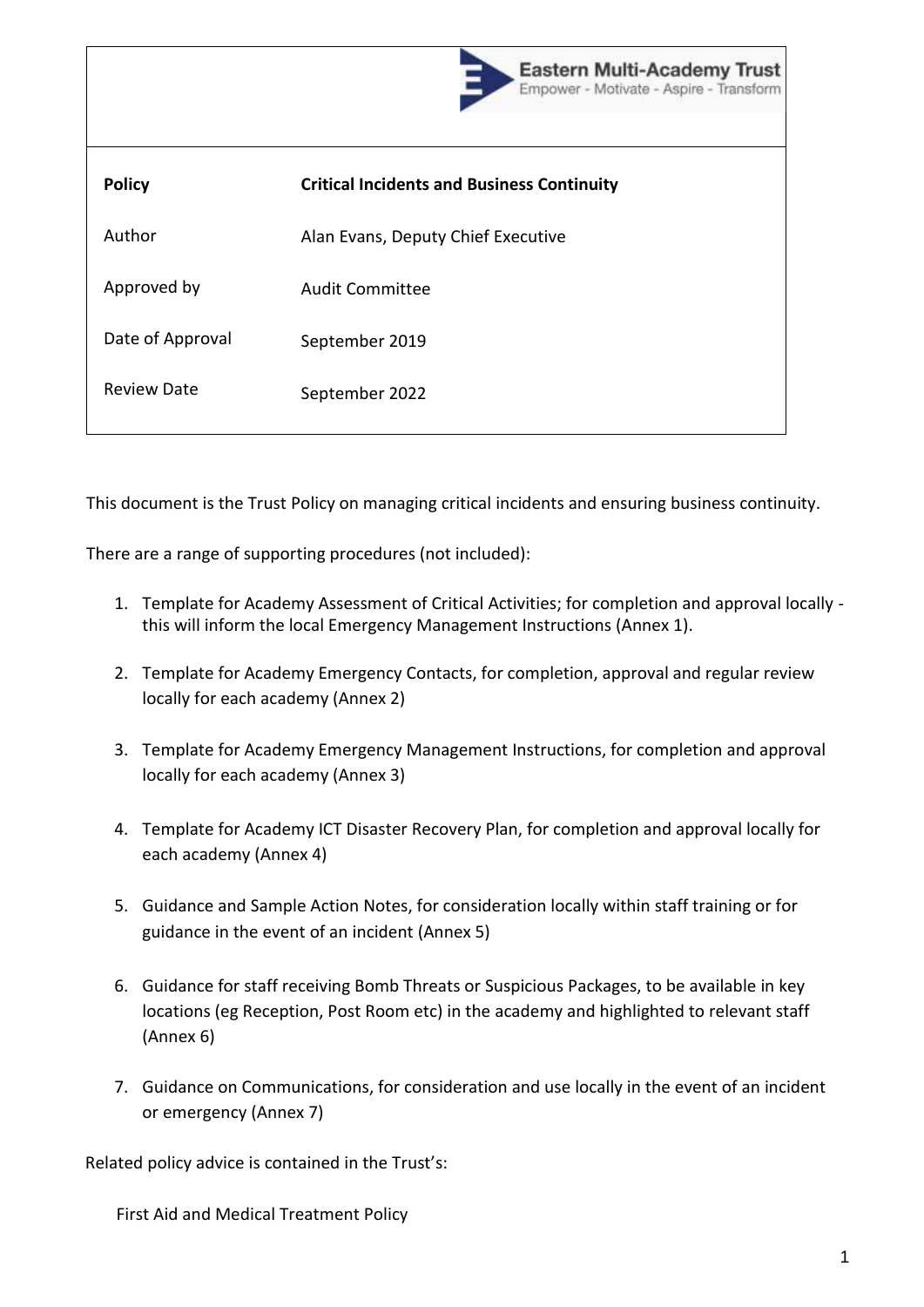# **1. Introduction**

- 1.1. This policy sets out the Trust's policy for planning and responding to major incidents which affect the continuity of the academy's business and the safety of its staff, pupils and others.
- 1.2. It is not possible, or desirable, to write a plan for every possible disruption. No matter what the *cause* of the incident, the *effect* can generally be summarised as:
- An inability to carry out daily and/or critical activities
- Loss of life or serious injury to Academy staff and students/pupils or members of the public
- Loss of building, or part of building or access to the building
- Loss of ICT
- Loss/shortage of staff
- Loss of critical supplier or partner
- Adverse publicity and/or reputational impacts
- 1.3.Procedures for administering and recording First Aid and medical treatment are contained in the Trust's First Aid and Medical Policy. The Trust's policy and procedures for assessing Health and Safety risks are contained in the Trust Health and Safety Policy.
- 1.4. This policy also recognises that individuals (adults and young people) may be affected by critical incidents which occur in or outside of academy. For example:

In-school:

- the death of a pupil or member of staff through natural causes, such as illness;
- a traffic accident involving a pupil or staff member;
- a deliberate act of violence, such as a knifing or the use of a firearm;
- a academy fire or flood;
- allegations or actual incidents of abuse against pupils by staff and staff against pupils;
- an arson or other attack on the academy.

Out-of-school:

- deaths or injuries on academy journeys, trips or residential trips;
- tragedies involving children from many academy's at public events such as football matches;
- civil disturbances;
- refugee children joining a academy, uprooted from their countries and perhaps shocked by wars or atrocities;
- abductions / disappearances;
- Incidents involving the murder of academy children that attract the attention of national and international media over prolonged periods;

1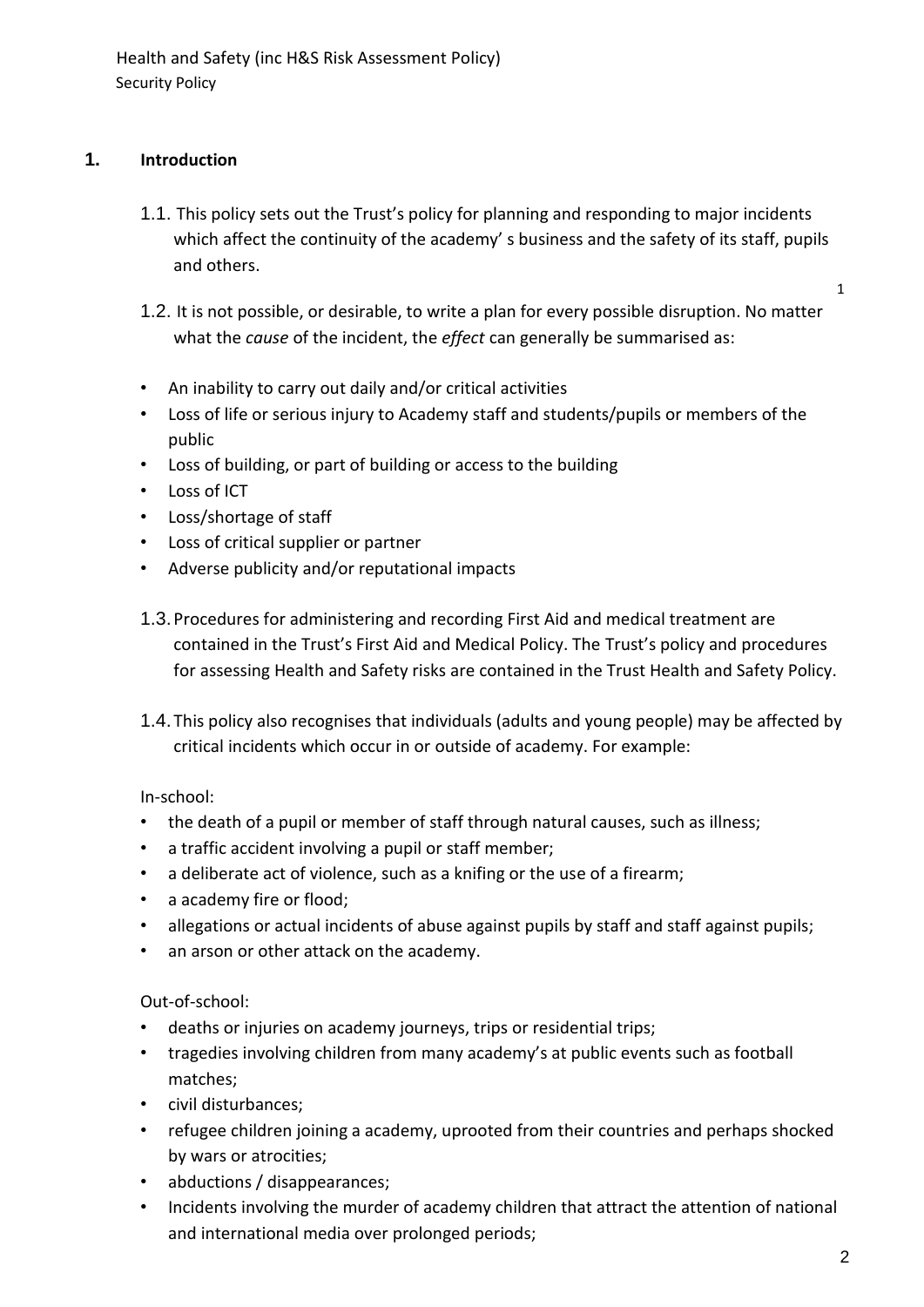- a civil disturbance or terrorism;
- a disaster in the community;
- a transport accident involving academy members.
- 1.5. The emotional effects of disasters on children are not always immediately obvious to parents or academy staff. Indeed, at times children find it difficult to confide their distress to adults as they know that it will upset them. In some children the distress can last for months, even years, and may additionally affect their academic attainment.
- 1.6. Some young people may not feel comfortable enough or be able to share their feelings and thoughts in public or with staff either because they are unable to do so or because they fear their confidence may be abused. Similarly, because many adults are not able to talk about death, bereavement and tragedy, they may unwittingly stop children talking about similar emotional experiences.
- 1.7.At the Trust, all our academies take all children's needs seriously, including emotional and psychological and are committed to ensuring all children receive the help they require to explore such matters as death and significant harm or injury in an environment off trust, care and safety. We also recognise the impact such incidents can have on the well-being of staff and parents/ carers and will do our utmost to support any recovery needed and to work with any agencies.
- 1.8.Whilst no amount of planning can totally prevent accidents and problems occurring, it is hoped that some can be prevented and the effects of others minimised by taking sensible precautionary measures. The Trust expects that:
- Staff and pupils will be familiar with the academy's routines for fire and the evacuation of the academy building on hearing the fire alarm;
- Staff will be familiar with the routines and procedures for dealing with emergencies (as detailed in this policy);
- Staff and pupils will be familiar with the academy's security procedures, in particular that all visitors not wearing a visitors badge/sticker should be questioned and escorted to the academy entrance area;
- Staff organising academy trips and visits follow the guidelines and write a risk assessment to be signed off by the Principal;
- Staff will sign in and out of the premises;
- Staff are aware of pupils with medical needs or health problems;
- Staff are aware of academy policy in dealing with violence at work;
- Staff are aware that they should assess associated risks to children before carrying out a curriculum or other activity;
- Staff are aware that they are responsible for assessing risks to themselves before undertaking an activity.
- 1.9. Additionally, in the event of a critical incident the priorities of those adults in charge of the academy or trip will be to:
- Save life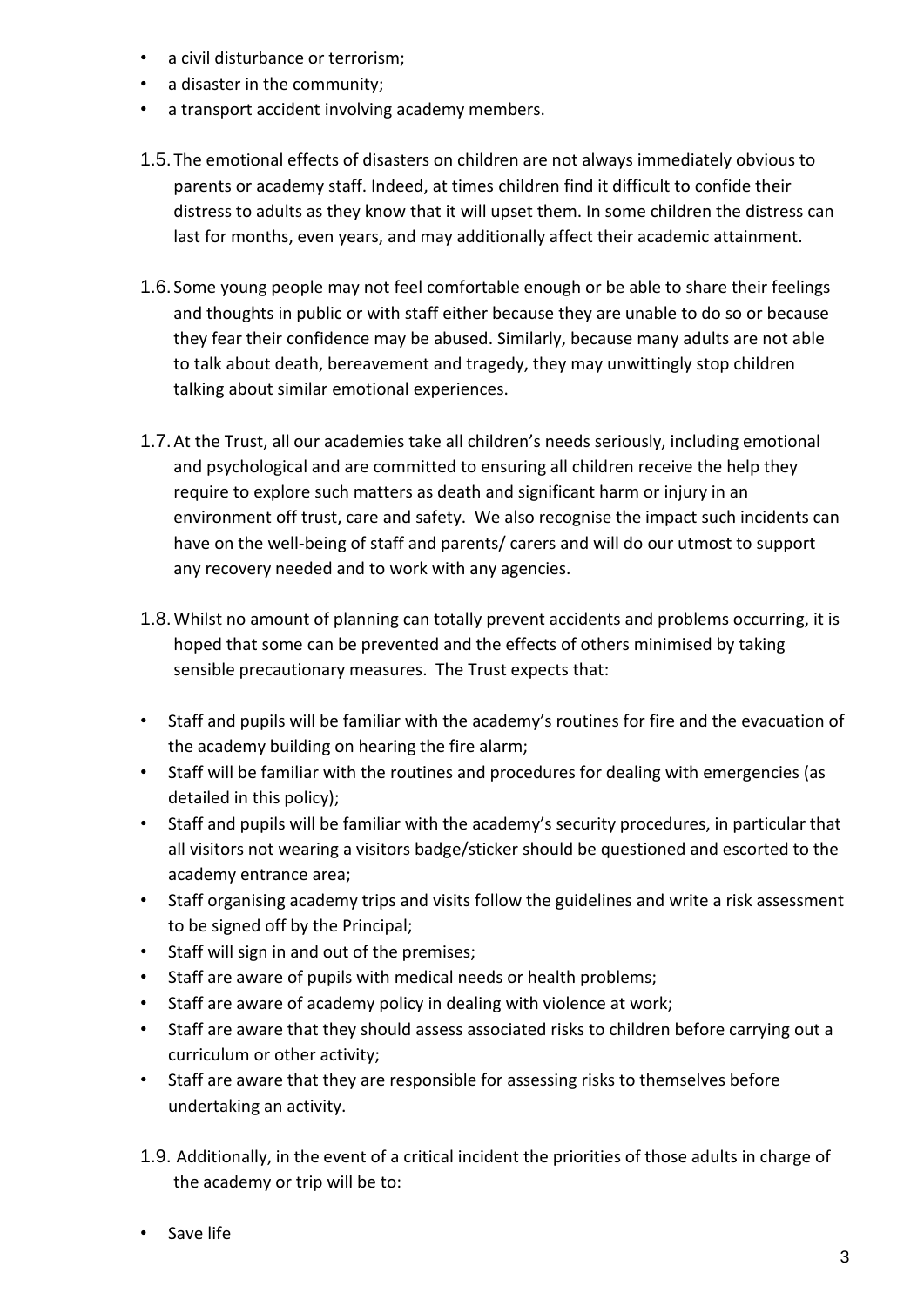- Minimise personal injury
- Safeguard the interests of all pupils and staff
- Minimise loss and to return to normal working as quickly as possible.

## **2. Planning for and Managing Emergencies or Critical Incidents**

- 2.1. Each academy will carry out an Assessment of Critical Activities (see Annex 1) to identify key risks to its operation and the safety of its pupils, staff and others. This assessment will be led by the Principal and will inform the local emergency and business continuity planning.
- 2.2. Each academy will maintain its own Emergency Management Instructions; including emergency contact details and the action plan.
- 2.3. This plan will be activated in the event of a critical incident or an emergency i.e. when an incident occurs that impacts on the delivery of our critical activities or the safety and well-being of our pupils, staff and others; and when normal responses, procedures and coping strategies are deemed insufficient to deal with the effects.

# **3. ICT Disaster Recovery**

- 3.1. The Principal and Deputy Chief Executive will be responsible for establishing an ICT Disaster Recovery Plan in line with the academy's Assessment of Critical Activities.
- 3.2. This plan will identify actions to take in the event of loss of ICT hardware, software, infrastructure or connectivity; or the loss of key ICT related staff.

# ANNEX 1

# **ASSESSMENT OF ACADEMY CRITICAL ACTIVITIES & BUSINESS CONTINUITY**

The Academy's critical activities, as detailed below, take priority for recovery following an incident because these activities, if not completed for any reason, would cause the greatest impact on the Academy community in the shortest time.

| <b>CRITICAL</b> | <b>Requirements</b>                                                                                                                       |
|-----------------|-------------------------------------------------------------------------------------------------------------------------------------------|
| <b>Academy</b>  | <b>Consider the resources required</b>                                                                                                    |
| <b>Activity</b> | for the critical activities                                                                                                               |
| Teaching        | Principal, Senco, Class Teachers, Cover<br>Teachers, Teaching Assistants, SEN, Office<br>Staff<br>furniture,<br>stationery,<br>text books |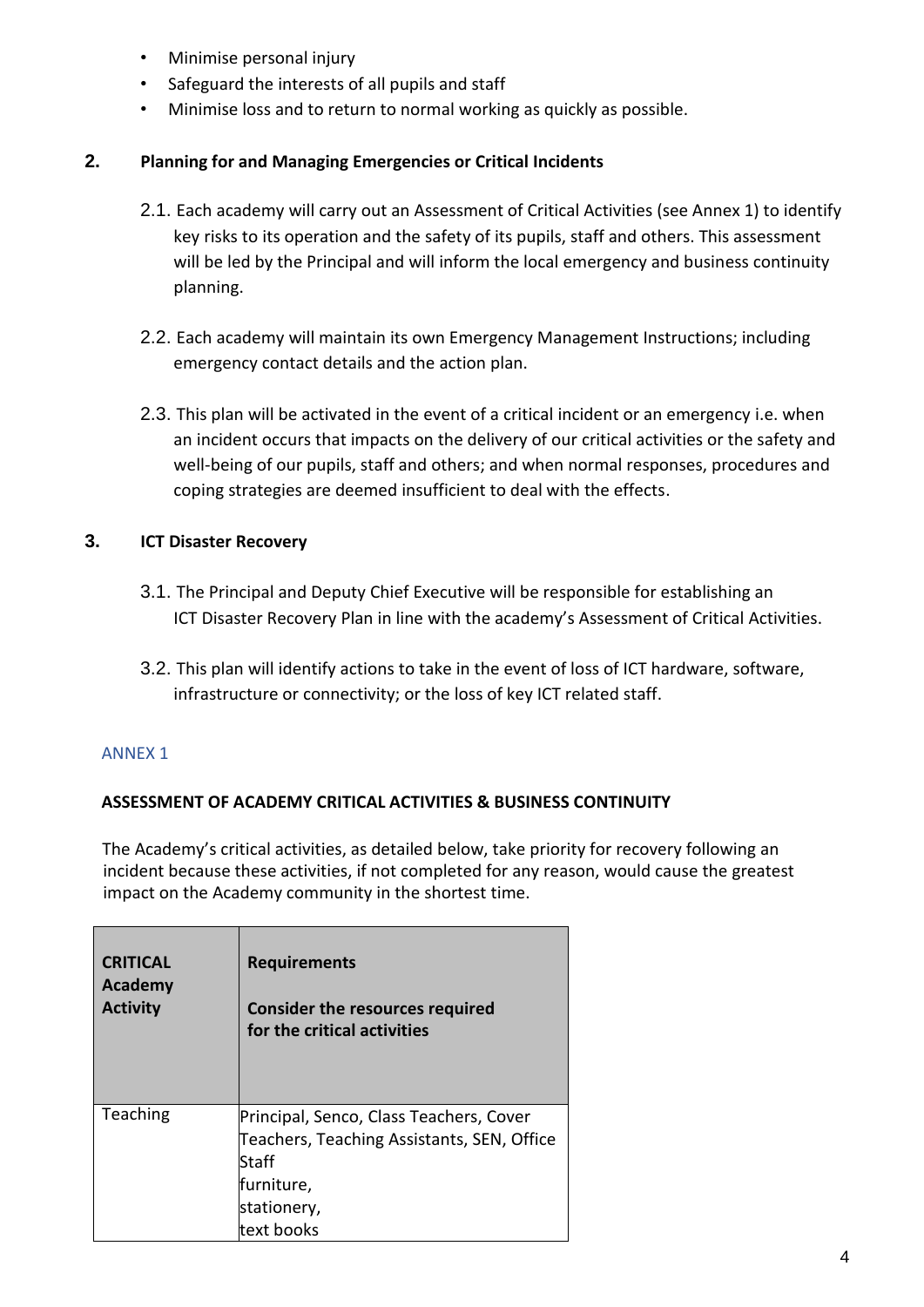| Safeguarding  | Safeguarding records (paper or Pupil       |
|---------------|--------------------------------------------|
| Children      | Asset), paper or electronic registers,     |
|               | access to safeguarding services (MASH etc) |
|               | 5 Designated Safeguarding Professionals    |
| Catering      | Kitchen,                                   |
|               | FSM list,                                  |
|               | staffing (kitchen, service, duty),         |
|               | location,                                  |
|               | water,                                     |
|               | disposable consumables (plates etc).       |
| Access to ICT | Pupil Asset,                               |
|               | Internet,                                  |
|               | Print & file server                        |
| (Examination  |                                            |
| Centre)       |                                            |
|               |                                            |

NB - this assessment should be carried out taking account of individual local risk assessments of academy activities (see the Trust Health and Safety Policy for further guidance)

## **Business Continuity**

Important electronic and paper-based records should be regularly refreshed and kept in a secure location (e.g. a fire-proof safe). During an emergency do not attempt to recover any records or equipment unless safe to do so.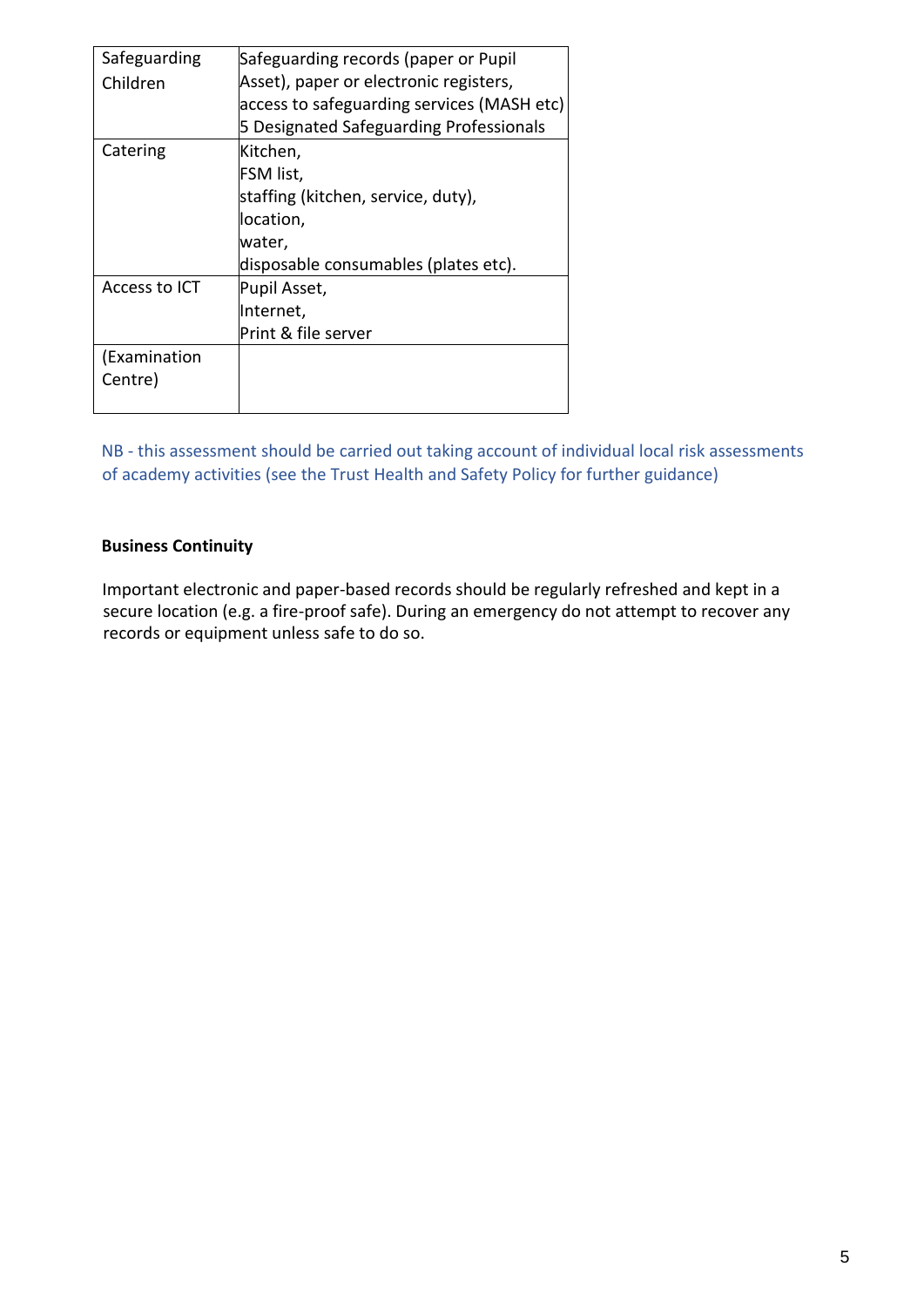| <b>Paper-based records</b>                 | Where are they stored?                 | <b>Effect of loss</b><br>(short-term, medium-term,<br>longterm) | Back-up measures /<br>restorative arrangements |
|--------------------------------------------|----------------------------------------|-----------------------------------------------------------------|------------------------------------------------|
| <b>Coursework</b>                          | Classrooms/Store Cupboards             |                                                                 |                                                |
| <b>Examination papers</b>                  | Admin Stock Cupboard                   |                                                                 | Duplicates would need to be<br>printed/ordered |
| Asset registers /<br>equipment inventories | File in School Office Fixed Asset File |                                                                 |                                                |
| Insurance<br>documentation                 | <b>Electronically store</b>            |                                                                 | <b>RPA with David Cousins, online</b>          |

| <b>Electronic records</b>    | Where are they stored?                       | <b>Effect of loss</b><br>(short-term, medium-term,<br>longterm) | Back-up measures /<br>restorative arrangements |
|------------------------------|----------------------------------------------|-----------------------------------------------------------------|------------------------------------------------|
| Coursework                   | Some on the Server, Class/Yr Group           | On Hard drive                                                   | Back up on Server                              |
| <b>Contact details</b>       | Pupil Asset                                  | Web based no impact                                             | Remote access                                  |
| <b>Financial information</b> | All processed by EMAT Finance                | All processed by central finance                                | Electronic (scan) storage of documents         |
| <b>Medical information</b>   | Students - Pupil Asset<br>Staff – Our People | Web based continued access                                      | Downloaded from Pupil Asset                    |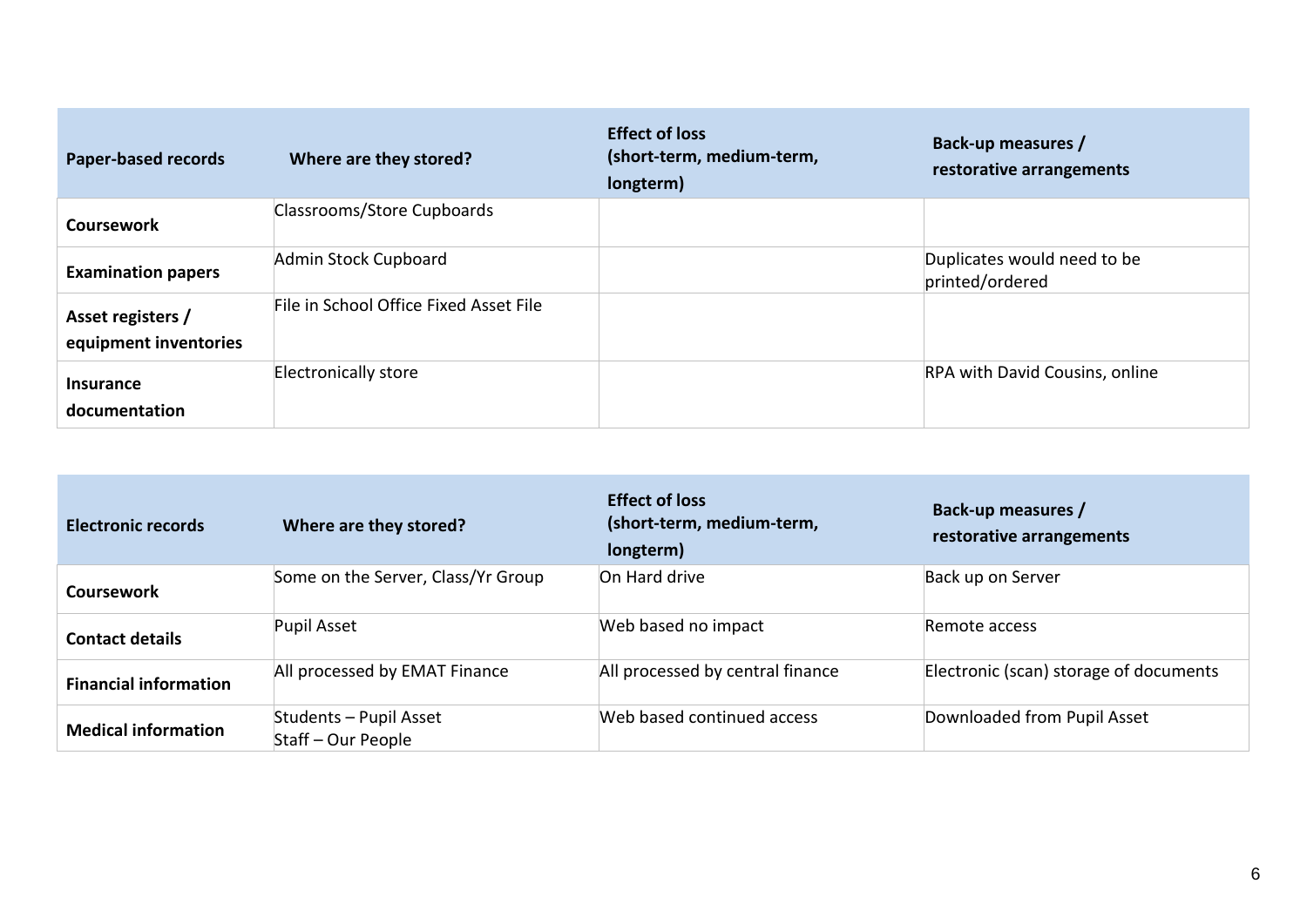| <b>Remote learning</b> | Notes / instructions                                |
|------------------------|-----------------------------------------------------|
| Website / extranet     | E4Education - Web Based                             |
| Email                  | Microsoft online – individual logins via KLA Server |
| <b>Post</b>            | <b>Access remotely from Pupil Asset</b>             |

# ICT Back Up

It is essential to maintain suitable ICT back up arrangements in order to prepare for, and recover from, any loss of information.

Back up's happen daily. Medway IT Services are responsible for the management of regular ICT back ups

Paper Records/Exam Papers etc

All of the children's books will be on site. There will be no way this information will be saved.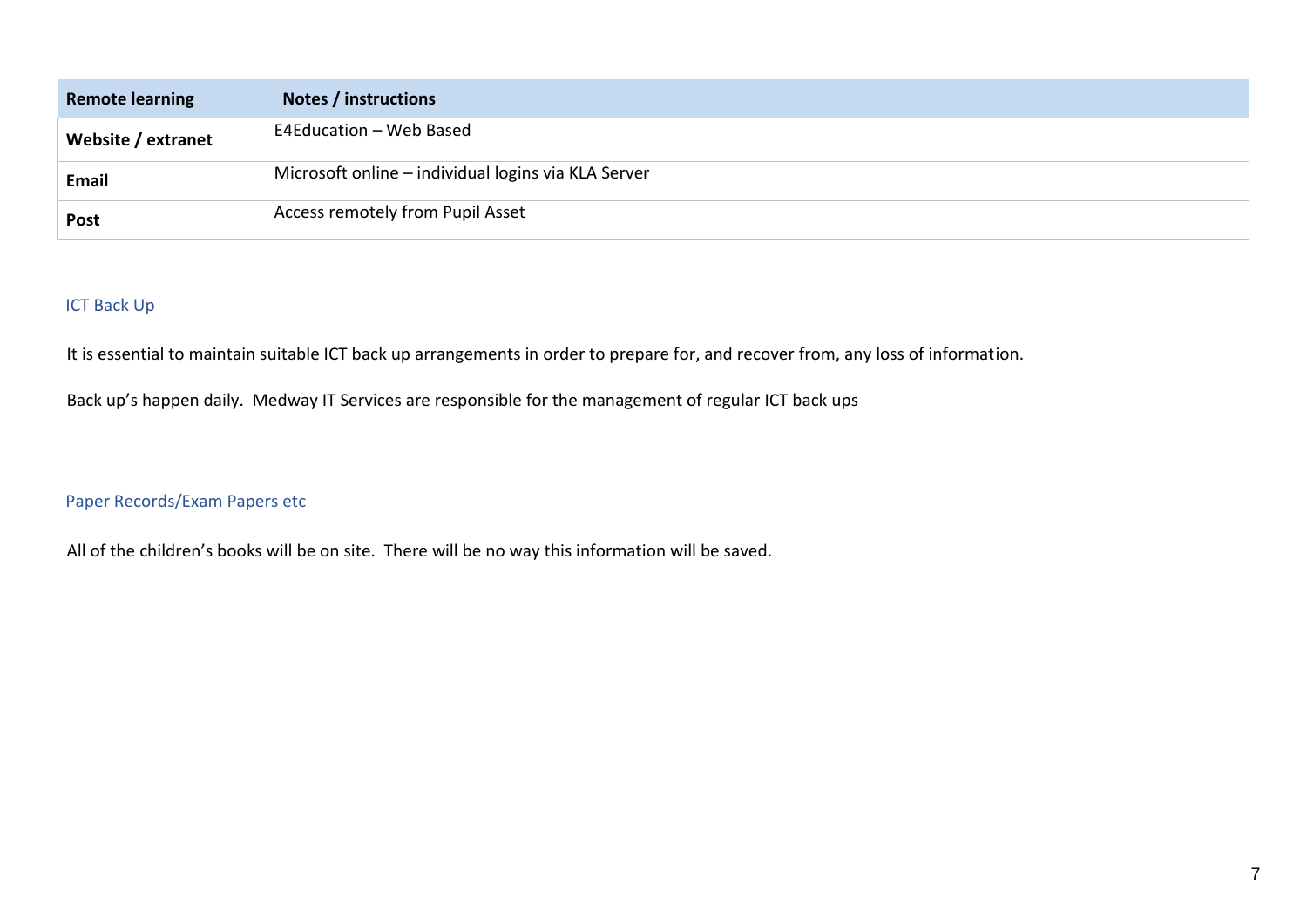**Contact Details – Eastern Multi-Academy Trust and Academy Staff and Governors**

| Job title<br><b>Name</b>  | <b>Contact details</b>  | e.g. | role(s)<br><b>SEMT</b><br>aid<br>first<br>(if applicable) | <b>Alternative</b><br>contact details * | <b>Notes</b> |
|---------------------------|-------------------------|------|-----------------------------------------------------------|-----------------------------------------|--------------|
| Paul Shanks, Trust CEO    |                         |      |                                                           |                                         |              |
|                           | 01553 779685            |      |                                                           |                                         |              |
| Mark Cresswell            | 01553 779685            |      |                                                           |                                         |              |
| <b>Regional Director</b>  | Mark.Cresswell@eastern- |      |                                                           |                                         |              |
|                           | mat.co.uk               |      |                                                           |                                         |              |
| David Cousins,            | 01553 779685            |      |                                                           |                                         |              |
| Chief Finance Officer     |                         |      |                                                           |                                         |              |
| Zoe Baxter                | 01553 611807            |      |                                                           |                                         |              |
| Director of People &      |                         |      |                                                           |                                         |              |
| Culture                   |                         |      |                                                           |                                         |              |
| <b>Hazel Spinks</b>       | Hazel.Spinks@eastern-   |      |                                                           |                                         |              |
| <b>Chair of Governors</b> | mat.co.uk               |      |                                                           |                                         |              |
|                           |                         |      |                                                           |                                         |              |
|                           |                         |      |                                                           |                                         |              |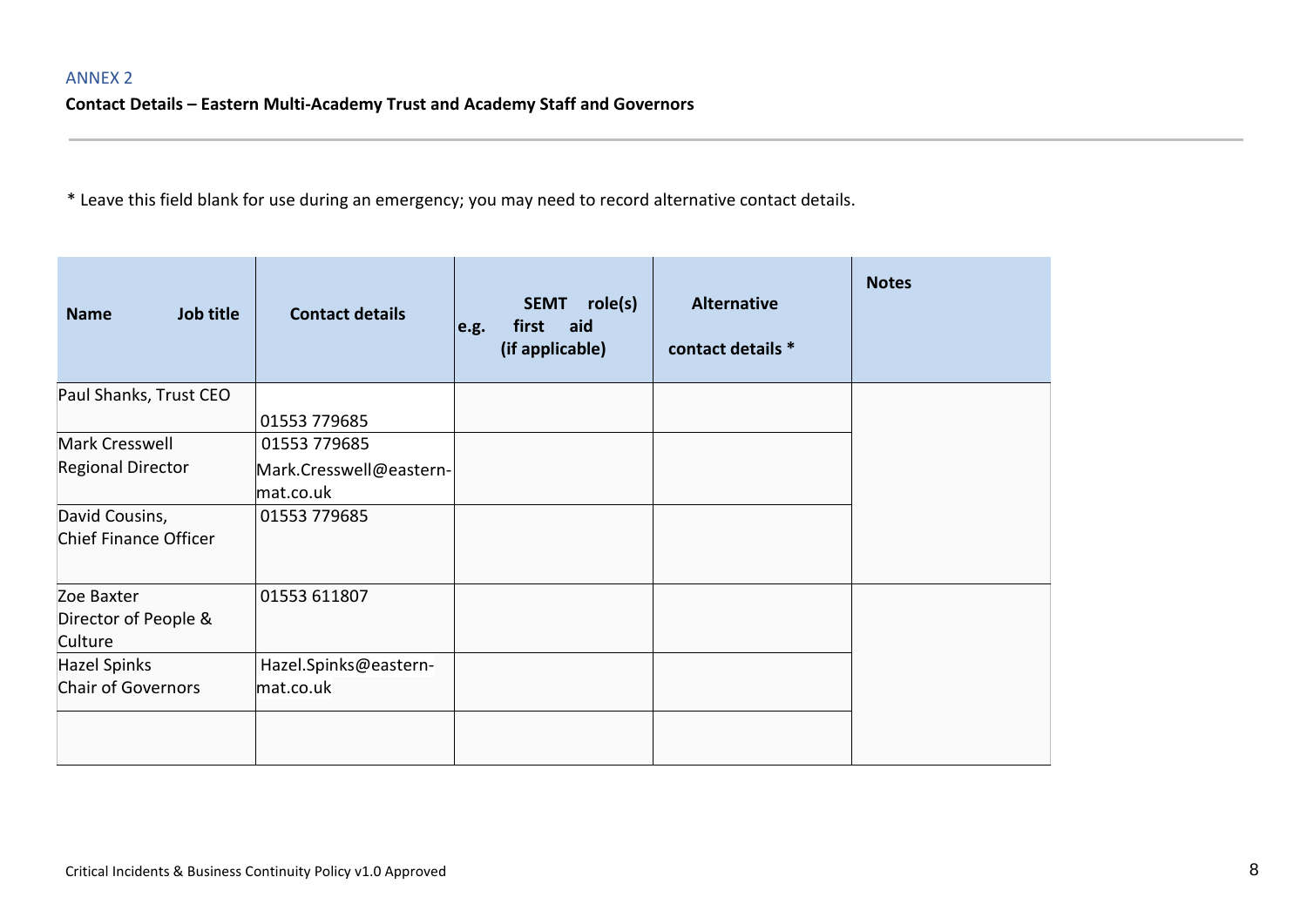| <b>Name</b> | <b>Operating hours</b> | Contact details of<br>extended service | Notes (e.g. key holder) | Alternative contact<br>details |  |
|-------------|------------------------|----------------------------------------|-------------------------|--------------------------------|--|
|             |                        |                                        |                         |                                |  |
|             |                        |                                        |                         |                                |  |
|             |                        |                                        |                         |                                |  |
|             |                        |                                        |                         |                                |  |
|             |                        |                                        |                         |                                |  |
|             |                        |                                        |                         |                                |  |
|             |                        |                                        |                         |                                |  |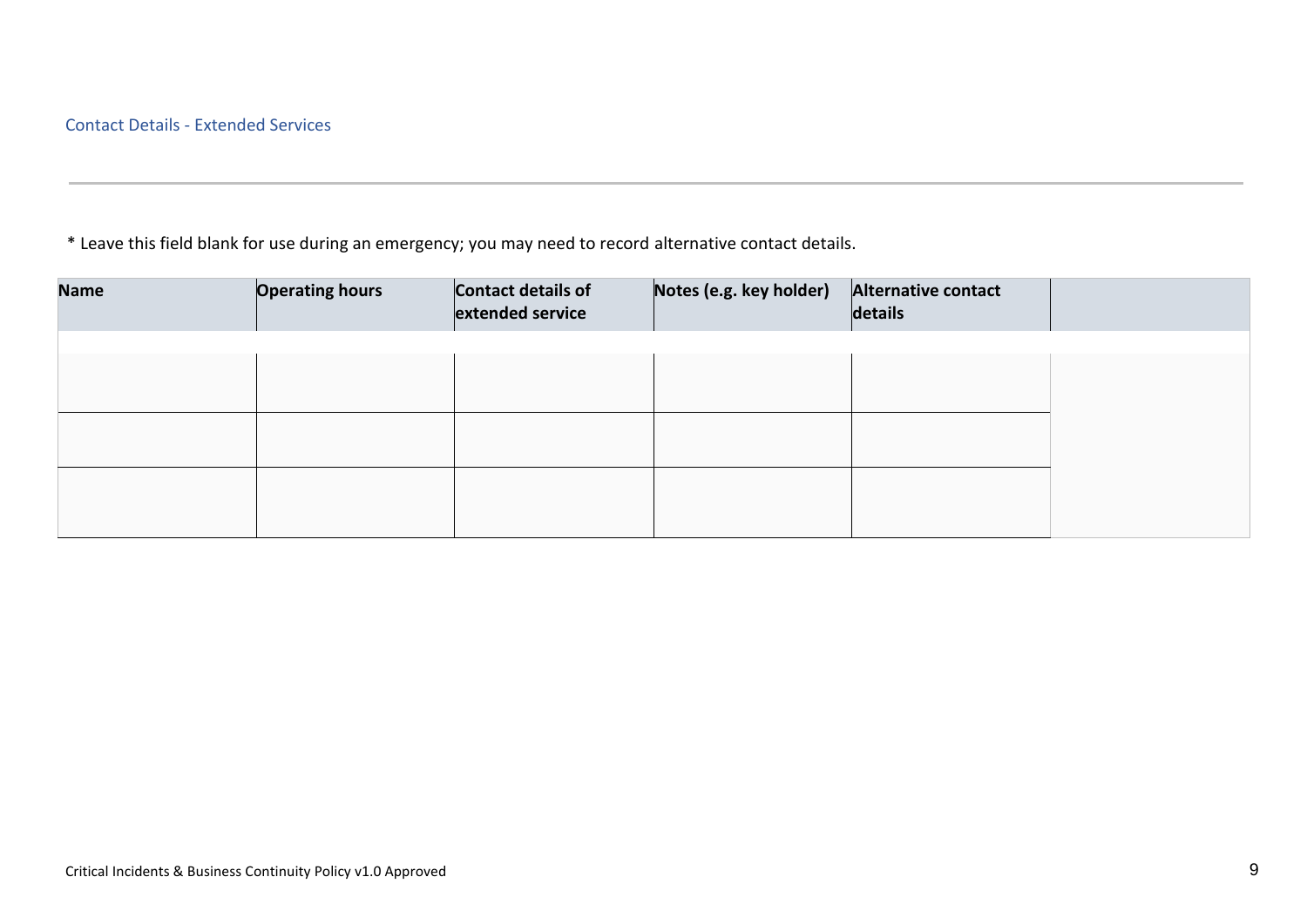**Local Authority**

| Organisation                  | Name / role of contact | contact details              | <b>Alternative</b><br><b>Contact details Notes</b><br>(if applicable) |  |
|-------------------------------|------------------------|------------------------------|-----------------------------------------------------------------------|--|
| <b>Norfolk County Council</b> |                        |                              | Out of Hours $-$ Serious Incident                                     |  |
|                               |                        | 07623 912974                 |                                                                       |  |
| Emergency number              |                        | 0344 800 8020                |                                                                       |  |
| Children's services           |                        | 01553 669300                 |                                                                       |  |
| Property                      | Via EMAT               | David Cousins 01553 779685   |                                                                       |  |
|                               |                        |                              |                                                                       |  |
|                               |                        |                              |                                                                       |  |
| Transport                     | Norfolk County Council | 0344 8008020                 |                                                                       |  |
|                               | G J Bishops (Denise)   | 01366 324307<br>07789 724366 |                                                                       |  |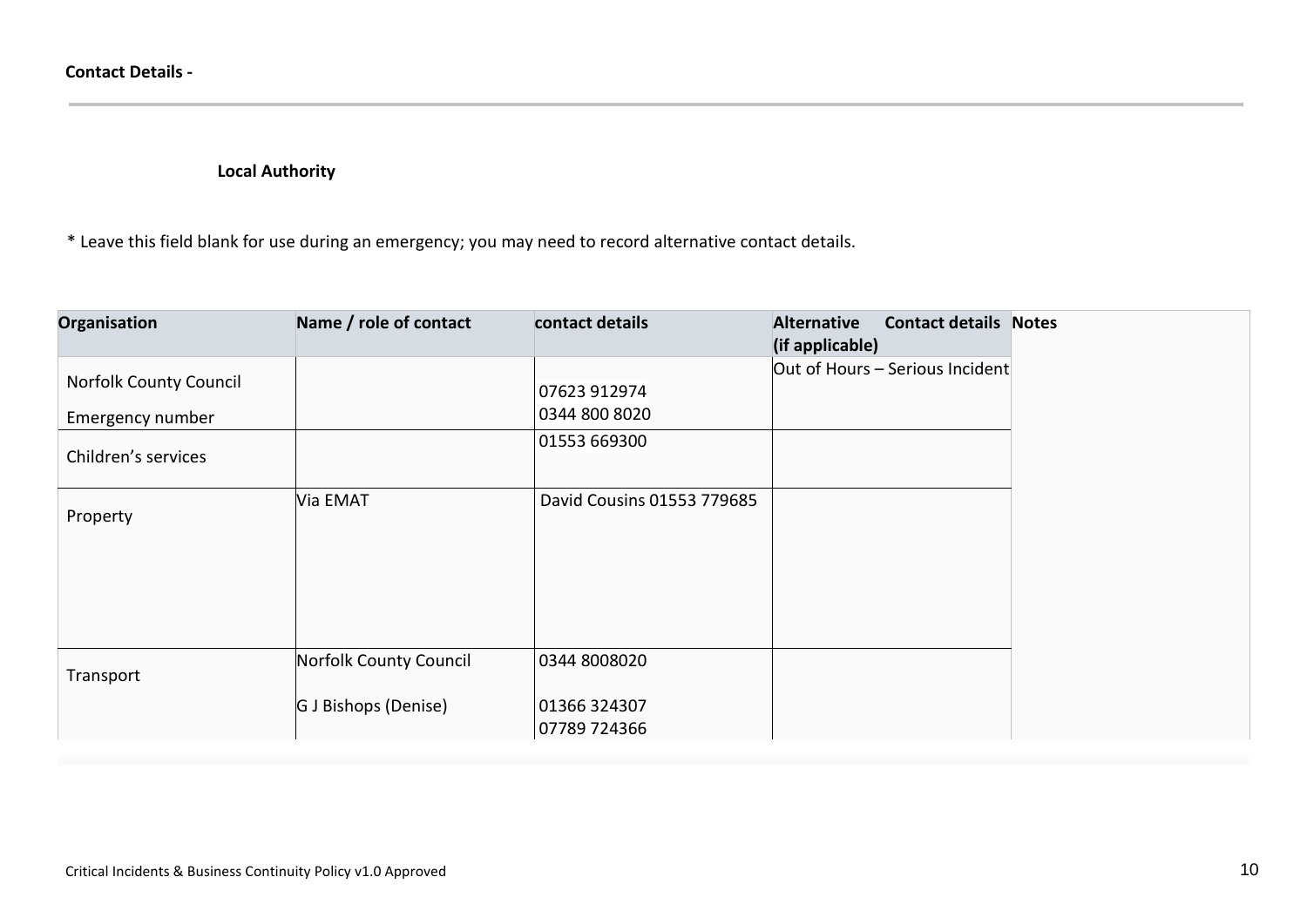| Catering                      | <b>FSM</b>                 | NCC 01603 222518             |                                |
|-------------------------------|----------------------------|------------------------------|--------------------------------|
|                               | Sarah Wilson (Principal)   |                              |                                |
| <b>Educational visits</b>     | Michael Bidder (Teacher)   | Evolve<br>01603 307744       |                                |
|                               |                            | graham.lodge@norfolk.gov.uk  |                                |
|                               | <b>BCKLWN</b>              | 01553 616200                 |                                |
| <b>Emergency planning</b>     |                            |                              |                                |
| Health and safety             | Arthur J Gallagher         | 01473 346228                 |                                |
|                               |                            |                              |                                |
| Risk / insurance              | <b>RPA</b>                 | 0113 246 2040                | 01902 880842                   |
|                               |                            | Urgent Incident Notification | <b>Risk Management Queries</b> |
| Legal                         | <b>EMAT</b>                | <b>EMAT Trust</b>            |                                |
|                               | Zoe Baxter                 | 01553 611807                 |                                |
|                               | Lois Hyland                | 01553 779689                 |                                |
| Human resources               | Rebecca Satchell           | 01553 779686                 |                                |
|                               |                            |                              |                                |
| <b>Educational psychology</b> |                            |                              |                                |
| Occupational health           | <b>HR Department Trust</b> | 01553 779685                 |                                |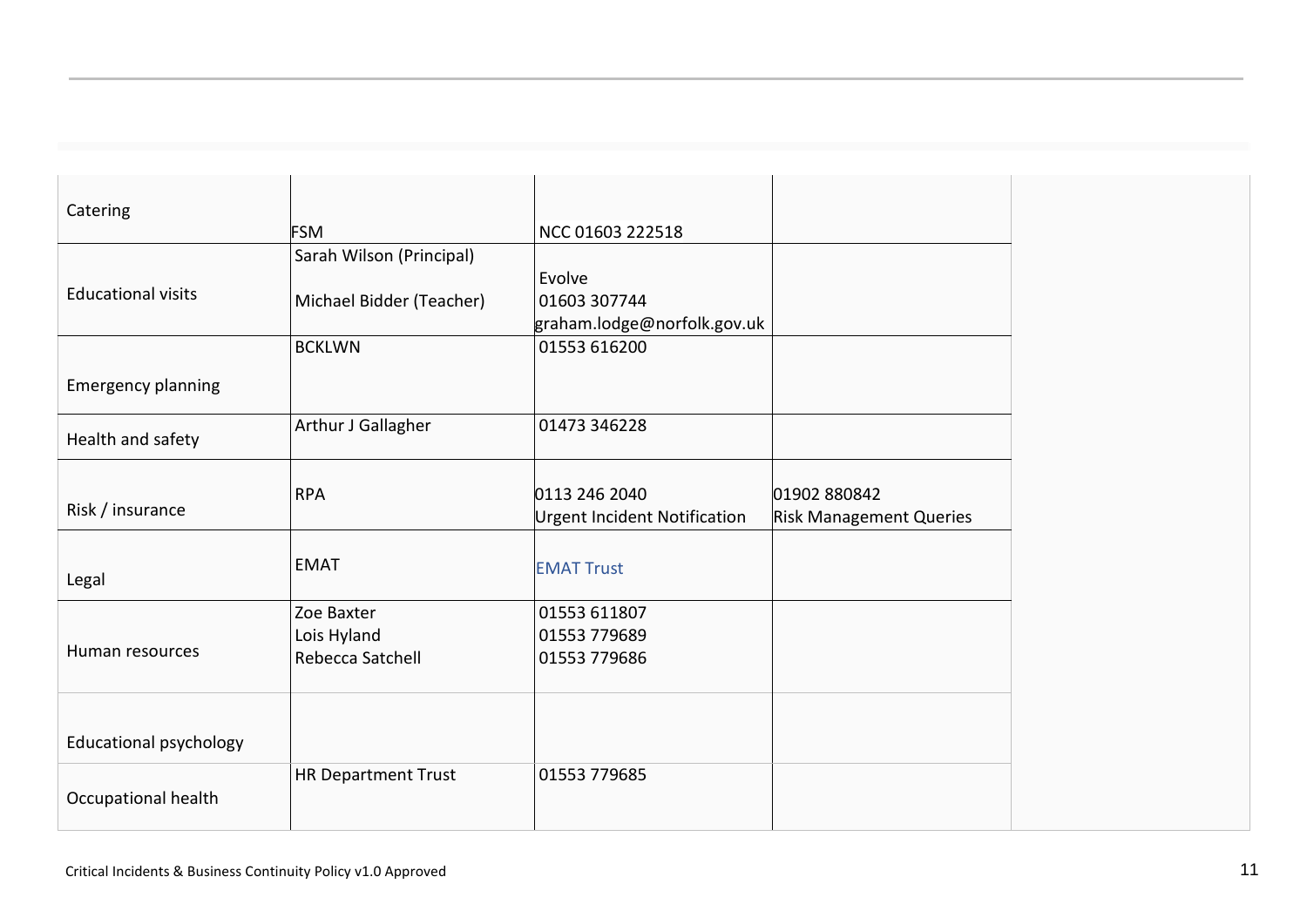# **Local Radio Stations**

| <b>Radio station</b> | <b>Contact details</b> | Name / role of contact | Coverage/Frequency                                    |
|----------------------|------------------------|------------------------|-------------------------------------------------------|
| Radio Norfolk        | norfolk@bbc.co.uk      |                        | 95.1 FM, 104.4 FM, 95.6 FM,<br>855 kHz AM/MW, 873 kHz |
|                      | 0800 3897321           |                        | $AM/MW$ , DAB and through the                         |
|                      |                        |                        | linternet                                             |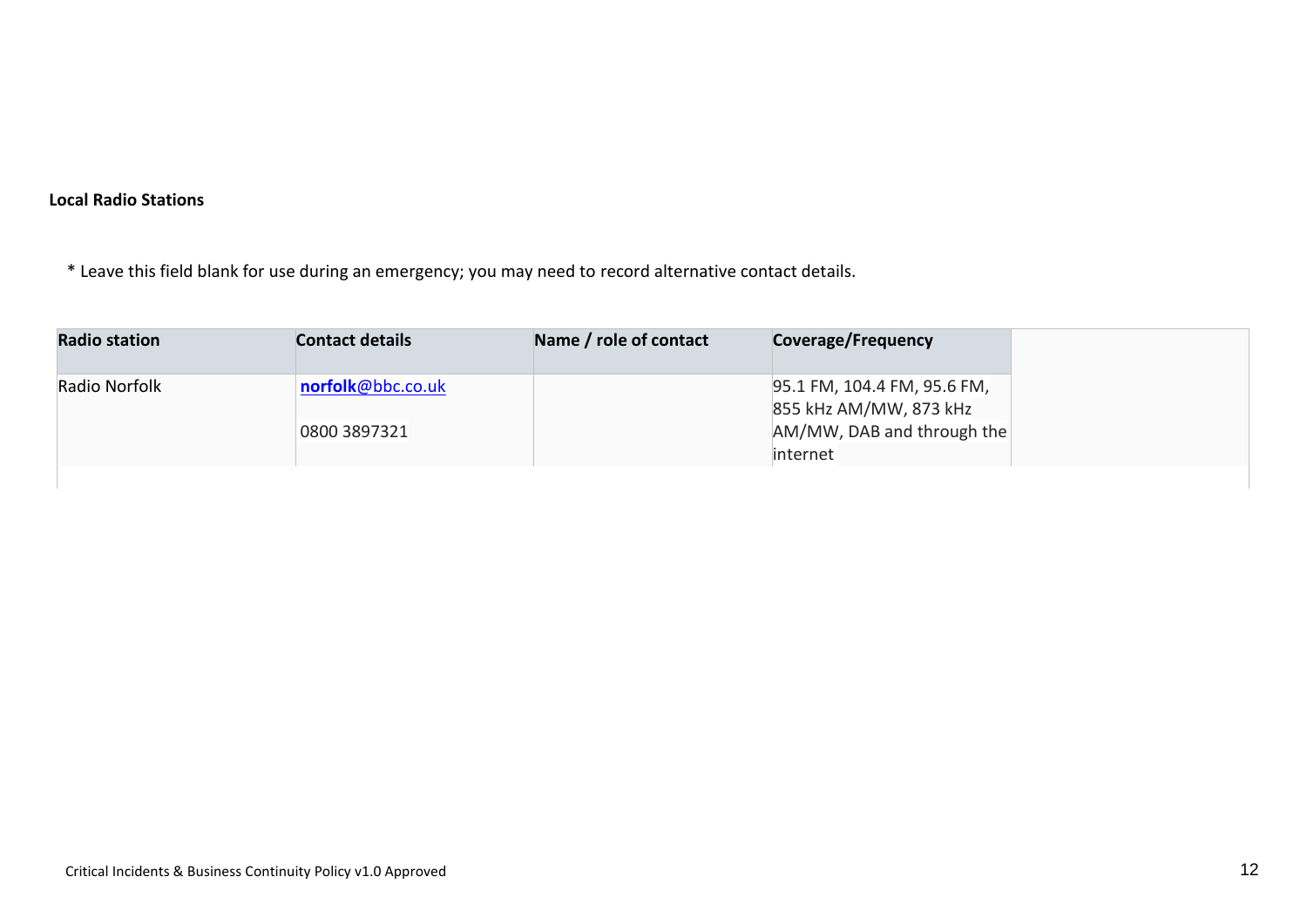## **Other Organisations**

| Organisation                | Name / role of contact<br>(if applicable) | <b>Contact details</b> | <b>Alternative contact</b><br>details * | <b>Notes</b> |
|-----------------------------|-------------------------------------------|------------------------|-----------------------------------------|--------------|
| Police                      |                                           |                        |                                         |              |
|                             | Emergency                                 | 999                    |                                         |              |
|                             | Non-emergency                             | 101                    |                                         |              |
| <b>Local Police Station</b> |                                           | 01553 691211 OR 101    |                                         |              |
| Fire & Rescue Service       | King's Lynn Fire Station                  | 0300 123 1669<br>999   |                                         |              |
| Ambulance Service           | Via QEH                                   | 999<br>01553 613613    |                                         |              |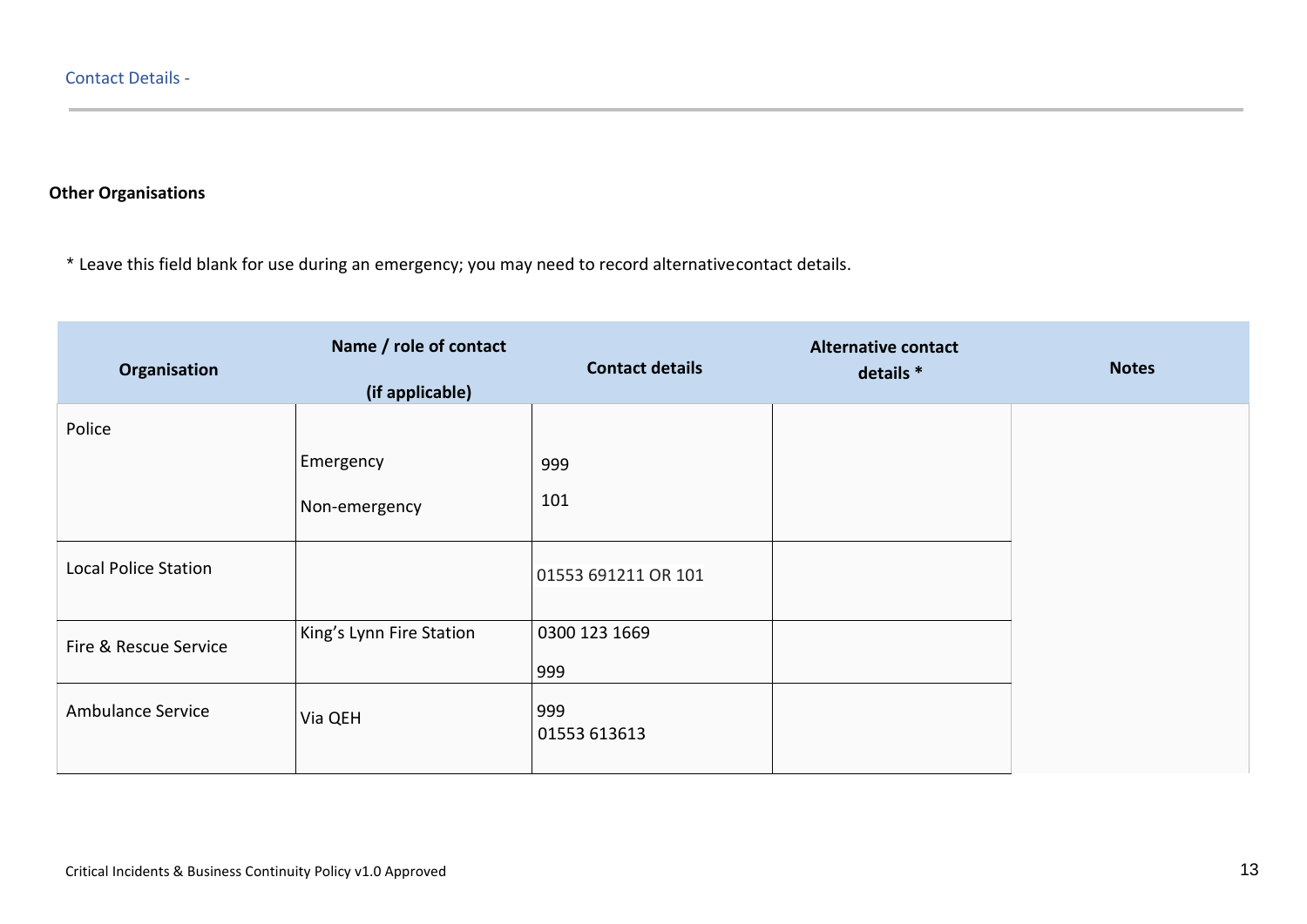| 01553613613<br>Department |  | Hospital Emergency |  |  |  |
|---------------------------|--|--------------------|--|--|--|
|---------------------------|--|--------------------|--|--|--|

## Contact Details -

| Department for Education         | Enquiry line:<br>0370 000 2288                     |                                             |
|----------------------------------|----------------------------------------------------|---------------------------------------------|
| Foreign & Commonwealth<br>Office | Consular assistance:<br>020 7008 1500 (24 hour)    | If abroad, please ring:<br>+44 20 7008 1500 |
| <b>Environment Agency</b>        | Flood line:<br>0345 988 1188 (24 hour)             |                                             |
| Met Office                       | <b>Customer Centre:</b><br>0370 900 0100 (24 hour) |                                             |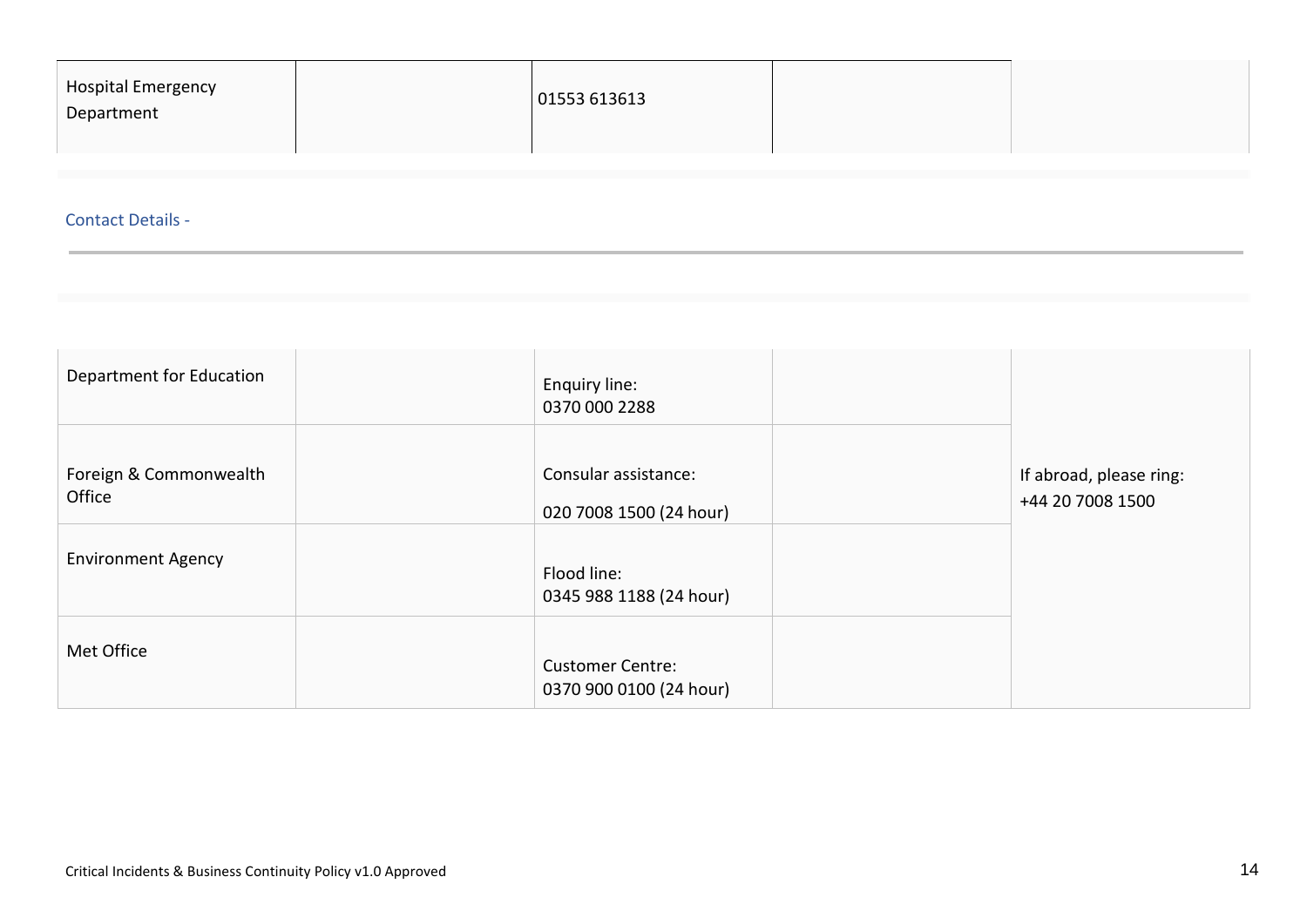| Health and Safety Executive     |                                           | <b>Incident Contact Centre:</b><br>0345 300 9923                        |  |
|---------------------------------|-------------------------------------------|-------------------------------------------------------------------------|--|
|                                 |                                           | Out of Hours:<br>0151 922 9235                                          |  |
| Gallaghers (Risk<br>Management) | Andrew Ward Risk<br>Management Consultant | mobile: 07785 462792<br>andrew_ward@ajg.com<br>www.ajginternational.com |  |
|                                 |                                           | 34 Foundation Street,<br>Ipswich IP4 1BN                                |  |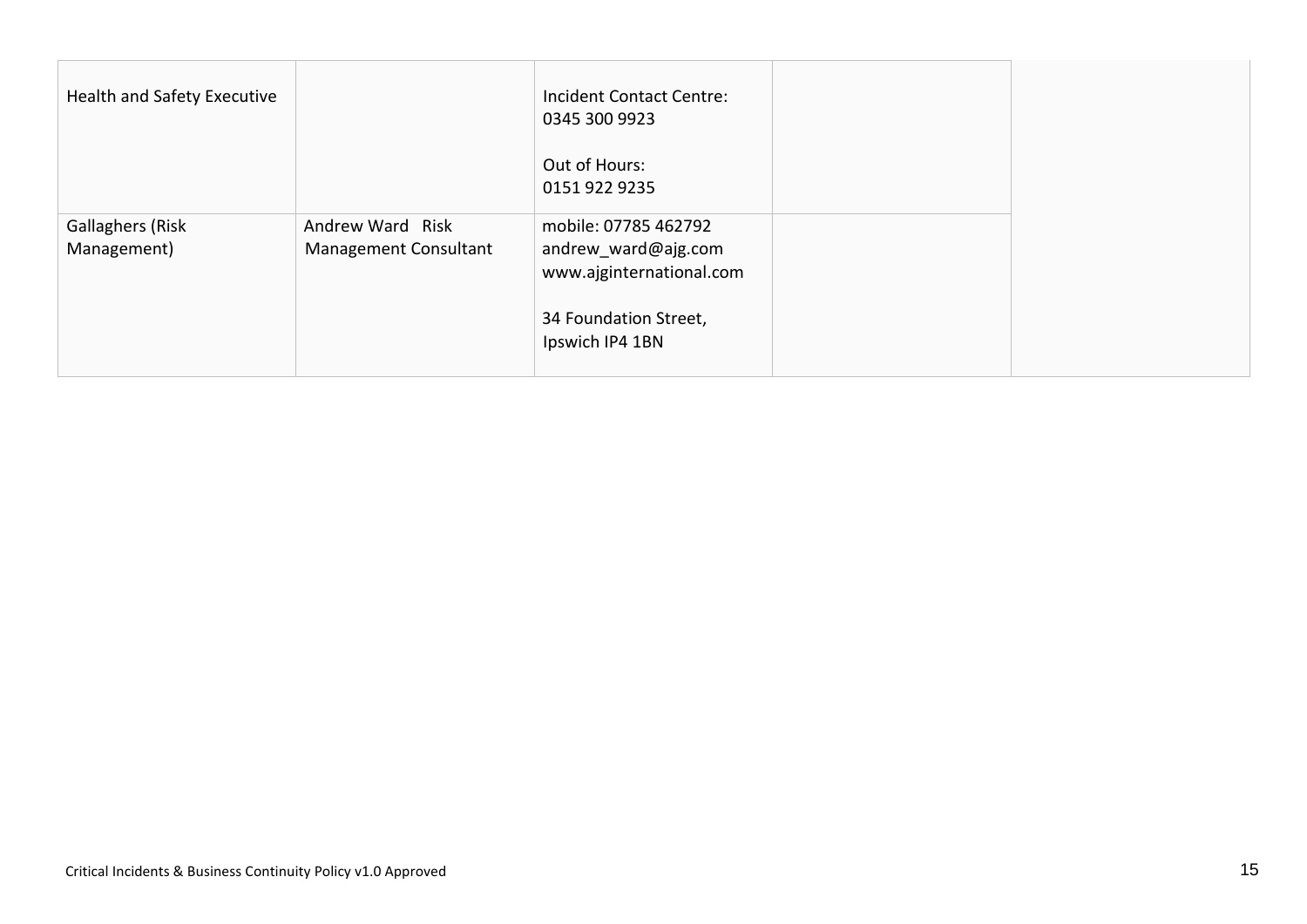| Insurance company               | <b>RPA Membership</b> | 0330 058 5566                       |                                    |
|---------------------------------|-----------------------|-------------------------------------|------------------------------------|
| Trade union                     | <b>NEU</b>            | Bob Groome 07834 178922             |                                    |
|                                 | <b>NUT</b>            | Scott Lyons 07886249231             |                                    |
|                                 | <b>GMB</b>            | Ivan Mercer 01603 626492            |                                    |
|                                 | <b>NASUWT</b>         | Tim Lambillion-Jameson              |                                    |
|                                 | <b>ASCL</b>           | Richard Moor 01485 609274           |                                    |
|                                 | Unison                | Nigel Beiley 01603 222384           |                                    |
|                                 | <b>NAHT</b>           | Noel Glover 07976 919339            |                                    |
| Supplier (Property<br>Services) | Russen & Turner       | 01553 768187                        |                                    |
| Supplier (transport)            | <b>NCC</b>            | 01603 224352                        |                                    |
|                                 | G J Bishop            | 01366 324307                        |                                    |
| Supplier (catering)             | In house              |                                     |                                    |
| Supplier (cleaning)             | In house              |                                     |                                    |
| Supplier (temporary staff)      | In house              |                                     |                                    |
| Utility supplier (gas)          | Espo                  | 0116 2657901                        |                                    |
| Utility supplier (water)        | Anglian Water (Wave)  | 0345 7919155                        |                                    |
| Utility supplier (electricity)  | Total through Espo    | Total via Espo                      | UK power networks                  |
|                                 |                       | 01162657901                         | 08003163105 (power cuts)           |
|                                 |                       | 01737 275626                        | 08000294285 (general<br>enquiries) |
| <b>Teacher Support Network</b>  |                       | England:<br>08000 562 561 (24 hour) |                                    |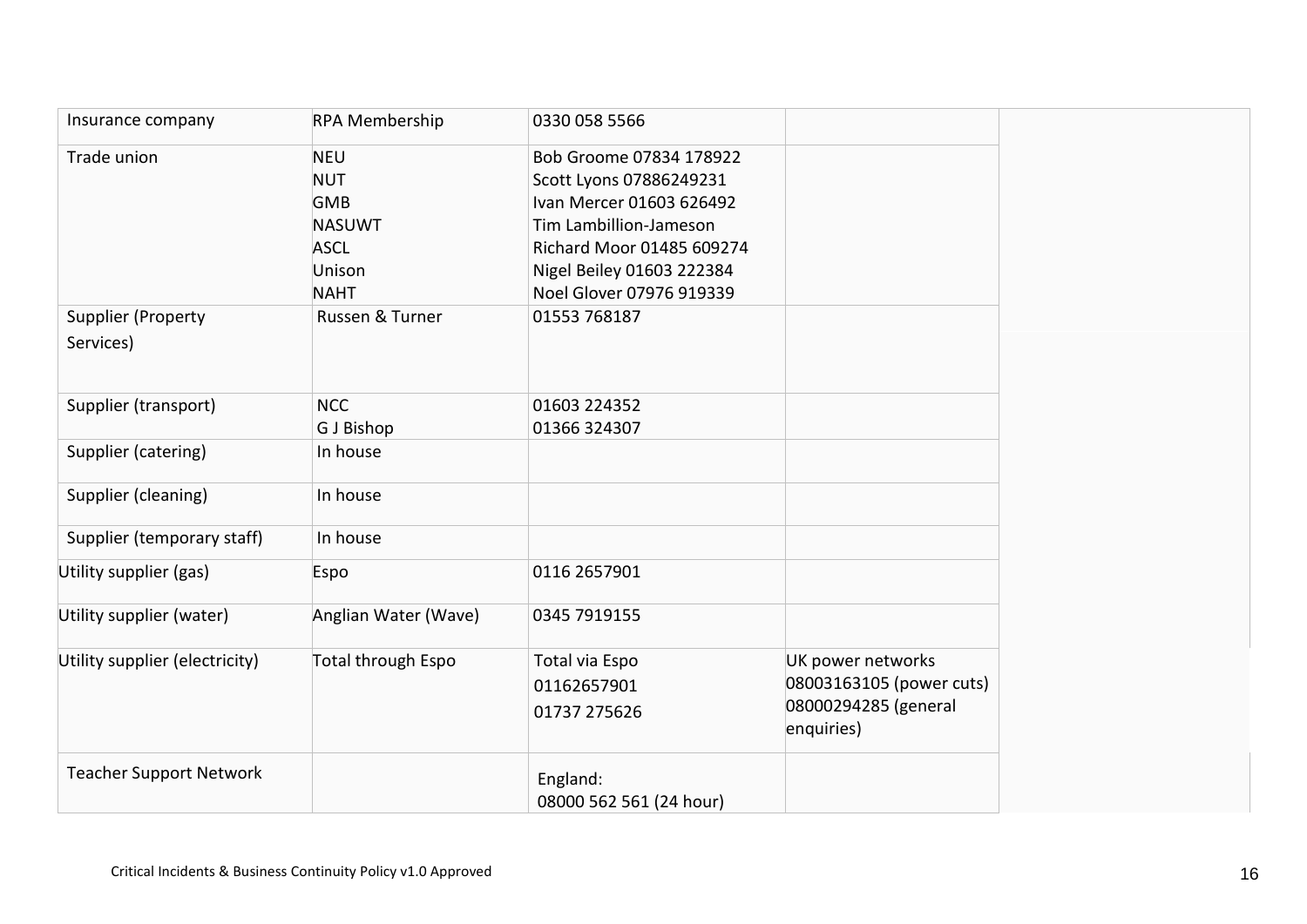#### Initial action

Immediately inform the Principal or nominated emergency contact. If neither is able to respond (they may be involved in the incident) the senior person present should follow the instructions below.

- Assess the situation and establish a basic overview of the incident.
- **Take immediate action to safeguard pupils, staff and visitors.**
- **Attend to any casualties and administer first aid, if appropriate.**
- **If appropriate, dial 999 for the emergency services and provide them with an overview of the situation. If in doubt, dial 999.**

The emergency services notify each other of incidents but consider speaking directly to each organisation required. This will ensure that each service has the information they need to respond appropriately.

> **Dial 999, if appropriate. Speak to each emergency service required.**

- Fetch any equipment that may prove useful (e.g. first aid kit, grab bag).
- **Log all communications and actions.**
- **Notify Academy staff. Consider assembling a School Emergency Management Team (SEMT) to assist with the response.**
- **Refer to the list of emergency contact numbers for additional support if required.**
- **Where possible, avoid closing the Academy and try to maintain normal routines.**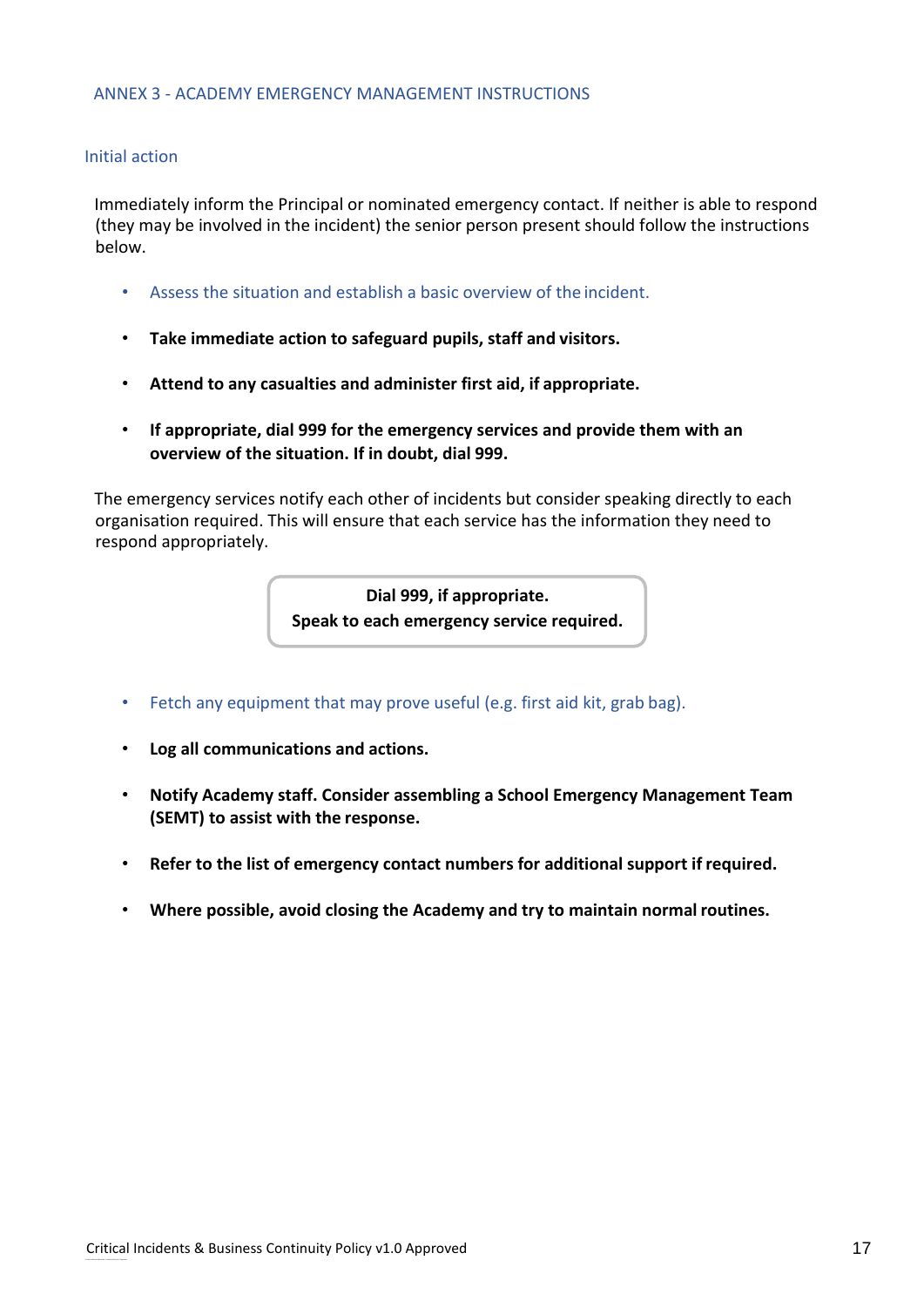## The Senior Emergency Management Team

Unless the incident is minor, it will be impossible for the Principal (or a Deputy Principal) to implement all the actions required on behalf of the Academy.

A Senior Emergency Management Team (SEMT) will be established at the onset of an incident to assist the Principal in managing the response.

The membership of the SEMT may vary slightly depending on the nature of the incident (eg between a fatal incident involving staff and pupils to a building or ICT failure which prevents normal business but has no direct safety implications)

| <b>Name</b>        | <b>Position</b>            | <b>Mobile Number</b> | Role in an Incident           |
|--------------------|----------------------------|----------------------|-------------------------------|
| Sarah Wilson       | Principal                  |                      | Lead manager of incident and  |
|                    |                            |                      | main decision maker           |
| <b>Paul Shanks</b> | <b>Trust CEO</b>           |                      | Advisor and decision maker    |
|                    |                            |                      | with Principal / deputy       |
| Glen Rossiter      | <b>Assistant Principal</b> |                      | Responsible for safeguarding  |
| Gemma Sykes        | <b>Assistant Principal</b> |                      | Care of Students              |
| Jo McAndrews       | <b>Assistant Principal</b> |                      | Responsible for safeguarding  |
| Linda Mahoney      | <b>Operations Officer</b>  |                      | Lead on communications.       |
|                    |                            |                      | Assist in managing incident.  |
|                    |                            |                      | Record and log details of the |
|                    |                            |                      | incident                      |
| Simon Anderson     | <b>ICT Manager</b>         |                      | Responsible for maintaining   |
|                    | <b>EMAT</b>                |                      | ICT systems.                  |
| Ray Cook           | Caretaker                  |                      | Responsible for the building  |
|                    |                            |                      | and liaising with Emergency   |
|                    |                            |                      | services and contractors      |
| Avril Varga        | <b>Students Services</b>   |                      | Liaise with Parents           |
|                    | Officer                    |                      |                               |

#### Senior Emergency Management Team (SEMT)

The SEMT is responsible for:

- Taking responsibility and managing the incident to its conclusion
- Allocating activities and resources to resolve the incident
- Press and media liaison
- Communicating with relevant bodies
- Liaison with Emergency Services, Children's Services
- Keeping a detailed log of the incident

When this plan is invoked, all staff must be notified as soon as possible.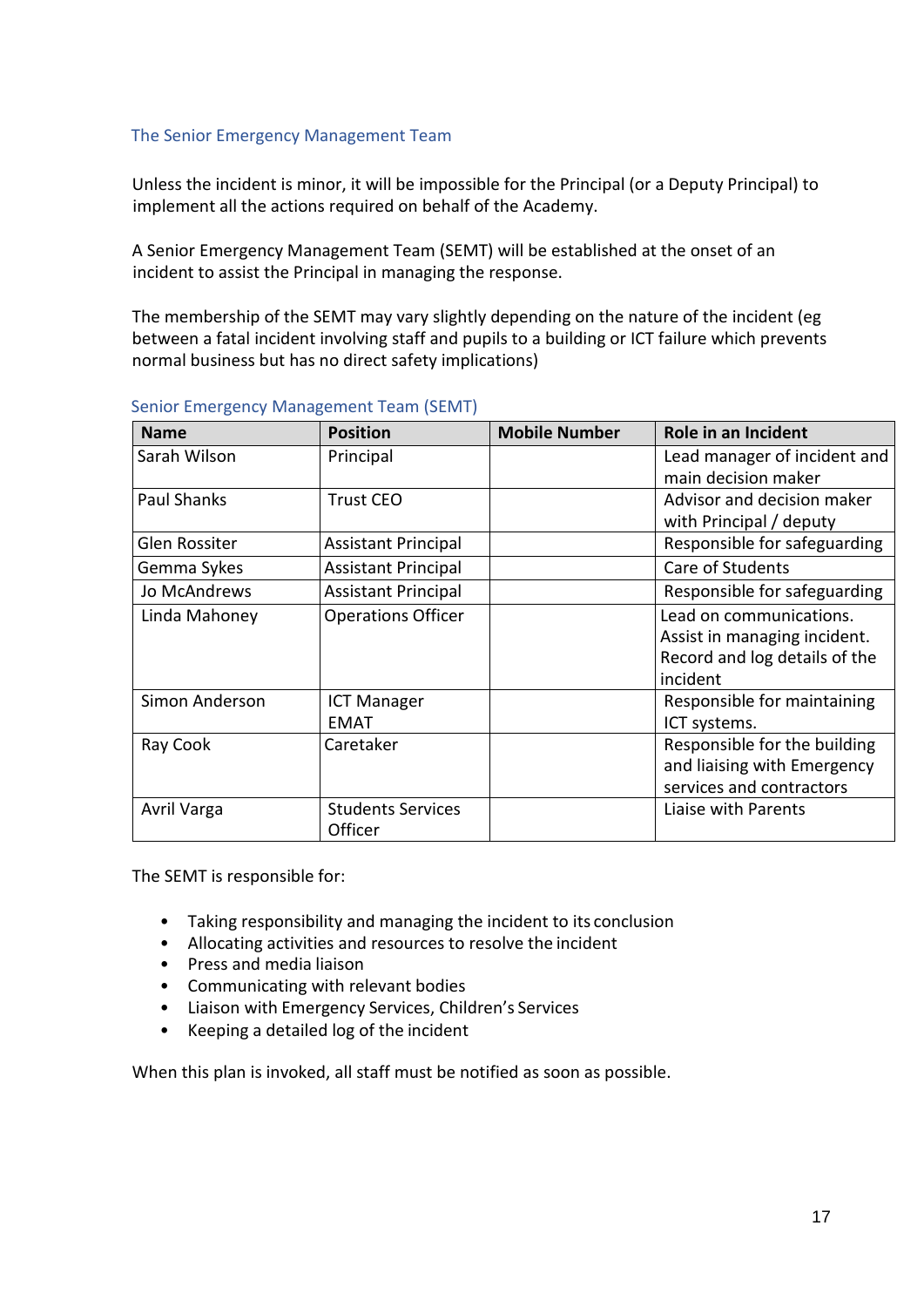# Academy Site Information

| <b>Pre-designated areas</b> | Location           | Notes / instructions                                                                                     |
|-----------------------------|--------------------|----------------------------------------------------------------------------------------------------------|
| <b>SEMT briefing area</b>   | Main Hall          | Unless building evac $-$ then gather on<br>field and decide on most appropriate<br>meeting area for SEMT |
| <b>Media briefing area</b>  | Principal's Office | Sarah Wilson & Assistant Principals.<br>Do not allow media on site unless<br>agreed.                     |

| <b>Internal hazards</b> | Location                                                                | <b>Notes / instructions</b>                                                    |
|-------------------------|-------------------------------------------------------------------------|--------------------------------------------------------------------------------|
| <b>Asbestos</b>         | See asbestos register in<br>Purple Folder in Main<br>Office by Fire bag | Updated November each year                                                     |
| Chemical store(s)       | Caretakers Cupboard                                                     | Always locked, Ray Cook, Sarah Wilson<br>& office have a key to this cupboard. |

| <b>Utility supplies</b> | Location                                                                                                                                | Notes / instructions                                                   |
|-------------------------|-----------------------------------------------------------------------------------------------------------------------------------------|------------------------------------------------------------------------|
| Gas                     | the school                                                                                                                              | Boiler room at the front of Key in the box in the Main Office          |
| Water                   | Tap on the right-hand side<br>as you enter the Boiler<br>room the back of the<br>kitchen.                                               |                                                                        |
| <b>Electricity</b>      | Far left side of the boiler<br>room at the back of the<br>kitchen.<br>Open the cupboard and<br>pull down the lever                      | You need a coin to open the box. Once<br>should be on top of the unit. |
| <b>Heating</b>          | Two Boiler rooms behind<br>the kitchen end of school<br>by Year 1 class. Exit the<br>door at the end of the<br>corridor and turn right. |                                                                        |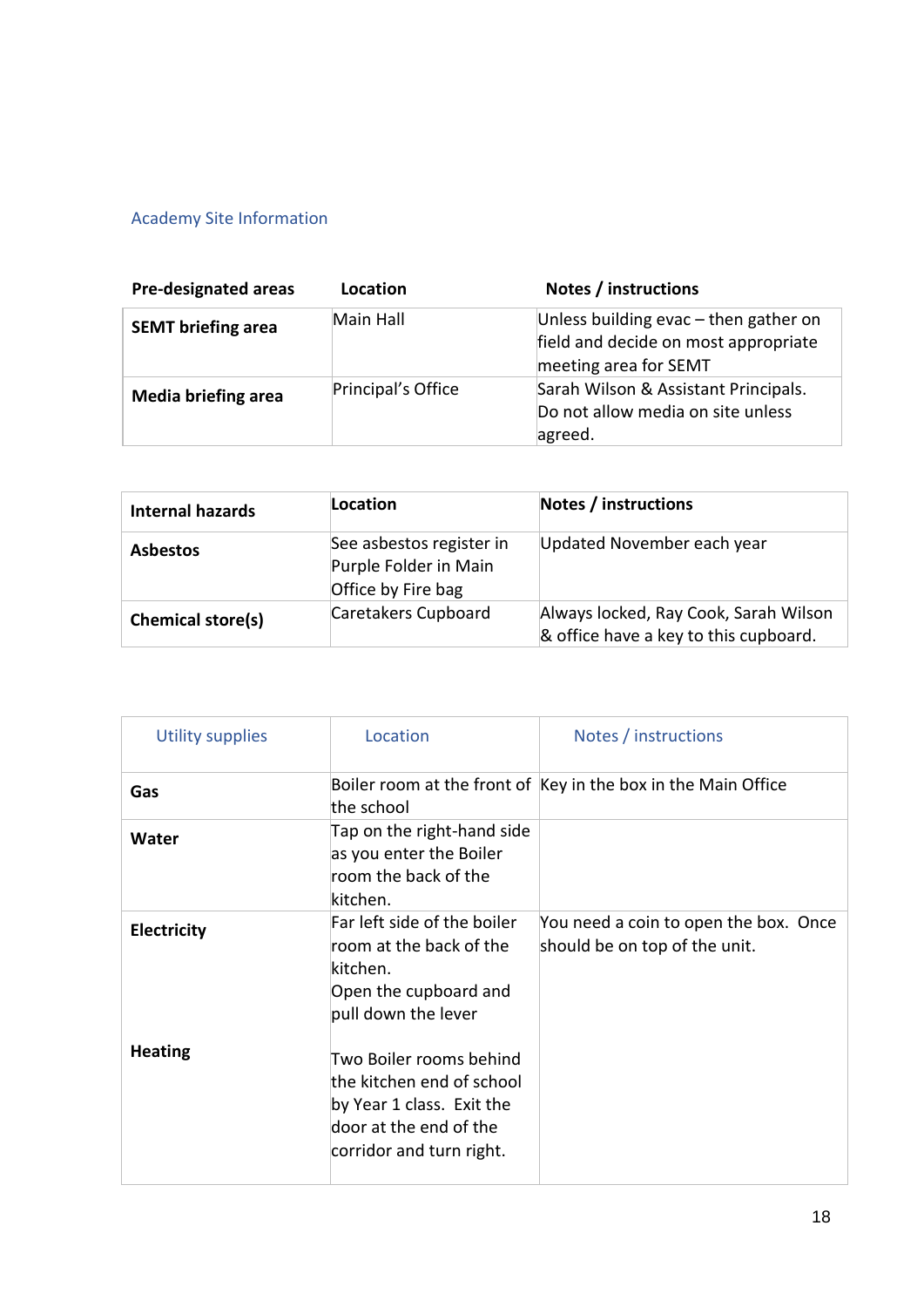#### **Notification and Logging of Incidents**

Information about an incident may come from a number of sources (e.g. member of staff, pupil, parent / carer, member of the public, the emergency services, the HSE, the local authority). Whoever receives the alert should ask for, and record, as much information as possible.

- Maintain a written record of your actions using this form and a log book.
- **Offer reassurance and support. Be aware that all those involved in the incident (both directly and indirectly) may be suffering from shock or may panic.**
- **Find out what has happened. Obtain as clear a picture as you can.**
- **Discuss with the informant what action needs to be taken and by whom.**

| Name of Informant                      |  |
|----------------------------------------|--|
| <b>Contact Details of</b><br>Informant |  |
|                                        |  |
| Date & Time of Call                    |  |
| Date & Time of Incident                |  |
| <b>Exact Location of Incident</b>      |  |

Details of incident:

Where is the informant now and where are they going?

People affected (including names, injuries, where they are, where they are being taken to):

What arrangements are in place for people not directly involved in the incident?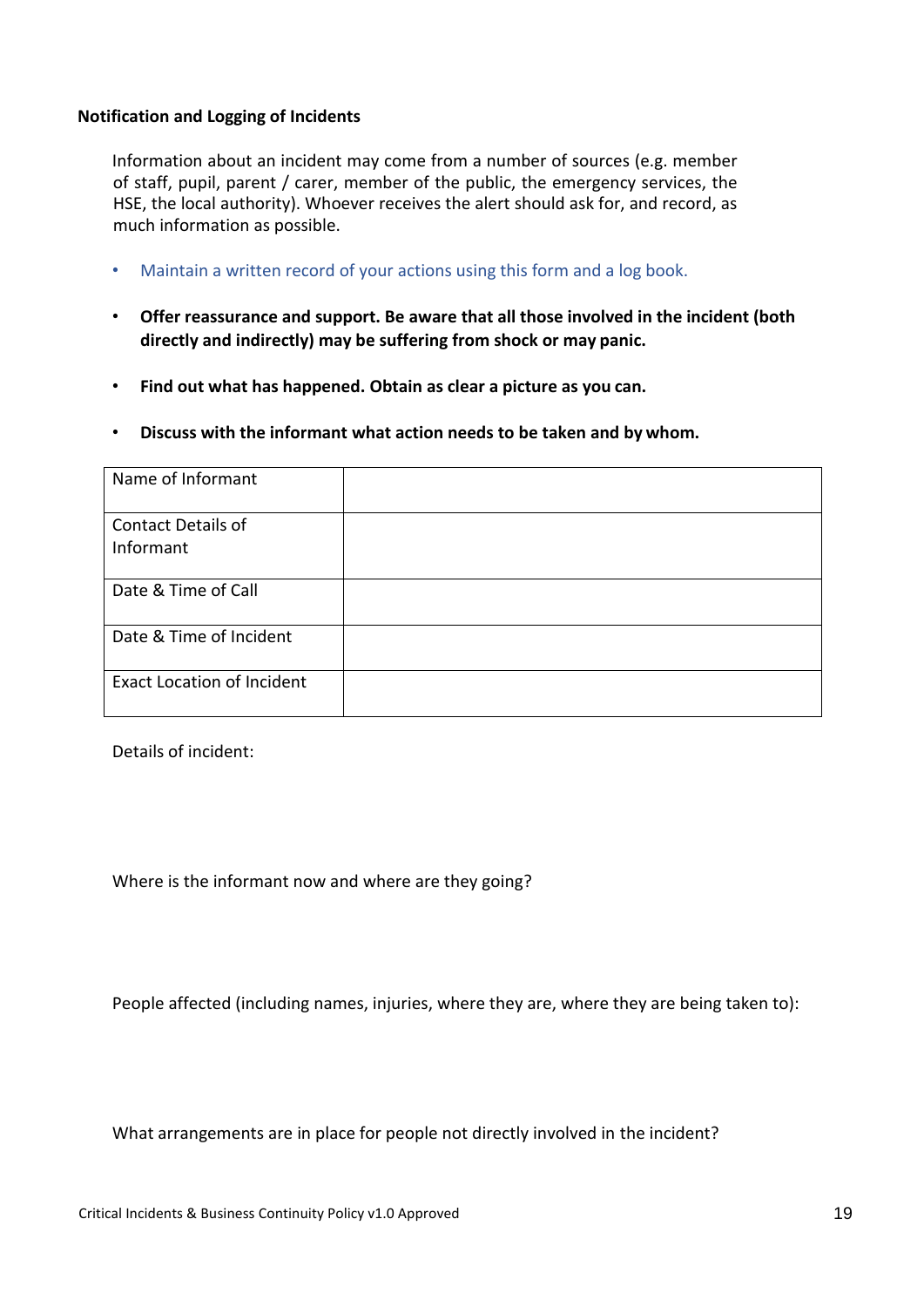What advice have the emergency services given?

| Who has been informed?           |                               |
|----------------------------------|-------------------------------|
| Principal                        | Fire & Rescue Service         |
| Trust Chief Executive / Director | <b>Ambulance Service</b>      |
| Academy staff                    | Local authority               |
| Governors                        | Health and Safety Executive   |
| Pupils                           | Foreign & Commonwealth Office |
| Parents / carers                 | Media                         |
| <b>Extended services</b>         | Insurance company             |
| Police                           | Trade union                   |

Does anyone else need to be informed?

Are any other actions required?

If the incident happened on an educational visit please ask the questions below. You might already have these details but it could be useful to seek confirmation.

| Name of Educational Visit Leader                      |  |
|-------------------------------------------------------|--|
| Nature of Educational Visit                           |  |
| Number of Pupils on Visit                             |  |
| Number of Staff on Visit                              |  |
| Location of Visit                                     |  |
| If the incident happened abroad, does the             |  |
| Foreign & Commonwealth Office need to be<br>notified? |  |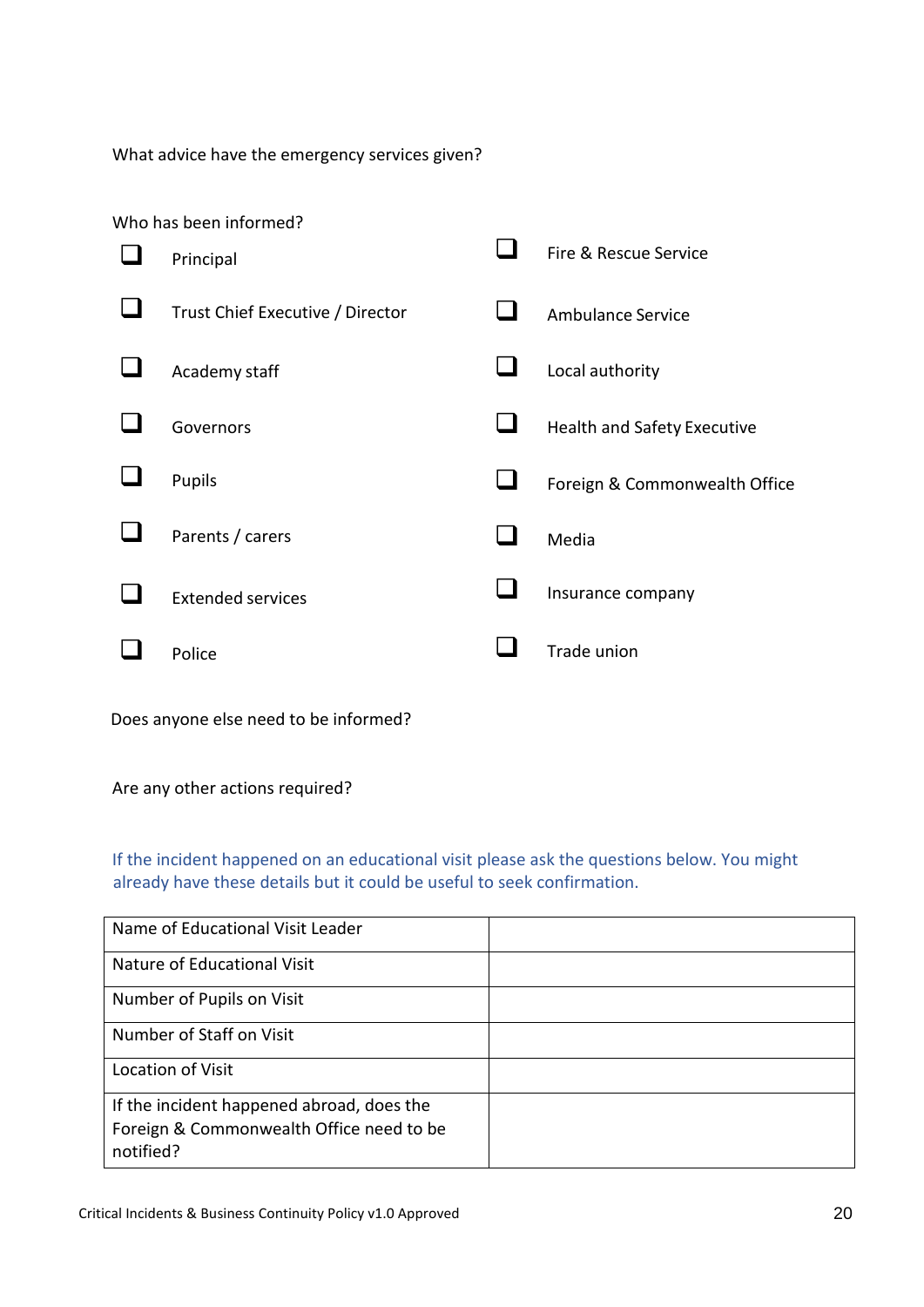## **Log-Keeping Guidelines**

## **Log-Keeping Guidelines**

- Notes should be clear, intelligible and accurate.
- Include factual information.
- Use plain and concise language.
- Keeps records of any expenditure.
- Do not remove any pages.
- Do not use correction fluid.
- Notes should be recorded in chronological order
- If you make a mistake don't try to overwrite and start again
- Only include times in the margins

.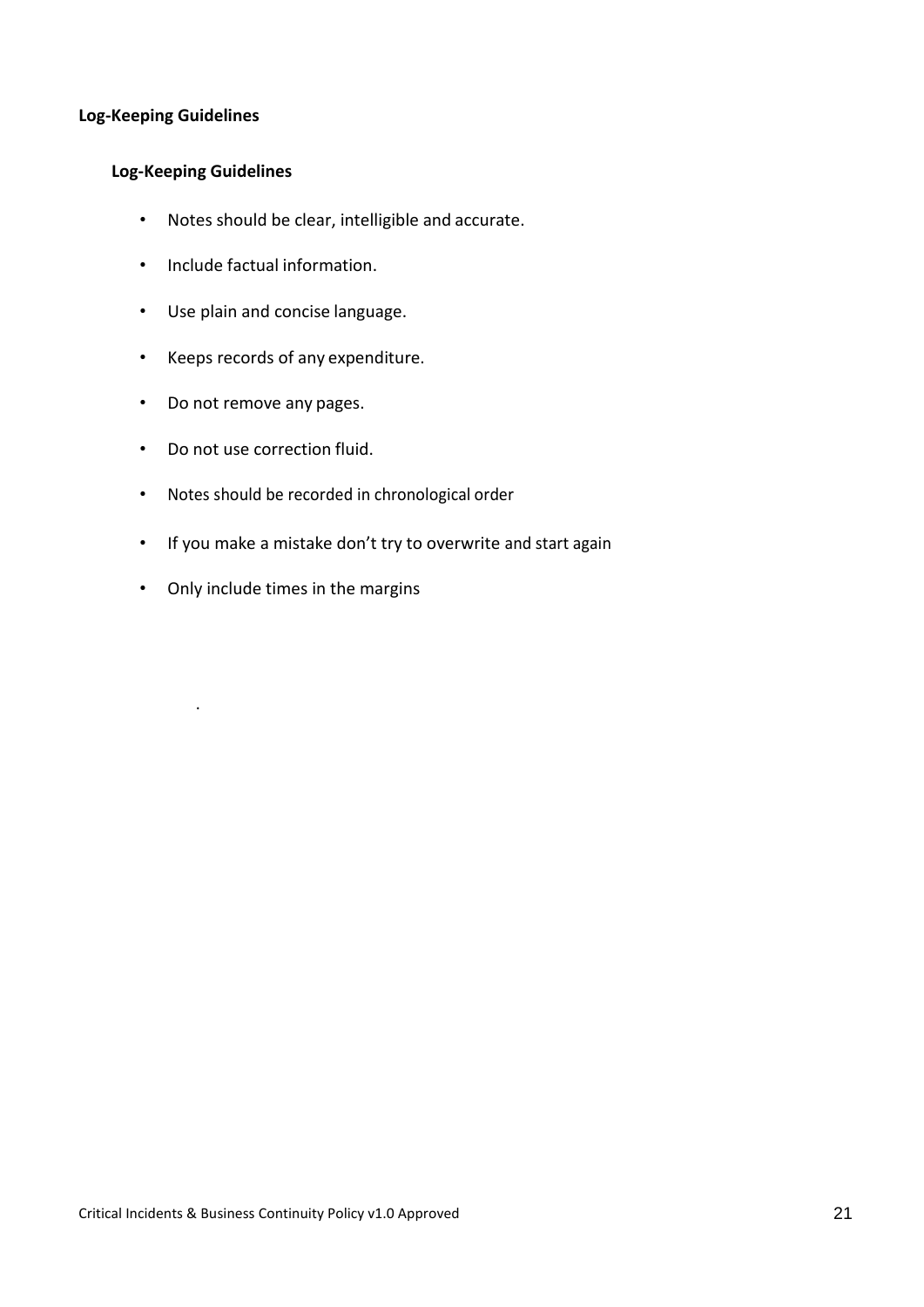# Academy Closure

In the event of the SLT concluding closure of the Academy is required the following steps should be taken:

Assess the need for closure. Consider whether any mitigation measures are possible, such as:

- Partially opening the Academy to some pupils
- Asking a buddy school for assistance
- Purchasing infection control supplies (in the event of a public health incident).

Log the decision to close the Academy and the reasons behind that decision

Seek support from other organisations (e.g. the local authority) as appropriate.

Ensure that everyone who needs to be aware of the closure is notified, using the most suitable options in appendix 6. It may be appropriate to inform:

- Students
- Parents/Carers
- Staff
- Governors
- Local radio station
- The local authority

If the closure takes place during the school day, arrange transport for pupils as necessary.

If the closure takes place outside school hours, at least one member of staff should be

present at the Academy entrance at the beginning of the school day, to ensure that any

pupils who do arrive are informed of the closure, and to check pupils are

able to return home safely.

Make alternative arrangements for exams if necessary.

If the Academy is likely to be closed for a significant period of time, consider the actions below.

Ensure pupils, parents /carers, governors and the media are regularly informed of developments.

Consider how pupils with Special Educational Needs (SEN) or medical needs may be affected if the Academy remains closed for an extended period of time.

Ensure the security of the Academy premises.

Put in place arrangements for remote learning wherever possible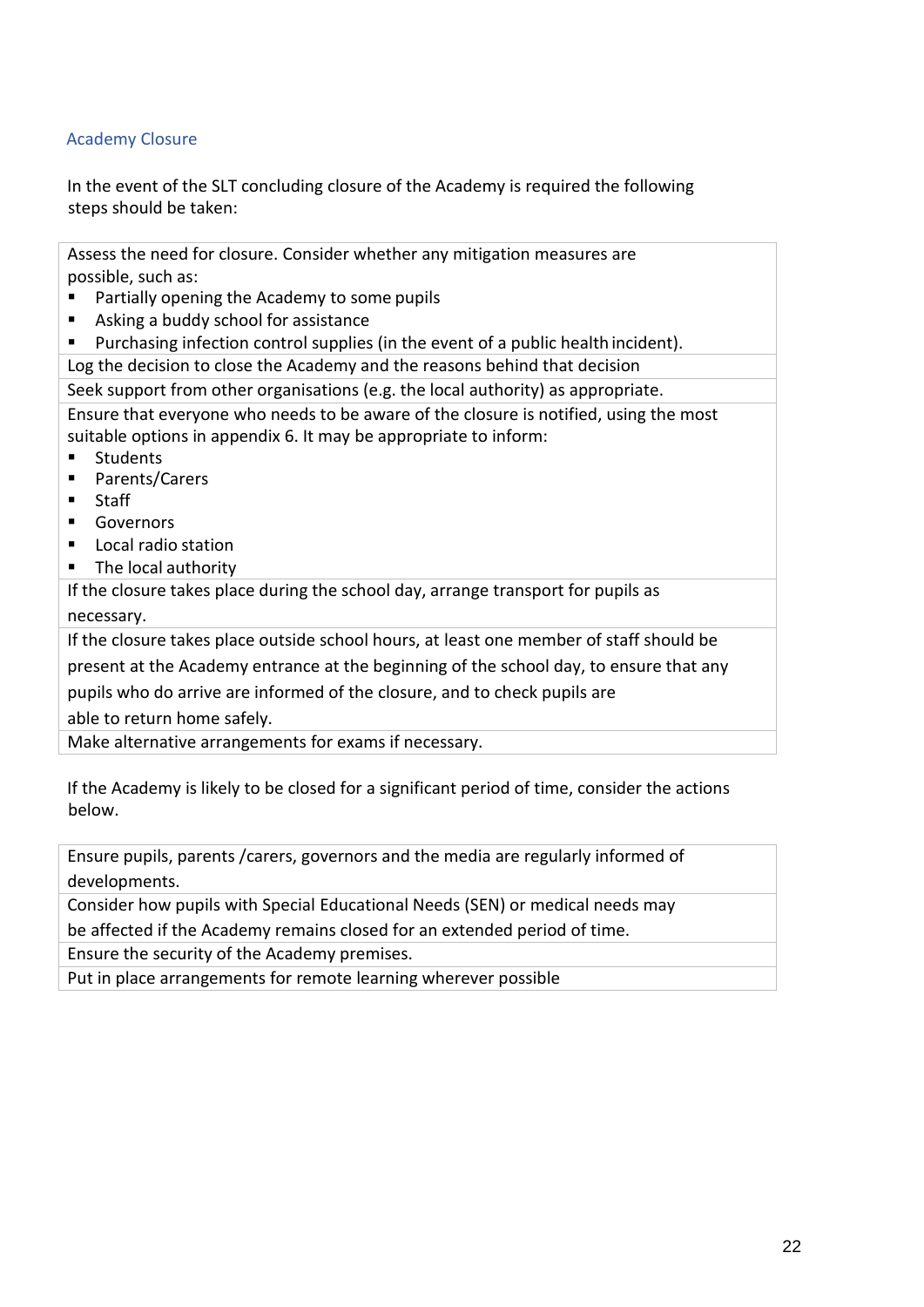#### ANNEX 4 - ACADEMY ICT DISASTER RECOVERY PLAN

#### CONFIDENTIAL

ICT Disaster Recovery Plan

Nelson Academy

#### **Table of Contents**

About This Disaster Recovery Plan

Purpose and Scope of This Plan

Updating This Plan

Distribution List

Plan Objectives

Infrastructure

Servers

Data Loss

User Data Loss

System Data Loss

Power Interruptions

Telephone

Standard Action Plan

The following steps will be undertaken once a disaster is identified, confirmed & this plan is activated:

The Command Centre

Primary Command Centre

Alternative Off-Site Command Centre

The Data Storage Location(s)

Storage Location 1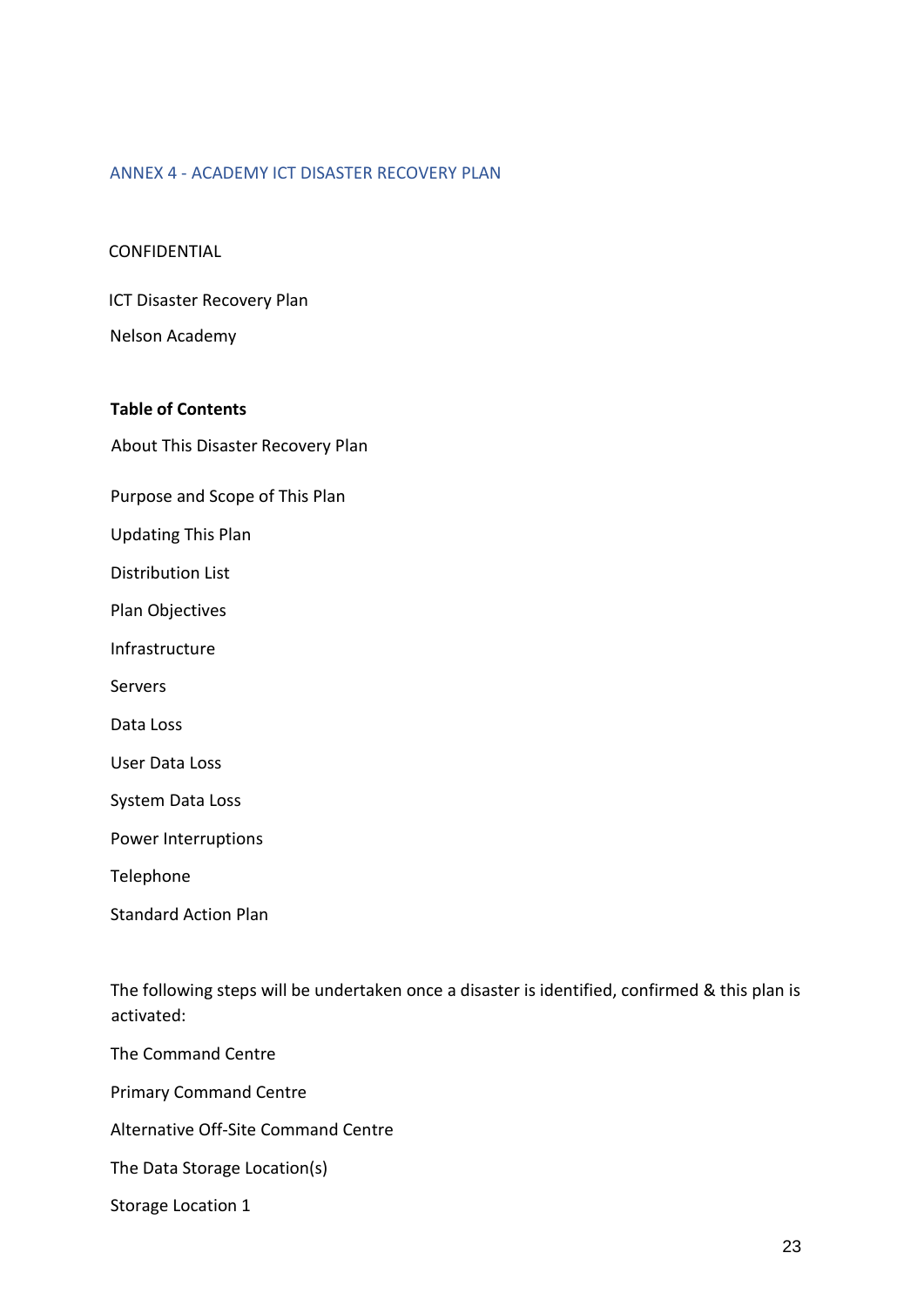| <b>Storage Location 2</b>                   |
|---------------------------------------------|
| Passwords                                   |
| Critical System Requirements & Applications |
| Class 1 Systems                             |
| Class 2 Systems                             |
| Class 3 Systems                             |
| <b>Directories</b>                          |
| <b>Emergency Services</b>                   |
| <b>Key Contacts</b>                         |
| <b>First Aiders</b>                         |
| <b>User Groups and Application Support</b>  |
| <b>Vendor and Supplier Contacts</b>         |
| Inventories                                 |
| <b>Related Documentation</b>                |
|                                             |

# **Plan Revision History**

It is important that this Disaster Recovery Plan accurately reflects the current situation and business requirements at Nelson Academy. Updates must be provided to the Network Manager. The following table describes the history of this document.

| Version | Date Issued | Reason for Update |
|---------|-------------|-------------------|
|         |             | Initial plan      |
|         |             |                   |
|         |             |                   |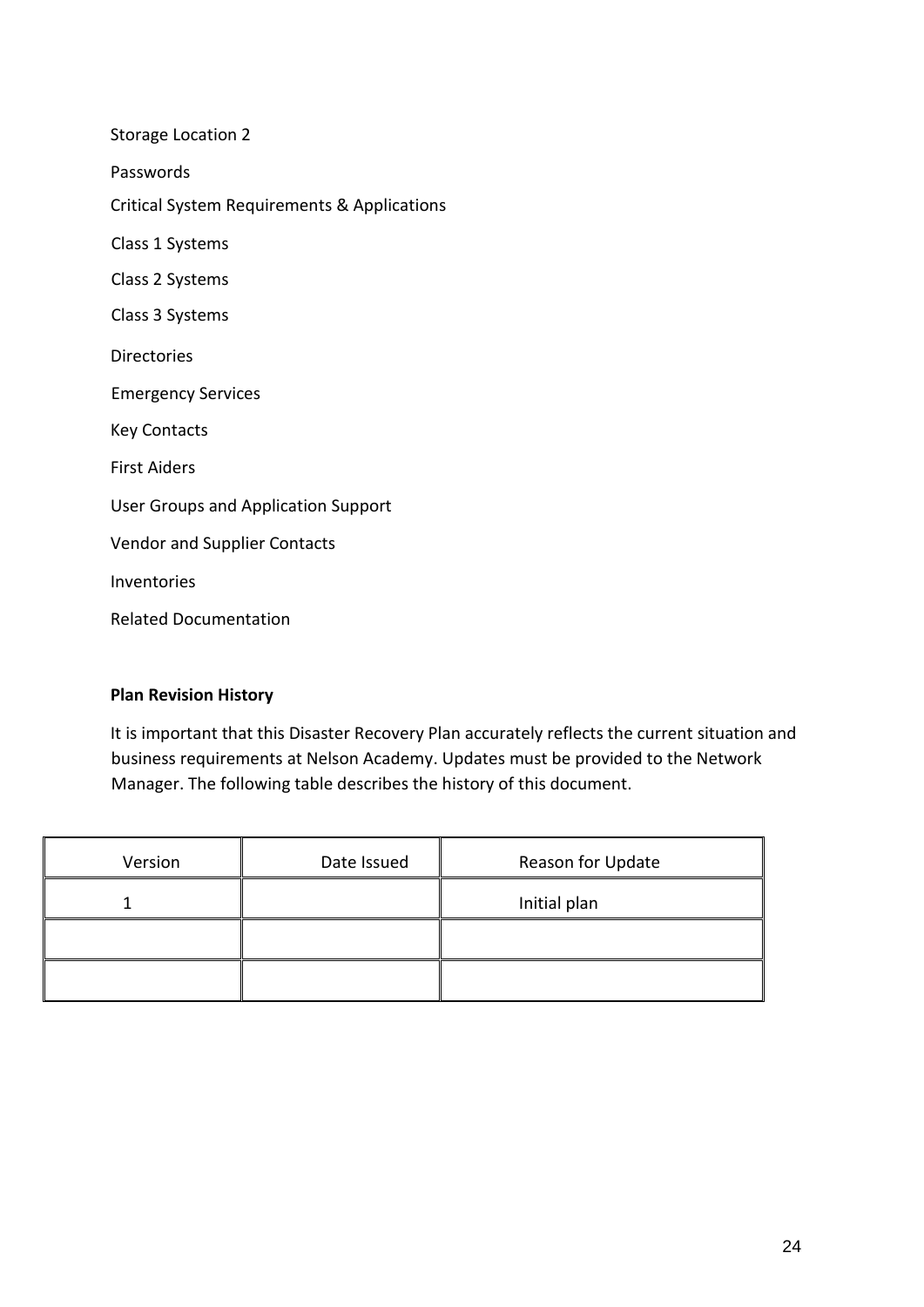## **1 About This Disaster Recovery Plan**

1.1. Purpose and Scope of This Plan

This plan has been designed and written to be used in the event of a disaster affecting Nelson Academy

The decision to initiate ICT Disaster Recovery procedures will be taken by the Principal in conjunction with SLT, operations officer and ICT Systems Manager or his deputy, after assessing the situation following a disaster or crisis.

This plan contains all the information necessary to restore an operational service in the event of a serious disruption of computer services at Nelson Academy.

1.2. Updating This Plan

This plan must be kept up to date.

It is the responsibility of the Principal to ensure that procedures are in place to keep this plan up to date. If, whilst using the plan, you find any information which is incorrect, missing or if you have a problem in understanding any part of this plan please inform the Principal so that it may be corrected.

Updated versions of the plan are distributed to the authorised recipients, listed in Section 1.3, Distribution List.

1.3. Distribution List

The Principal is responsible for distributing this plan. Each plan holder, listed in the table below, receives two copies of this plan. One copy is to be kept at the place of work and the other copy at home or other safe offsite location. These copies have an official copy number.

| Name                 | Copy Number |
|----------------------|-------------|
| Sarah Wilson         |             |
| Glen Rossiter        |             |
| Gemma Sykes          |             |
| Jo McAndrews         |             |
| <b>David Cousins</b> |             |

# 2 Plan Objectives

A disaster is defined as an incident which results in the loss of computer processing or data at the site Nelson Academy.

A disaster can result from a number of accidental, malicious or environmental events such as fire, flood, terrorist attack, human error, software or hardware failures. The primary objective of this Disaster Recovery Plan is to reinstate ICT facilities at Nelson Academy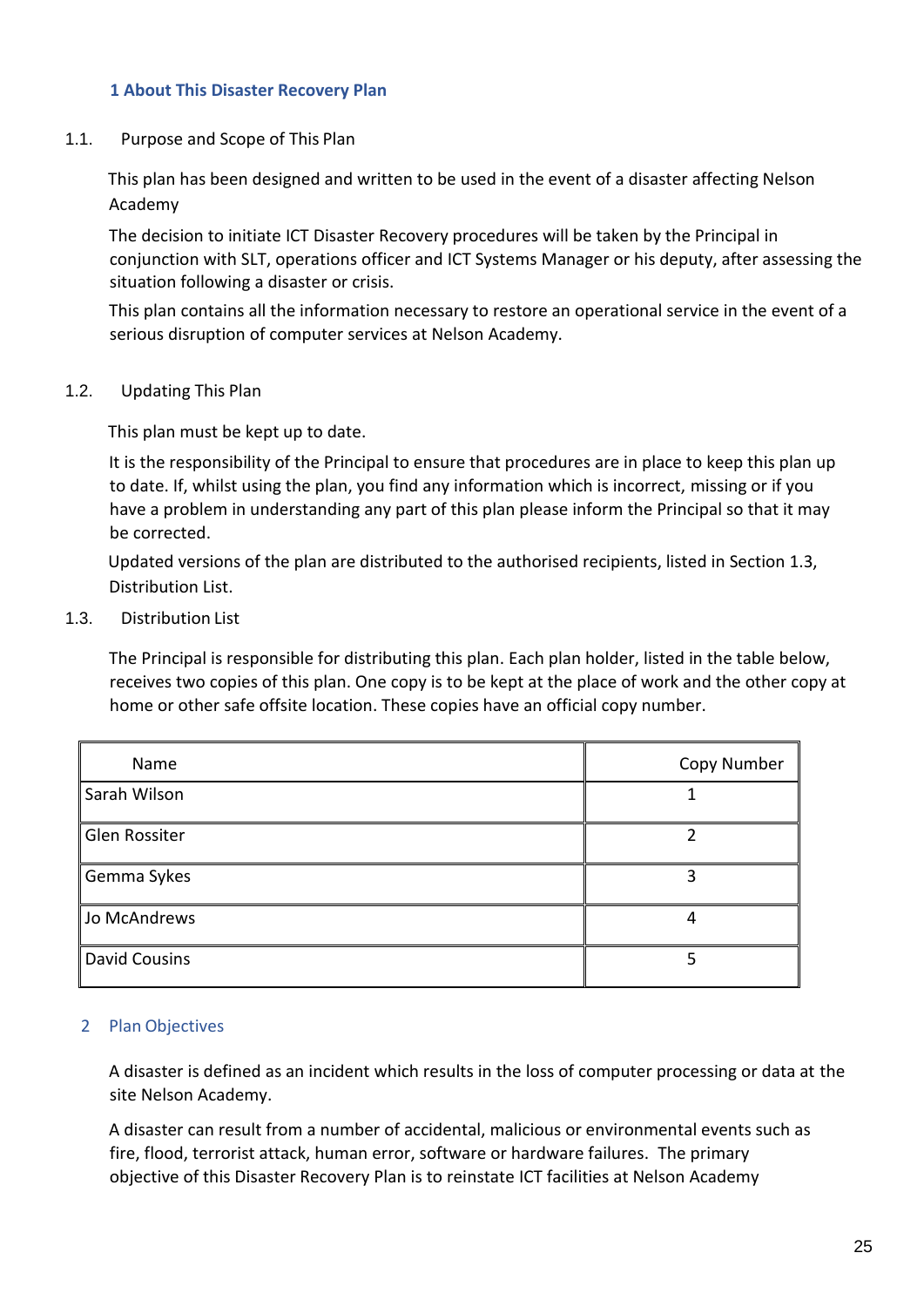premises within the minimum possible period and to minimise the disruption to staff & pupils.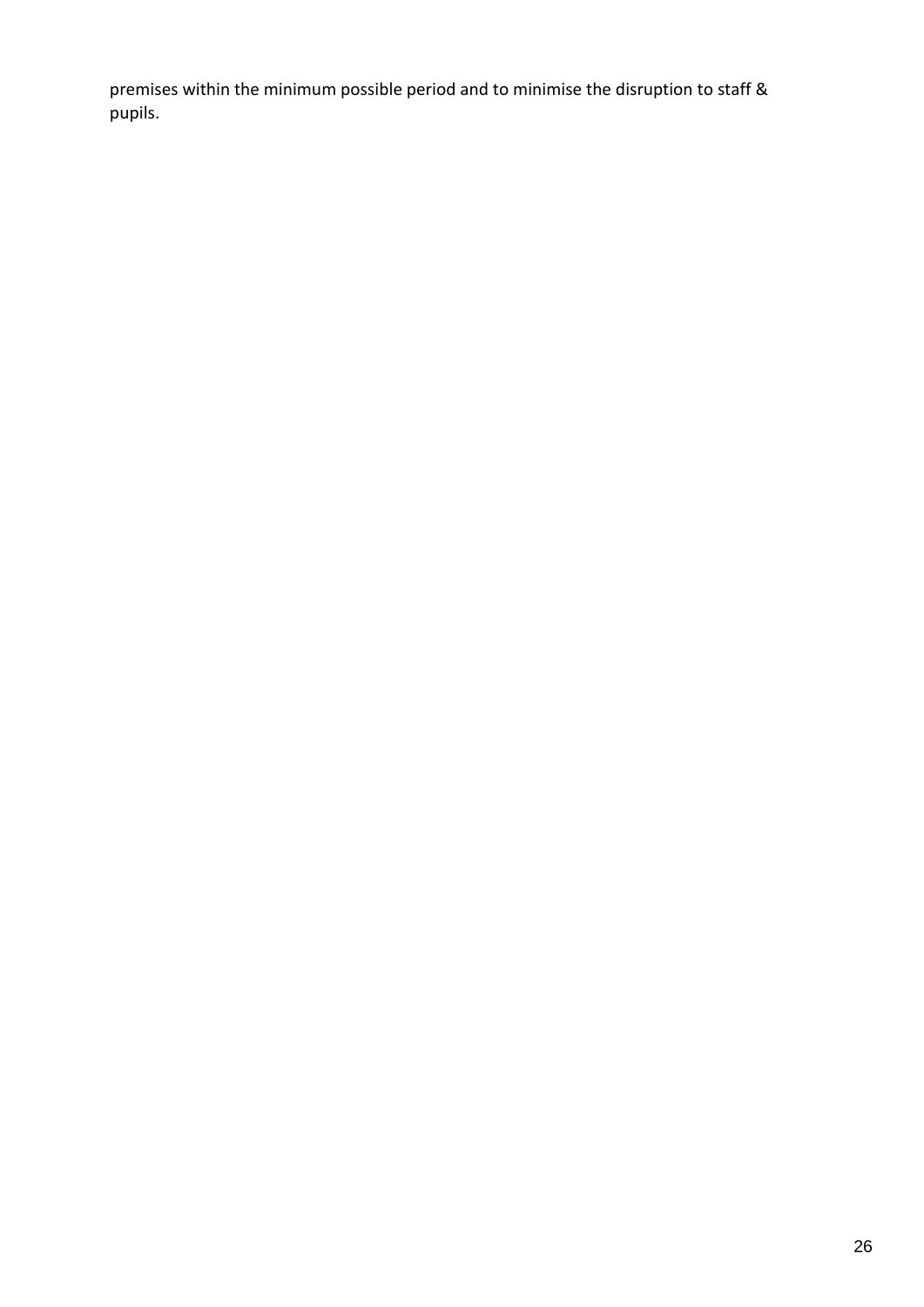## 3.1 ICT Services

# 3.1.1 Infrastructure

The ICT Infrastructure has been designed to provide redundancy between the core and the edge switches. Failure of single components in these areas will have some effect on the sites ICT operations.

Failure of edge switches will lead to failure of ICT operations on the network points directly connected to the failing switch. HP next day warranty will be activated by the network support team. Failure of the core switch will result in full failure of the Nelson Academy network.

# 3.1.2 Servers

The server Infrastructure has been virtualised and consequently major service interruptions are unlikely to affect the ICT service for more than a short time. In the event of server hardware failure. A next day warranty or break-fix will be activated by the network support team. Low priority services may need to be suspended for the duration of the incident.

In the event of complete failure of the server chassis then the system will be inoperable until the warranty repair has been accomplished.

In the event of catastrophic viral infection, the Server will be rebuilt using installation media. Once this has been completed data restoration can begin using the Internal Back Up Systems.

Should all data on the Server Attached Network (SAN) be lost, the SAN would be reconfigured (or replaced if necessary), and the virtual disks would need to be recreated. Once this has been completed, data restoration can begin using the Internal Back Up Systems.

# 3.2 Data Loss

# 3.2.1 User Data Loss

User data is defined as data held on the server systems that is related specifically to users activity and includes staff, databases, application data (including administration data), etc. User data is backed up daily and is monitored by Medway IT Services.

In the event of user data loss, data will be retrieved from the internal backups initially.

# 3.3 Standard ICT Action Plan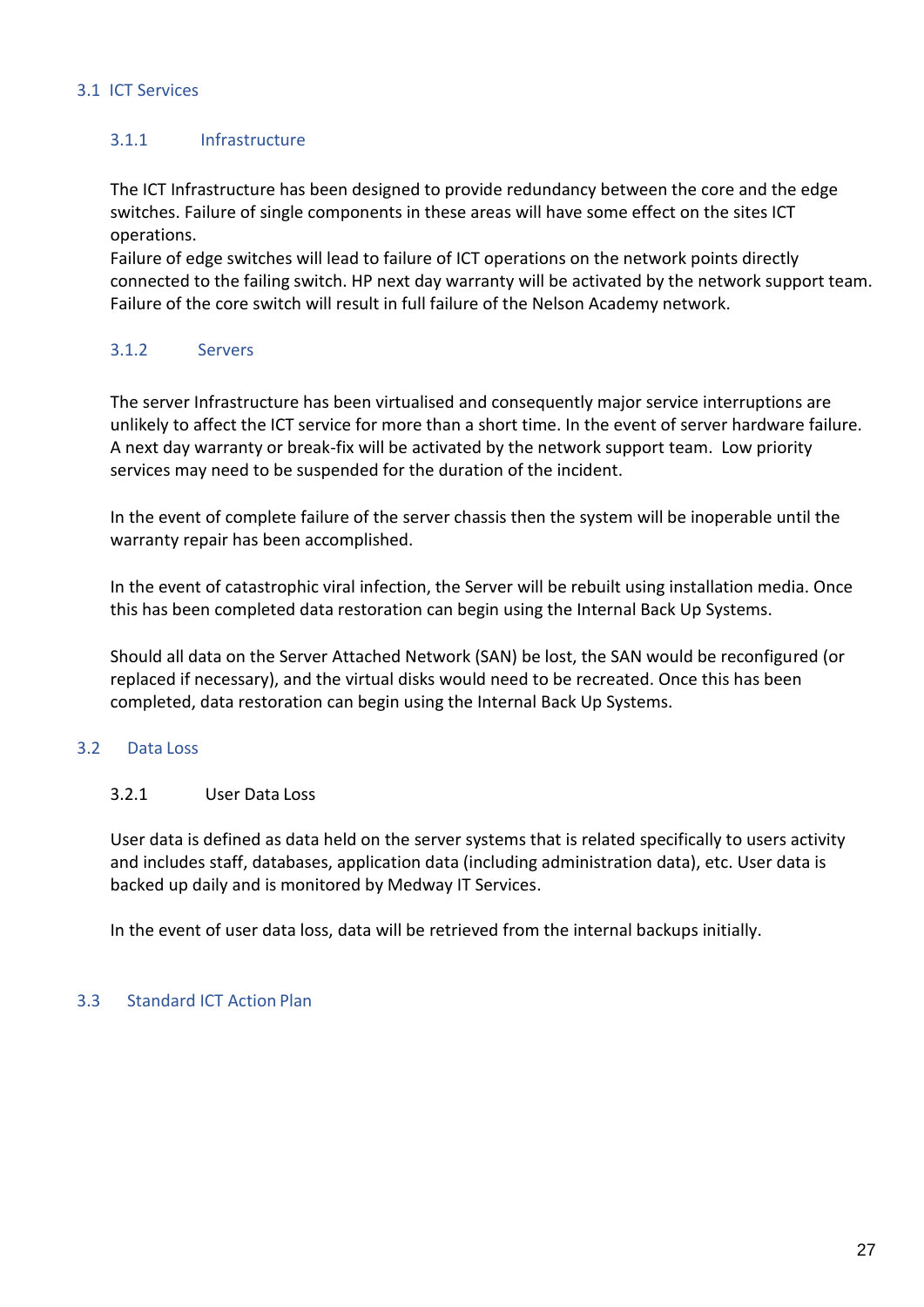The following steps will be undertaken once a disaster is identified, confirmed & this plan is activated:

- 1. Evaluate the damage
- 2. Identify the applications involved
- 3.Obtain the appropriate backups
- 4. Restart the appropriate applications
- 5. Inform users of any temporary procedures
- 6.Order replacement equipment to replace the damaged computers.
- 7.Install replacement

#### 4. Power Interruptions

The Server is protected from Power interruptions by the UPS. This ensures that the server can continue to operate for enough time to ensure equipment is powered down in a safe and secure manner. The server should be manually turned on to ensure they are started in the correct order. The correct order is held by the IT NCC.

# 4 Telephony

The Telephone system is supplied by Dalys. In the event of a disaster that results in the loss of the telephone system, Dalys will be contacted immediately to ensure disruption to service is minimised. There is a safeguard in place against loss of power as the telephones run through switches that are connected to a UPS which will continue running for a short amount of time after loss of power.

#### 5 The Data Storage Location(s)

The backup happens daily and is monitored by Medway IT Services.

#### 6 Passwords

Passwords are held by the individuals.

#### 7 Critical System Requirements & Applications

This section describes the system requirements for Nelson Academy's critical business applications.

This section lists all the key vendors and suppliers who need to be contacted following a disaster.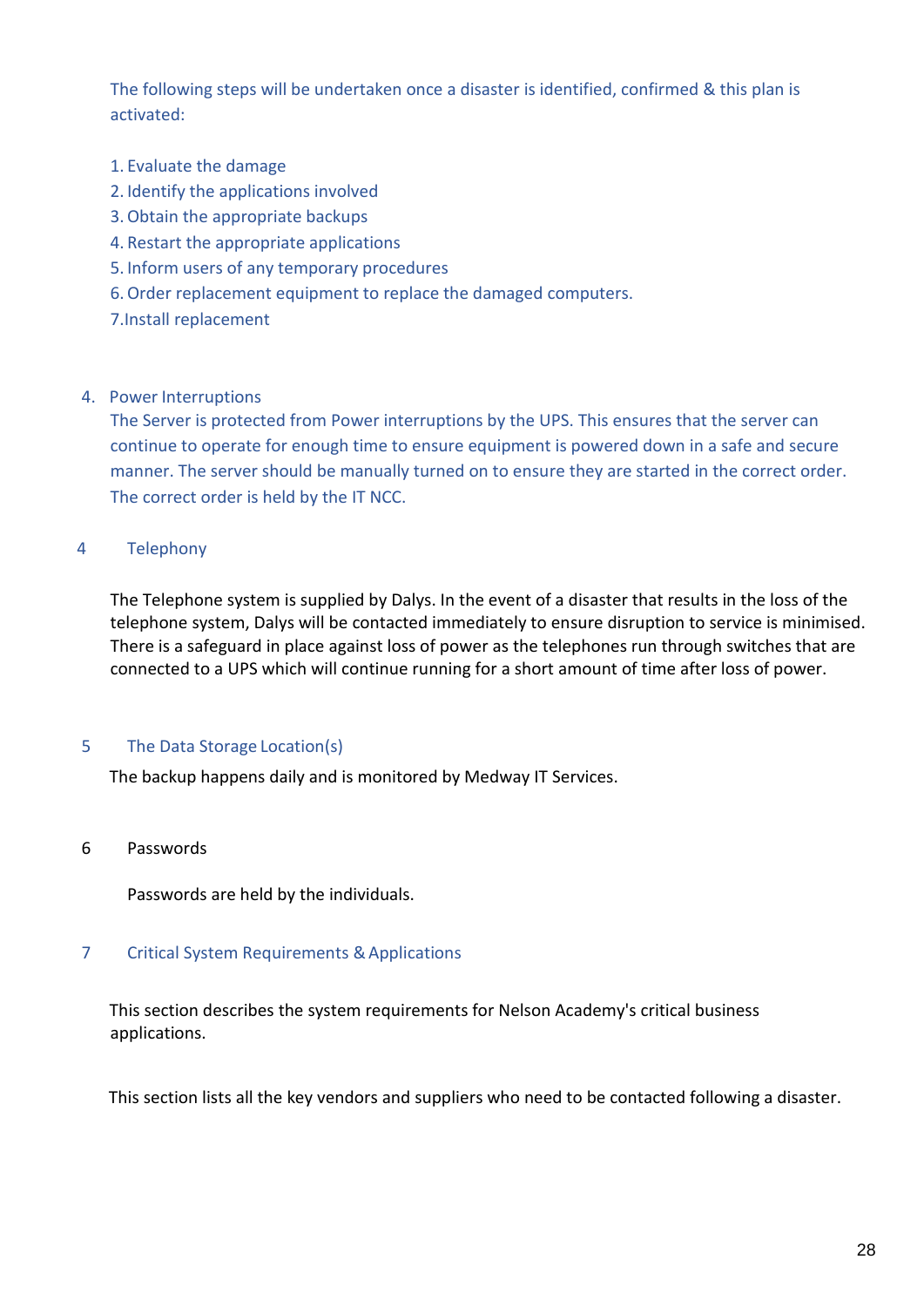| Requirement                    | Contact/<br>Compan<br>y               | Phone<br>/Fax<br>(working<br>hours) | Phone<br>outside<br>working<br>hours | Contract no. if any |
|--------------------------------|---------------------------------------|-------------------------------------|--------------------------------------|---------------------|
| <b>Field Service</b>           | help@nla.support.<br>on.spicework.com |                                     |                                      |                     |
| Hardware                       |                                       |                                     |                                      |                     |
| Data communications            |                                       |                                     |                                      |                     |
| Voice<br>communications        |                                       |                                     |                                      |                     |
| Wide Area Network<br>Equipment |                                       |                                     |                                      |                     |
| Software                       |                                       |                                     |                                      |                     |
| Fire Protection/<br>Detection  | Chubb                                 | 0344 879 1755                       |                                      |                     |

## 1. The Command Centre

This section describes the Command Centre, from where the Disaster Recovery operations will be directed.

#### a Primary Command Centre

If Nelson Academy premises are intact following the disaster, the command centre will be located in the Principals office.

#### b Alternative Off-Site Command Centre

If an alternative off-site command centre is necessary, the command centre will be located at EMAT Conference room.

## 2. Directories

This section of the plan contains a series of directories.

These directories contain the type of information which is most likely to change such as names, addresses, telephone numbers etc. The primary copy of these contact lists is maintained under the Academy Critical Incidents and Business Continuity Policy - it is important to keep these Disaster Recovery directories up to date and consistent with the academy's primary lists.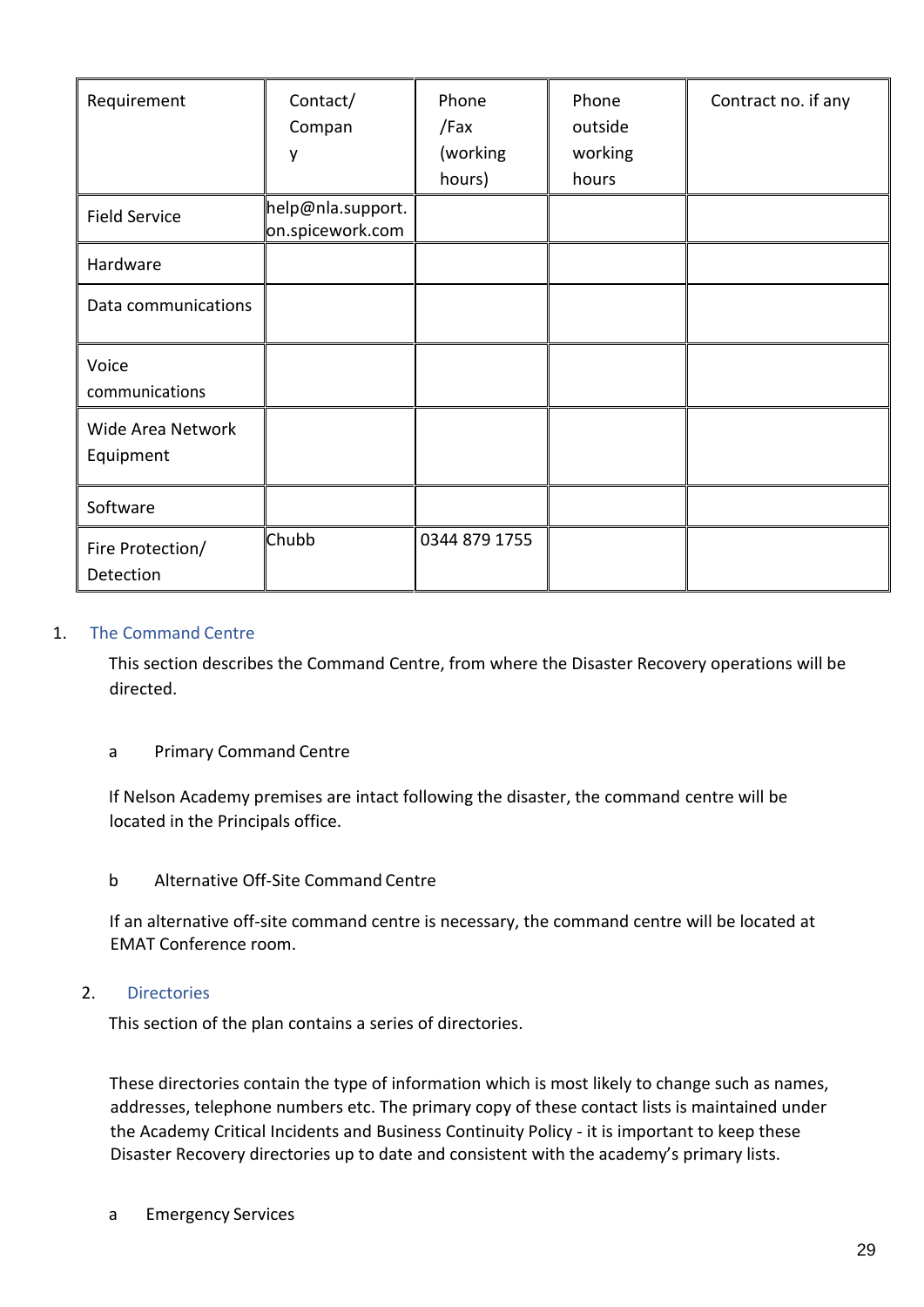| Service                                  | Phone                                                                                                                                                          | Address |
|------------------------------------------|----------------------------------------------------------------------------------------------------------------------------------------------------------------|---------|
| Police                                   | 999 / 101                                                                                                                                                      |         |
| Fire                                     | 999 / 101                                                                                                                                                      |         |
| <b>Gas Services</b>                      |                                                                                                                                                                |         |
| Gas Escapes (24<br>hours)                | <b>National Grid</b><br>020 70043000                                                                                                                           |         |
| <b>Gas Supplier</b>                      | Espo 0116 2657901                                                                                                                                              |         |
| <b>Electricity Services</b>              | FW Hendry 01553 761010<br>07801323039                                                                                                                          |         |
| <b>Electricity Supply</b>                | Total via Espo<br>01162657901<br>UK power networks<br>08003163105 (power<br>cuts) 0800 0294285<br>(general enquiries)<br><b>National Grid</b><br>0800 78392228 |         |
| Water                                    | Anglian water<br>0345 7919155                                                                                                                                  |         |
| Burst Pipes/<br>Emergencies (24<br>hour) | As above                                                                                                                                                       |         |

# 3. Inventories

### GUIDANCE AND SAMPLE ACTION NOTES

The following guidance is provided for Academy staff to adopt and adapt as relevant for their setting. It may be used for staff briefing and training sessions, or as the basis for discussions on safety and incident management.

The information may be used by staff in the event of an incident in order to provide assurance where required.

The information is provided in a range of formats for ease of use.

#### Incident Management Guidance Guiding Principles

It is impossible to anticipate the nature of every critical incident. However a number of guiding principles ought to be considered by those staff who are involved, particularly where the incident has resulted in injury or death to members of the Academy family or those connected to it: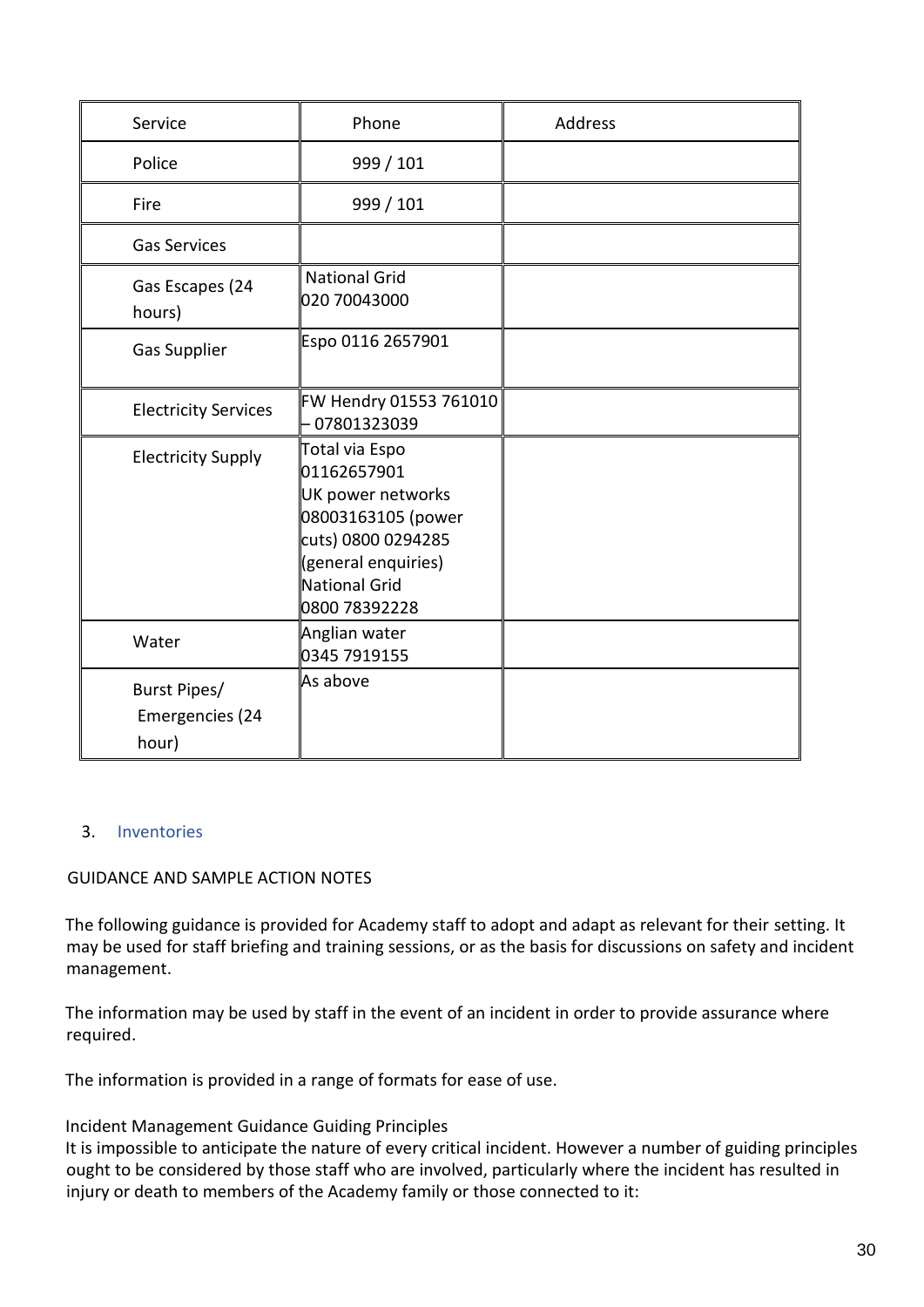- Establish a Senior Emergency Management Team immediately it becomes clear an incident has occurred
- Continually brief relevant persons
- Always verify the facts as soon as possible;
- Do not overreact, especially with the media;<br>• Always be seen to be positive and caring:
- Always be seen to be positive and caring;
- Communicate on a need-to-know basis;
- Delegate to colleagues, do not be a martyr;
- Try and have a witness to conversations;
- Be very flexible;
- Be compassionate and sensitive.

## IMMEDIATE ACTION – When a crisis occurs:

Obtain accurate information relating to the incident and relay this to the Principal (orsenior

- 1. member of staff in their absence)
- 2. Establish a Senior Emergency Management Team in line with Academy procedures and ensure all members have a clear understanding of their responsibilities during thisincident
- 3. The Principal should contact the parent/ carer of the child caught in the tragedy and ask them to come into the Academy for a full briefing if this is appropriate. (This may not be appropriate if the parent/carer needs to go to a hospital if the child has been seriously injured.) Parents/carers need to be informed of all available facts as early aspossible.
- 4. The Trust and appropriate officers in the Local Authority will be contacted and notifiedof the incident so that appropriate assistance can be given.
- 5. Staff will be informed as early as possible.
- 6. Ensure any incoming calls by other parents or agencies are answered. A record ofwho has phoned should be kept so the school knows who else needs to be contacted.
- 7. All other parents/ carers should be informed that a significant accident has occurred and the result of this may be that their child will be upset. Any parent who is distressed willbe offered support and telephone numbers given of agencies which can help.
- 8. A telephone call may be made to inform our neighbouring schools that an incidentof significance has occurred.
- 9. The Academy will contact the Trust for advice regarding dealing with the media. All guidance will be adhered to. No member of staff or member of the Governing Body will talk to the media unless previously arranged. Additionally, all parents/ carers and children will be asked not to talk to the media in the best interests of the children, staff and school as whole. It is expected that the Trust will advise on any requests for television, radio or newspaper interviews. All enquiries will be directed to the operations manager who will (if required) arrange to have a briefing session with the press.
- 10. Pupils will be informed of what has happened in a factual but sensitive way so to avoid any misunderstanding. It is preferable to do this as classes so that children can ask any questions they may have. Facts only will be shared and staff will not share anypersonal

comments or speculations. They will be told as close to the time that parents/ carers are informed.

- 11. Academy routines will continue (as far as possible). This is to ensure the children feel secure and know there is stability in school.
- 12. If the incident has resulted in a death, a member of the Academy team will enquire as to the burial customs of the family (some religions hold their funeral services within 24hours of death). This will include whether sending flowers, for instance, is appropriate.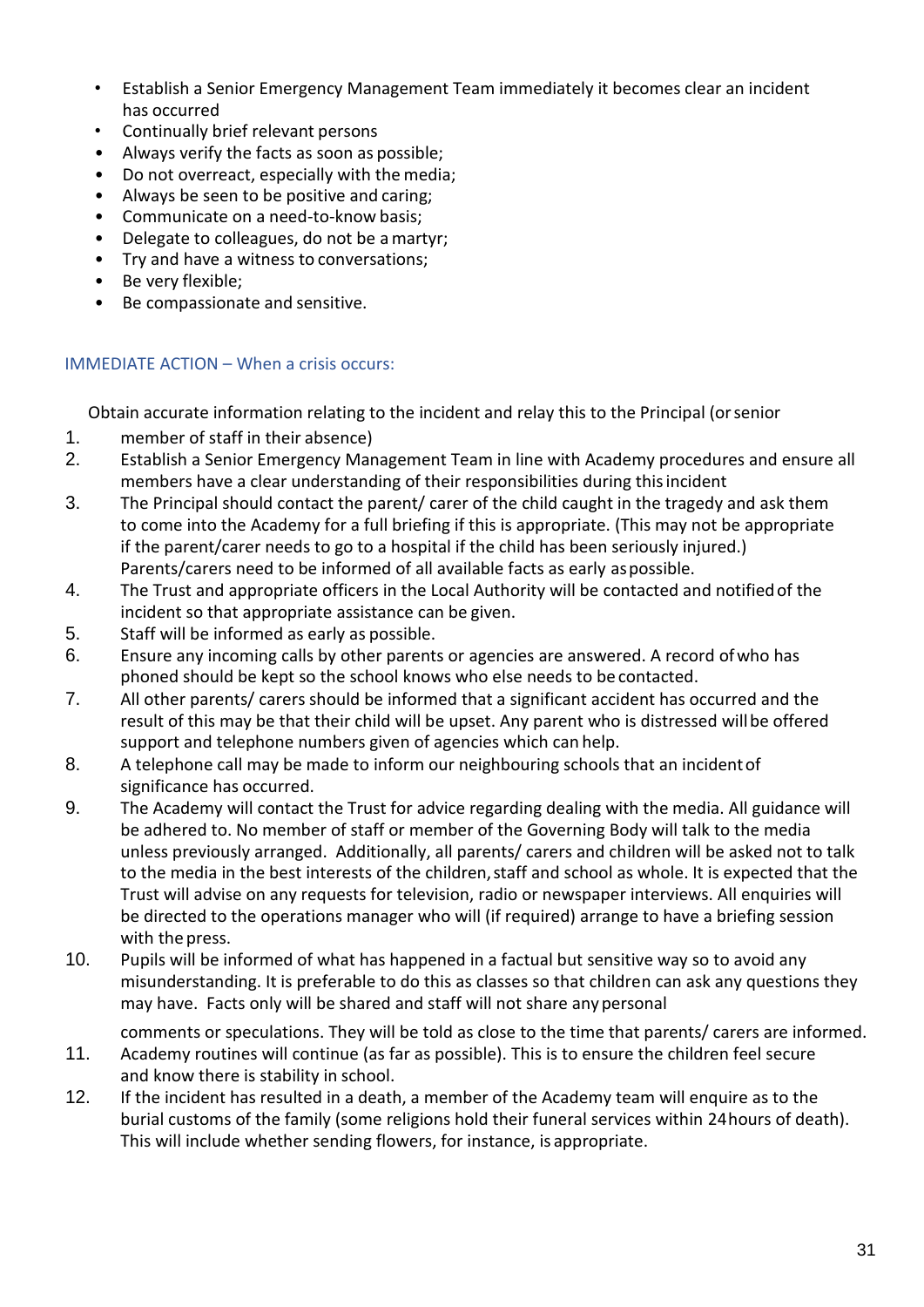## SHORT TERM ACTION

Once it is confirmed that the Academy is facing a major crisis the following will be followed:

- 1. Ensure children receive any medical or first aid support they require and that theyare physically safe from any further harm.
- 2. Ensure children are re-united with their families as soon as practicable. Ifnecessary, organise for families to be taken to their children.
- 3. Ensure all staff, teaching and non- teaching, have an opportunity to express their emotional reactions to the crisis.
- 4. Make contacts with other professionals and organised support for any member of staff or child who requires professional help. The Principal has responsibility for ensuring thatthe right professional support is in place for the children. If appropriate, set up a regular support group, counselling sessions and someone who will monitor and access the children's and/ or staff's needs and their well-being.
- 5. Organise for appropriate agencies or the local clergy to come into the Academy to talk to all the children in assemblies if this is required and will be helpful.
- 6. After a few days or when deemed appropriate, organise for a designated person in the Academy to be available to listen to any of the children's reflections, thoughts and feelings on the prior events. If a child feels more comfortable talking to another member of staff, this will be acknowledged and organised.
- 7. If a child or a group of children have been personally affected by the incident, allother children need to be given time to make cards and send messages as appropriate.
- 8. Staff need to be aware that children may show a reaction in their play and learning and that this can be a normal reaction to significant events. Staff need to make observation notes and keep careful records of any behaviour that is unusual for the child. These should be shared with the parent and the Principal must be informed. Appropriatesupport will be put in place if this is required.
- 9. Organise a debriefing session for children and staff. This is to ensure:
	- there is clarification about what has happened
	- there is an opportunity for everyone to share and talk about their reaction to whathas happened
	- reassurance is given
- 10. The Principal must contact the families of those who have been hurt or bereavedand express sympathy and give support

#### MEDIUM TERM ACTION

Careful and sensitive planning is required to ensure pupils, staff and the whole school community recover as quickly as possible and that stability is recreated.

At the Academy we will:

- 1. Make sensitive arrangements for the return to school which may include:
	- the possibility of part time or flexible attendance
	- preparing re-entry into the class
	- ensuring the curriculum is well thought through
	- a catch-up package is planned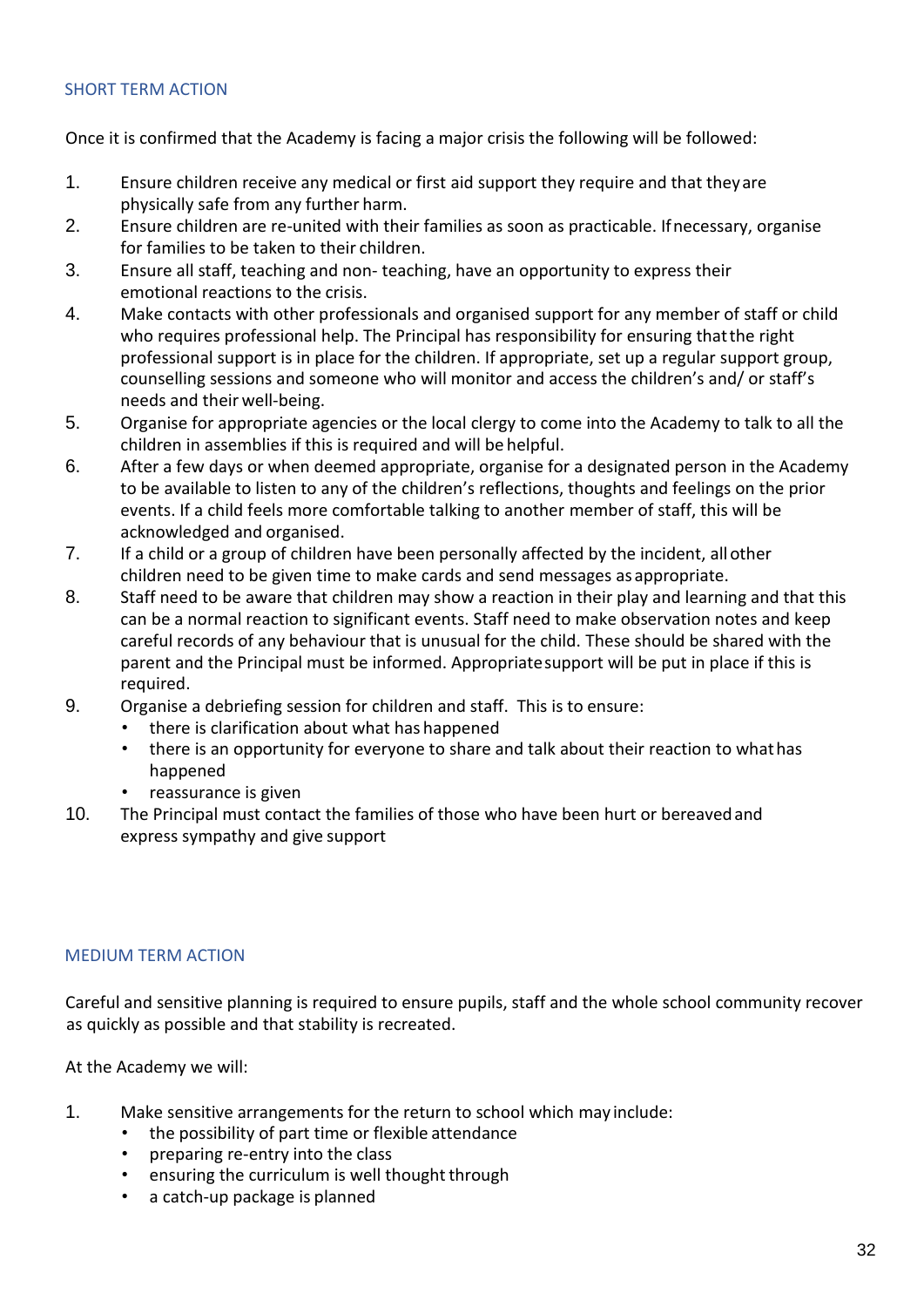- organising visits by the class teacher and friends to give confidence and a clear message of a support network at school
- set up 'sanctuary' arrangements for any pupil if they feel upset or become overwhelmed by the recent events
- 2. Arrange alternative teaching if necessary (the pupil may have difficulties concentrating or writing and this will need to be considered by staff)
- 3. Arrange support for affected staff. Staff may need to have their own needs met and the Principal will contact any appropriate outside consultants or agencies to assist with this. Advice will always be sought from Health or Local Authoritypersonnel.
- 4. Liaise with parents which will include the sending of bulletins. These may include what help has been put in place, a list of people who can offer further support and who to contact if parents have any further concerns about their child.
- 5. Decide about attendance at funerals.
- 6. A special assembly or memorial service may be planned to allow the whole school community to acknowledge the events and to ensure there is a moving on fromthese.
- 7. Ensure staff and parents/ carers are aware of how they will be kept up to date with their child's progress in school. The Principal will contact any parent/ carer personally and establish a plan of communication.

# LONGER TERM ACTION

The Trust recognises that the effect of any crisis can last for many years. The following will be considered:

- 1. Introduce strategies to continue monitoring the most vulnerable pupils and staff. Allnew members of staff will be informed of the events that took place and additionally, have access to any monitoring notes made. New staff will additionally know how to obtain further help if this is necessary.
- 2. Consult and decide on whether and how to mark the anniversary of the event.<br>3. Plan how to deal with any legal processes, enquiries and even news stories tha
- Plan how to deal with any legal processes, enquiries and even news stories that may bring back distressing memories and cause temporary upset within the school.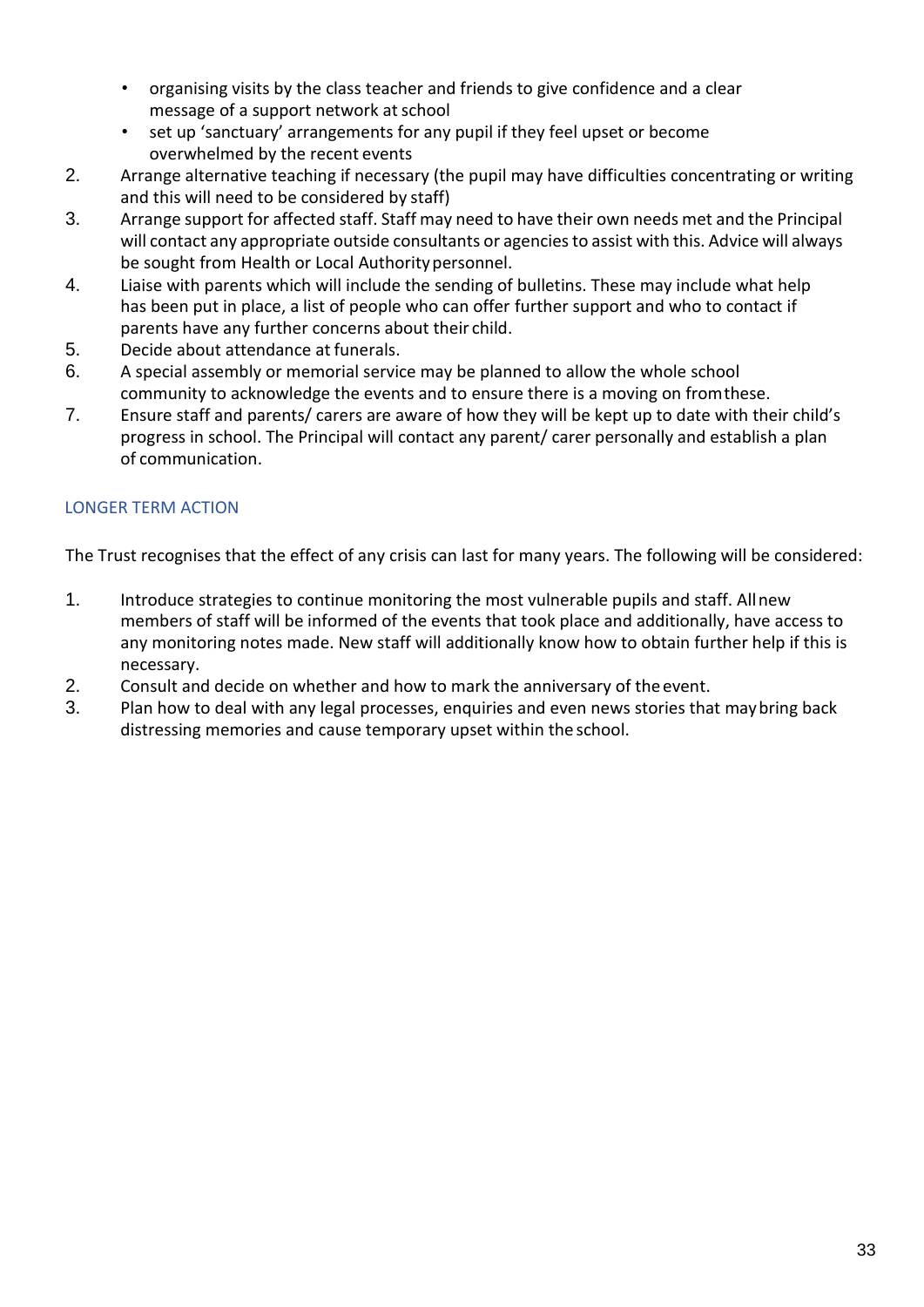# - Co-ordination

| Ref'           | Co-ordination - ongoing response                                                                                                                                                                                                                                                                                                                                                                                                                                                                                                                  | Tick / sign /<br>time |
|----------------|---------------------------------------------------------------------------------------------------------------------------------------------------------------------------------------------------------------------------------------------------------------------------------------------------------------------------------------------------------------------------------------------------------------------------------------------------------------------------------------------------------------------------------------------------|-----------------------|
| C1             | Establish a basic overview of the incident.                                                                                                                                                                                                                                                                                                                                                                                                                                                                                                       |                       |
| C <sub>2</sub> | Continue to allocate tasks amongst the team. Work closely with the team<br>to co-ordinate their actions and help to resolve any complications or<br>difficulties that arise. If the incident has occurred on an educational visit:<br>Liaise with the educational visit leader on a regular basis<br>Consider sending extra staff to support the educational visit leader<br>п<br>Discuss with the educational visit leader the arrangements<br>п<br>for notifying parents / carers<br>Consider how parents / carers and pupils will be reunited. |                       |
| C <sub>3</sub> | Wherever possible, assign members of staff to relevant Academy<br><b>Emergency Management Team roles:</b><br><b>Business continuity</b><br>Communications<br>Log-keeping<br>Media management<br>Resources<br>Welfare.<br>If the response is likely to last for a significant amount of time, consider<br>staff rotation / shift patterns.                                                                                                                                                                                                         |                       |
| C <sub>4</sub> | Remember to:<br>Allocate tasks amongst the team<br>Ensure that staff are clear about their designated responsibilities<br>Establish the location and frequency of team / staff briefings<br>■<br>Ask staff to maintain a log of actions made and decisions taken<br>п<br>Assign a log-keeper to provide administrative / secretarial<br>support.                                                                                                                                                                                                  |                       |
| C <sub>5</sub> | Inform all other staff of the incident. Ensure staff are briefed (and given<br>tasks) on a regular basis.                                                                                                                                                                                                                                                                                                                                                                                                                                         |                       |
| C <sub>6</sub> | Check that everyone who should have been notified of the incident has<br>been informed. Take action to protect property.                                                                                                                                                                                                                                                                                                                                                                                                                          |                       |
| C7             | Work closely with other organisations (e.g. emergency services, local<br>authority) as required. Provide accurate and factual information to<br>those arriving on-scene.                                                                                                                                                                                                                                                                                                                                                                          |                       |
| C <sub>8</sub> | Seek advice on legal and insurance issues, if appropriate. Ascertain the<br>whereabouts of all pupils, staff and visitors (using timetables, registers                                                                                                                                                                                                                                                                                                                                                                                            |                       |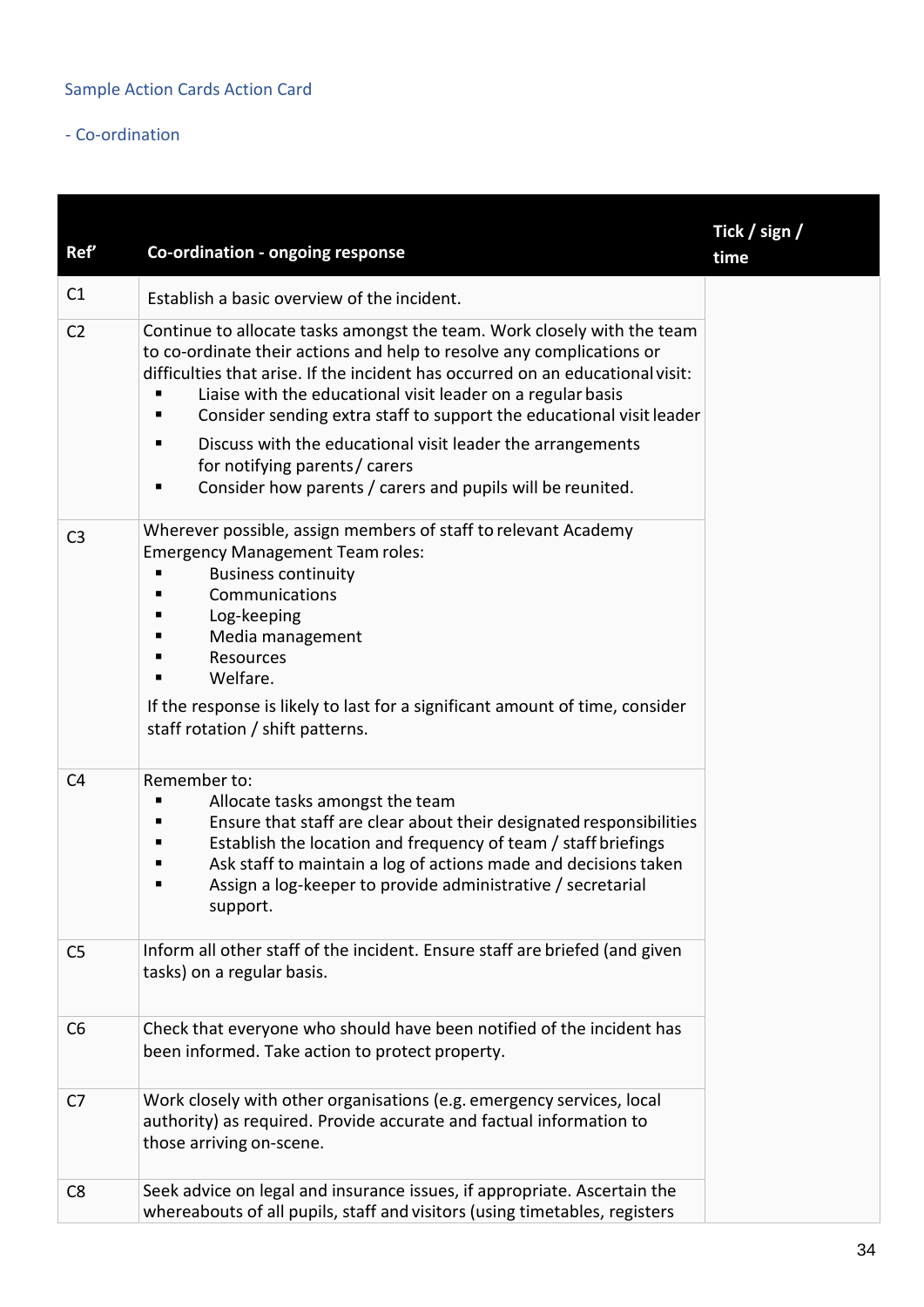|     | and visitor books may help). Ensure the emergency services are aware of<br>anyone who is unaccounted for.                                                                                                      |
|-----|----------------------------------------------------------------------------------------------------------------------------------------------------------------------------------------------------------------|
| C9  | If the incident is a crime scene (or subject to a fire investigation) seek<br>advice from the Police and / or Fire & Rescue Service. Inform governors<br>as appropriate.                                       |
| C10 | Decide the most appropriate method of contacting relatives of pupils /<br>staff affected by the incident. If the matter is serious (such as a fatality)<br>liaise with the Police about informing next of kin. |

| Ref' | Co-ordination - ongoing response                                                                                                                                             | Tick / sign /<br>time |
|------|------------------------------------------------------------------------------------------------------------------------------------------------------------------------------|-----------------------|
| C11  | Act as the main contact for co-ordination of the response.<br>Continue to liaise with the emergency services and other<br>organisations.                                     |                       |
| C12  | Continue to allocate tasks amongst the team. Work closely with the<br>team to co-ordinate their actions and help to resolve any complications<br>or difficulties that arise. |                       |
| C13  | If the response is likely to last for a significant amount of time, consider<br>staff rotation / shift patterns.                                                             |                       |
| C14  | Ensure that regular briefings are given to:<br><b>Staff</b><br>Pupils<br>Parents/carers<br>Governors<br>Extended services.                                                   |                       |
| C15  | Work closely with the 'media management' role to provide regular<br>briefings to the media. Seek support from other organisations if<br>necessary.                           |                       |
| C16  | Check that everyone who should have been notified of the incident has<br>been informed.                                                                                      |                       |
| C17  | In the event of a serious injury or fatality, report the incident to the<br>Health and Safety Executive (HSE) as soon as possible.                                           |                       |
| C18  | Seek advice on legal and insurance issues, if appropriate.                                                                                                                   |                       |
| C19  | If the incident is a crime scene (or subject to a fire investigation) seek<br>advice from the Police and / or Fire & Rescue Service.                                         |                       |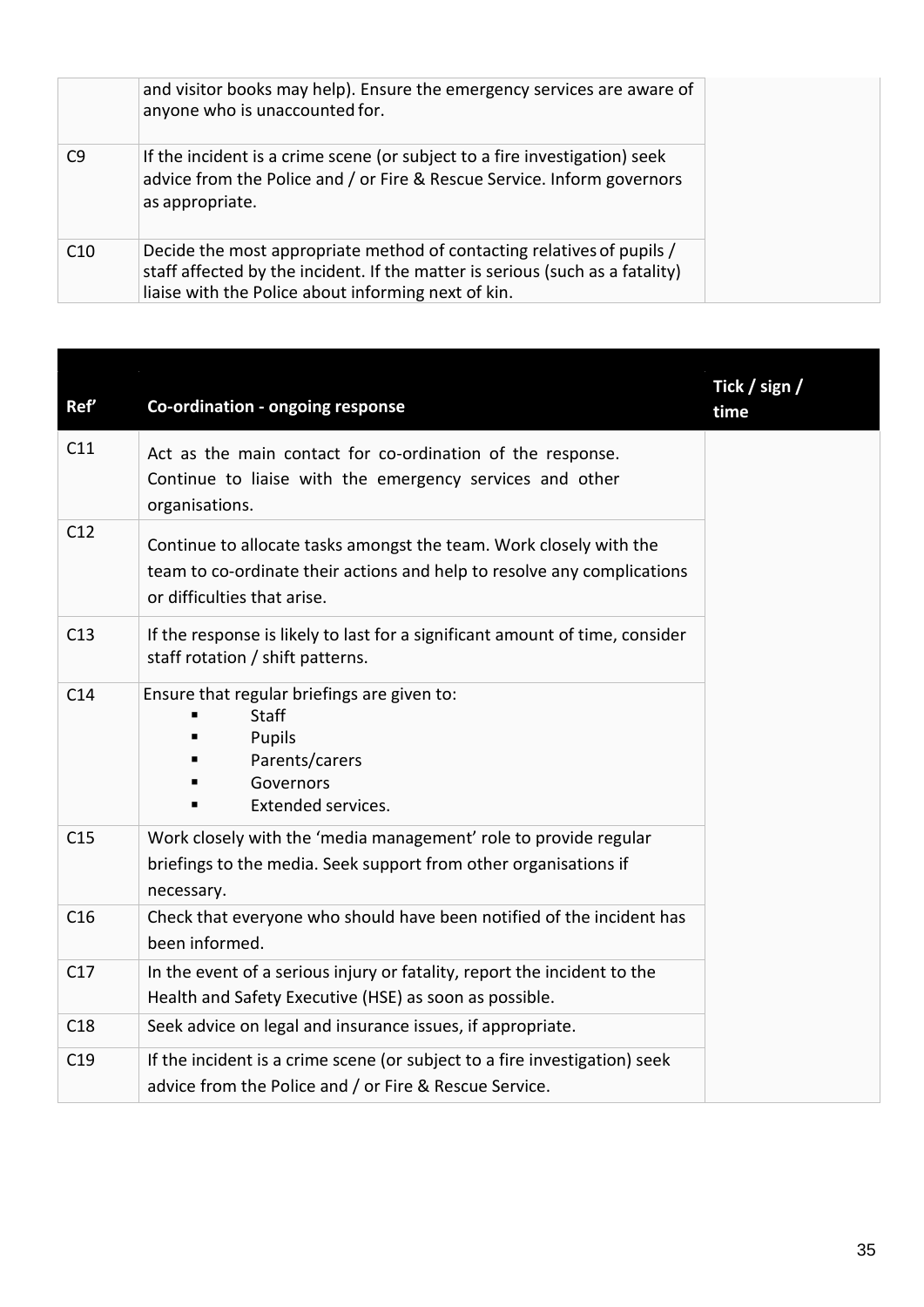| Ref'            | <b>Co-ordination - recovery</b>                                                                                                                                                  | Tick / sign /<br>time |
|-----------------|----------------------------------------------------------------------------------------------------------------------------------------------------------------------------------|-----------------------|
| C <sub>20</sub> | Act as the main contact for the recovery process. Continue to<br>allocate tasks amongst the team and other staff.                                                                |                       |
| C <sub>21</sub> | Ensure that post incident support is available to all who may require it<br>(please refer to appendix 1 for more information).                                                   |                       |
| C <sub>22</sub> | Work closely with the 'resources' role in organising remedial work to<br>property and liaise with insurance companies, salvage specialists and<br>loss adjusters as appropriate. |                       |
| C <sub>23</sub> | Complete any necessary forms / paperwork.                                                                                                                                        |                       |
| C <sub>24</sub> | Arrange a debrief for Academy staff involved in the response.                                                                                                                    |                       |
| C <sub>25</sub> | Represent the Academy at other debriefs which may take place (e.g.<br>one organised by the local authority or Local Resilience Forum).                                           |                       |
| C <sub>26</sub> | Initiate a review of the Academy emergency plan.                                                                                                                                 |                       |
| C <sub>27</sub> | Consider contacting the Head Teachers of nearby schools to<br>inform them of any important issues relating to the incident.                                                      |                       |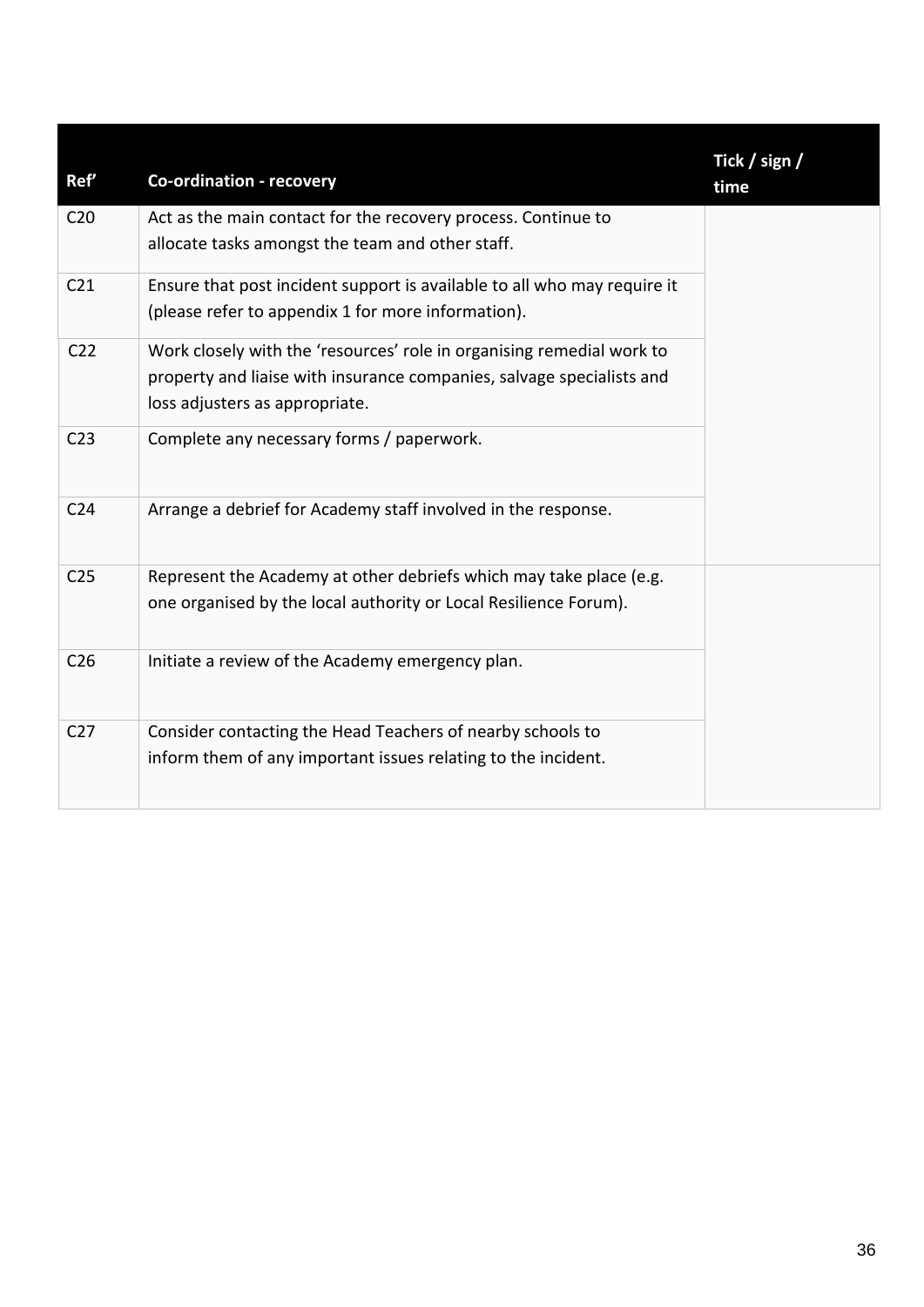# Business Continuity

| Ref'            | <b>Business continuity - initial response</b>                                                                                                                                                        | Tick / sign /<br>time |
|-----------------|------------------------------------------------------------------------------------------------------------------------------------------------------------------------------------------------------|-----------------------|
| BC <sub>1</sub> | Assess the nature of the incident, e.g.:<br>Loss of utility supply<br>п<br>Loss of supplier<br>٠<br>Loss of premises<br>$\blacksquare$<br>Loss of personnel<br>٠<br>Loss of telecommunications.<br>п |                       |
| BC <sub>2</sub> | Establish what effect the emergency will have on the operation of the<br>Academy. Try to ascertain how long the disruption will last.                                                                |                       |
| BC <sub>3</sub> | Consider how the incident will affect any extended services that use<br>the Academy premises. Liaise with these services as necessary.                                                               |                       |
| BC4             | Attempt to recover important documentation, records and<br>equipment if safe to do so (consult the emergency services for<br>advice if necessary).                                                   |                       |
| BC <sub>5</sub> | If appropriate, contact organisations which can assist in document<br>restoration.                                                                                                                   |                       |

| Ref'            | <b>Business continuity - ongoing response</b>                                                                                                                                                            | Tick / sign /<br>time |
|-----------------|----------------------------------------------------------------------------------------------------------------------------------------------------------------------------------------------------------|-----------------------|
| BC <sub>6</sub> | Minimise any disruption to the provision of education. Put<br>arrangements in place to keep the Academy open and try to<br>maintain normal Academy routines (e.g. teaching, exams) wherever<br>possible. |                       |
| BC7             | Seek support from other organisations (e.g. buddy schools, the local<br>authority, suppliers / contractors) as required.                                                                                 |                       |
| BC <sub>8</sub> | Work with the 'communications' role to ensure staff, pupils and<br>parents/carers are informed of any changes to the Academy<br>routine.                                                                 |                       |

--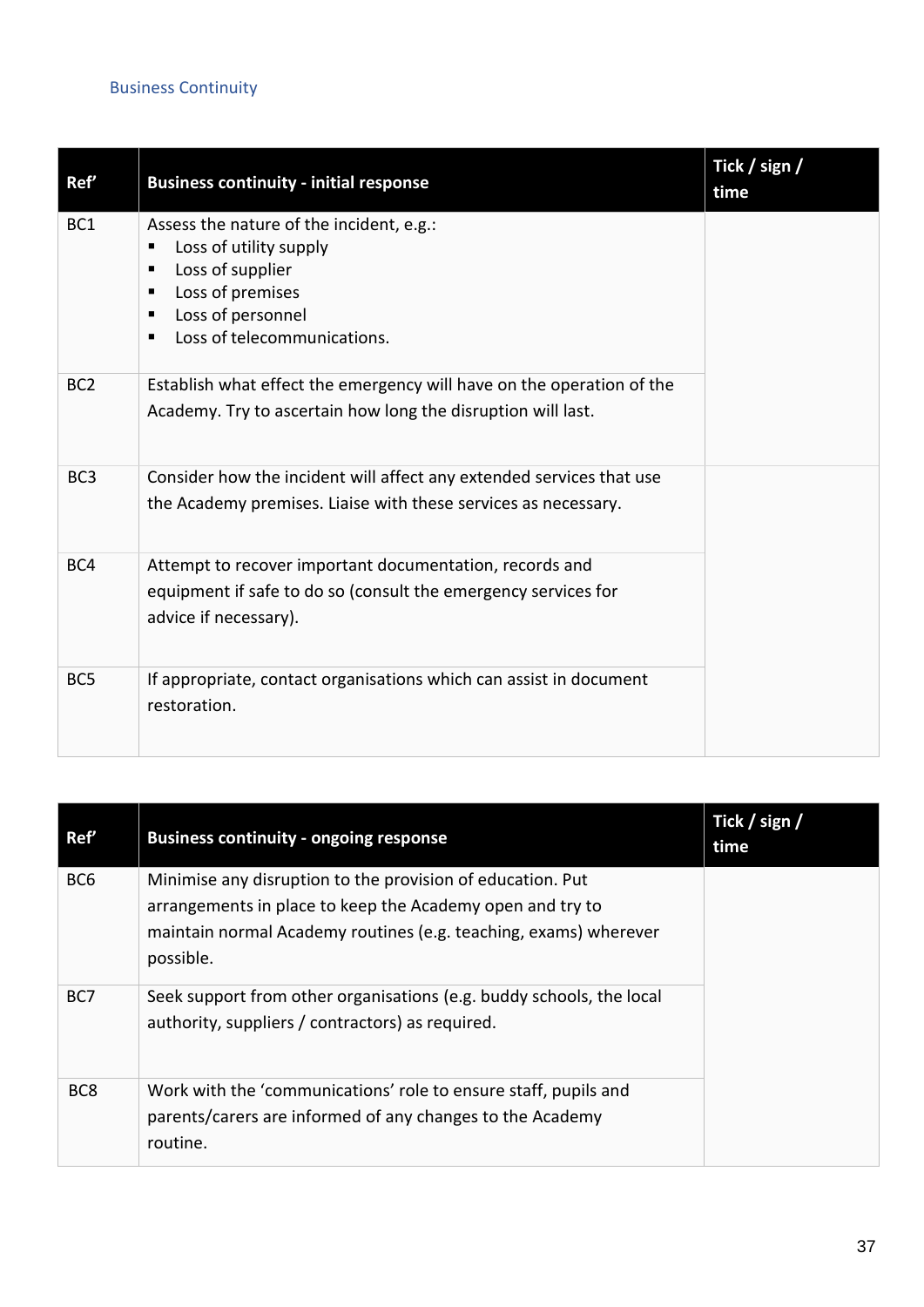| BC <sub>9</sub> | In the event of a public health incident (e.g. pandemic influenza), |  |
|-----------------|---------------------------------------------------------------------|--|
|                 | consider ordering infection control supplies and increasing the     |  |
|                 | cleaning regime.                                                    |  |

| Ref'        | <b>Business continuity - recovery</b>                                | Tick / sign /<br>time |
|-------------|----------------------------------------------------------------------|-----------------------|
| <b>BC10</b> | Work with Academy staff and other organisations to restore the usual |                       |
|             | Academy routine as a matter of urgency.                              |                       |
| <b>BC11</b> | Put in place arrangements for remote learning, if necessary.         |                       |
| <b>BC12</b> | Make an inventory of any equipment which has been damaged.           |                       |
|             | Arrange for important items / documentation to be salvaged,          |                       |
|             | restored or replaced.                                                |                       |
|             |                                                                      |                       |

# **Communications**

Please refer to appendix 6 for more information on communication arrangements.

| Ref'            | <b>Communications - initial response</b>                                                                          | Tick / sign /<br>time |
|-----------------|-------------------------------------------------------------------------------------------------------------------|-----------------------|
| CO <sub>1</sub> | Dedicate telephone lines for incoming and outgoing calls. Arrange extra<br>support at reception if necessary.     |                       |
| CO <sub>2</sub> | Record a new message on the Academy answer phone if appropriate.<br>Consider setting it to 'answer only' mode.    |                       |
| CO <sub>3</sub> | Support staff with any communication needs they may have.                                                         |                       |
| CO <sub>4</sub> | Inform those involved in the response of any communication<br>difficulties (e.g. poor mobile signal in the area). |                       |

|      |                                          | Tick / sign / |
|------|------------------------------------------|---------------|
| Ref' | <b>Communications - ongoing response</b> | time          |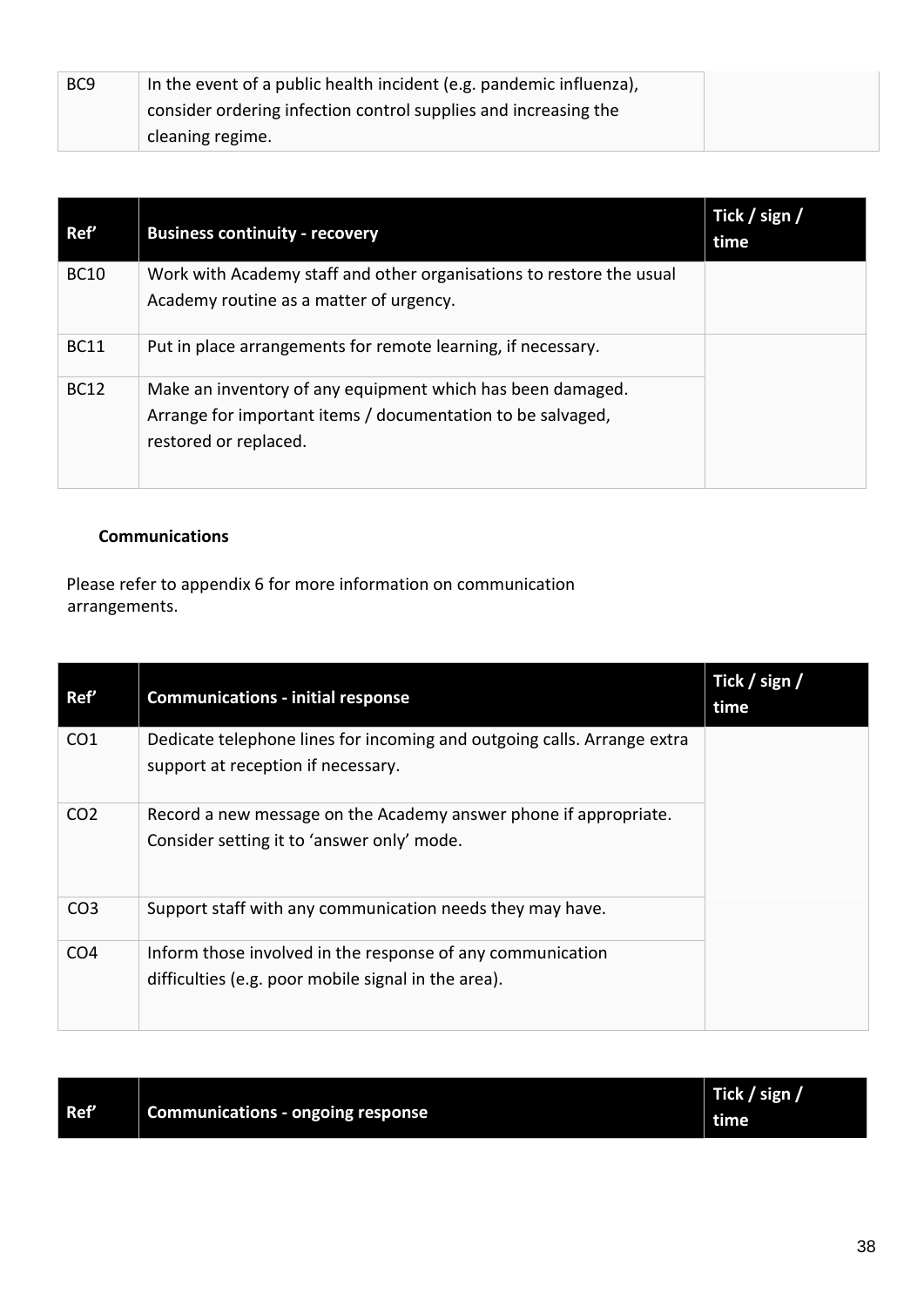| CO <sub>5</sub> | Ensure regular information is provided to:<br>Pupils<br>п<br>Parents/carers<br>п<br>Governors<br>п<br><b>Extended services.</b>                                                                                                                                                                   |
|-----------------|---------------------------------------------------------------------------------------------------------------------------------------------------------------------------------------------------------------------------------------------------------------------------------------------------|
| CO <sub>6</sub> | Consider the most effective arrangements for contacting pupils and<br>parents/carers (please refer to appendix 6). Ensure that records of<br>calls made to parents/carers are maintained.                                                                                                         |
| CO <sub>7</sub> | Liaise with the 'media management' role about contacting local radio<br>stations.                                                                                                                                                                                                                 |
| CO <sub>8</sub> | Update the Academy answer phone on a regular basis.                                                                                                                                                                                                                                               |
| CO <sub>9</sub> | Liaise with the 'co-ordination' role in sending a letter home to<br>parents/carers. This could include information on:<br>What has happened<br>How their child was involved<br>п<br>The actions taken to support those involved<br>п<br>Who to contact if they have any concerns or queries.<br>п |
| CO10            | In the event of a major emergency, seek support from the local<br>authority; they may be able to establish a helpline for enquiries from<br>the public.                                                                                                                                           |

| Ref' | <b>Communications - recovery</b>                                                                      | Tick / sign /<br>time |
|------|-------------------------------------------------------------------------------------------------------|-----------------------|
| CO11 | Provide regular briefings to pupils and parents/carers.                                               |                       |
| CO12 | Assist the 'business continuity' role in providing remote / virtual<br>learning.                      |                       |
| CO13 | Check that any information in the public domain (e.g. website<br>content) is accurate and up-to-date. |                       |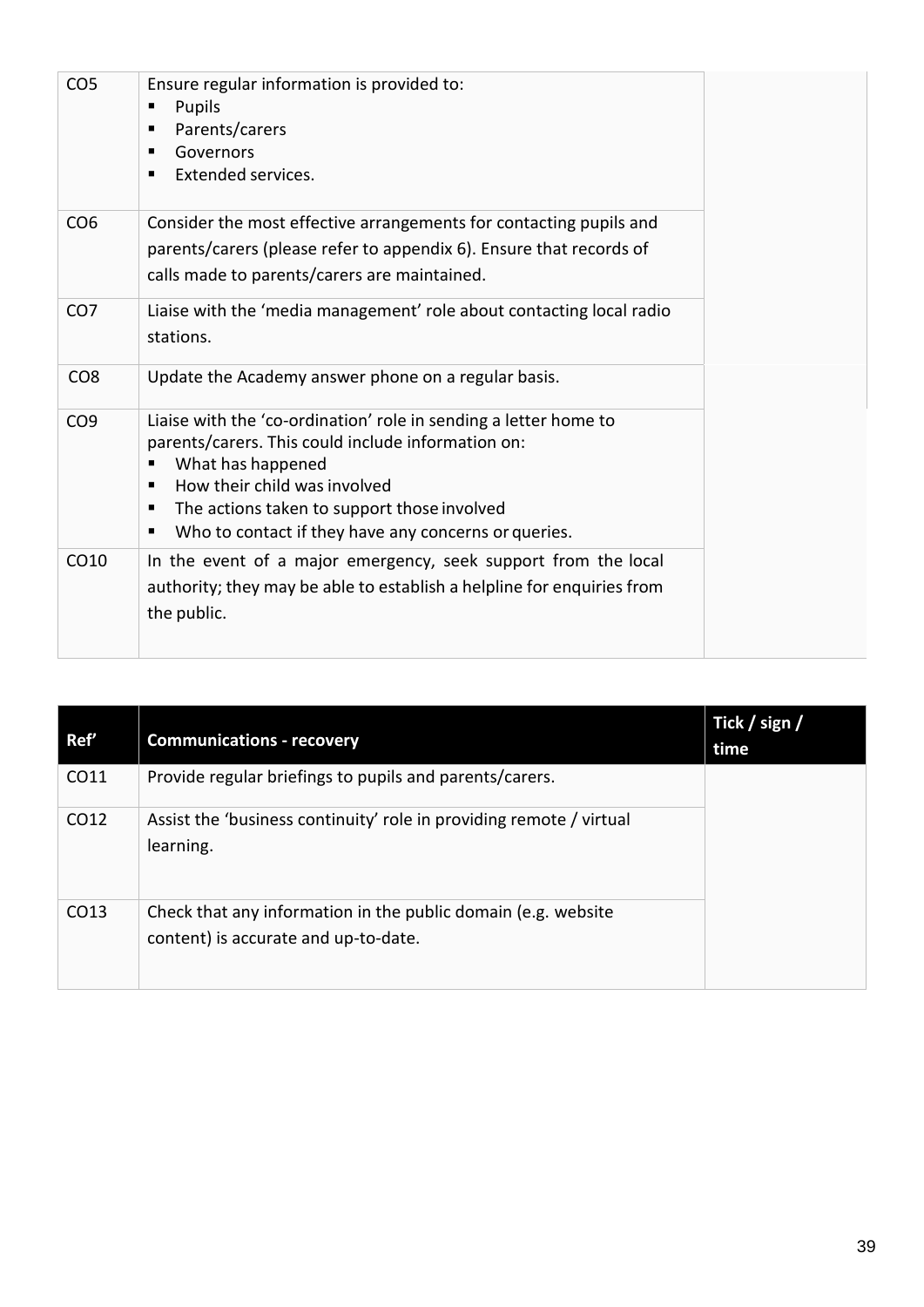# **Log-keeping**

| Ref'            | Log-keeping - initial response                                                                            | Tick / sign /<br>time |
|-----------------|-----------------------------------------------------------------------------------------------------------|-----------------------|
| LK1             | Attend incident team briefings. Keep a log of important information,<br>actions taken and decisions made. |                       |
| LK <sub>2</sub> | Ensure that each member of staff keeps an incident log.                                                   |                       |

| Ref' | Log-keeping - ongoing response                                                                | Tick / sign /<br>time |
|------|-----------------------------------------------------------------------------------------------|-----------------------|
| LK3  | Provide administrative / secretarial support to the incident team.                            |                       |
| LK4  | Keep accurate records of anyone admitted to hospital or treated by<br>the emergency services. |                       |
| LK5  | Record details of any expenditure incurred by the Academy.                                    |                       |

| Ref' | Log-keeping - recovery                                                                                                                                                            | Tick / sign /<br>time |
|------|-----------------------------------------------------------------------------------------------------------------------------------------------------------------------------------|-----------------------|
| LK6  | Collate all incident logs, making copies if necessary.                                                                                                                            |                       |
| LK7  | Ensure records related to the incident are archived securely but make<br>these available to authorised staff for future reference (e.g. in the event<br>of a debrief or enquiry). |                       |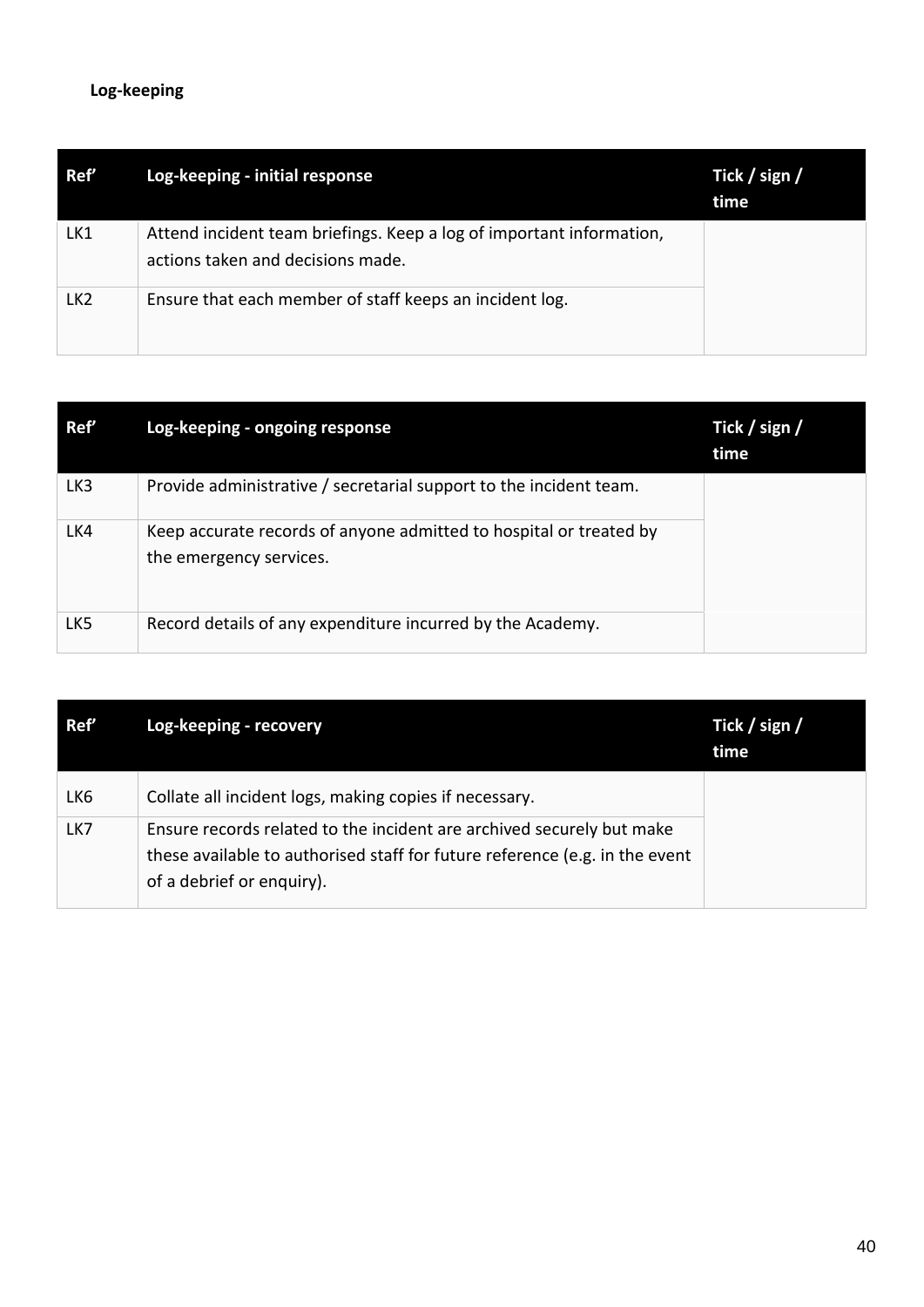# **Media Management**

| Ref'           | Media management - initial response                                                                                                                                                                                                                                                     | Tick / sign /<br>time |
|----------------|-----------------------------------------------------------------------------------------------------------------------------------------------------------------------------------------------------------------------------------------------------------------------------------------|-----------------------|
| M1             | Seek support from the Trust and other organisations if appropriate (e.g.<br>emergency services, local authority) in responding to media requests.                                                                                                                                       |                       |
| M <sub>2</sub> | Ensure media access to the site, staff and pupils is controlled. Do not let<br>the media onto the Academy site or give them access to pupils unless<br>there is a specific reason for doing so and permission / consents are in<br>place. Ask for support from the Police if necessary. |                       |
| M <sub>3</sub> | Designate a specific area for the media away from the main entrance to<br>the Academy, so they do not prevent or intimidate people entering and<br>leaving the site.                                                                                                                    |                       |
| M4             | Develop a brief media statement (designed to provide reassurance)<br>on behalf of the Academy. Information given must be limited until<br>the facts are clear and all parents / carers have been notified.                                                                              |                       |
| M <sub>5</sub> | Arrange for an appropriate member of staff to act as a spokesperson<br>(preferably this person will have received media training). If a suitable<br>spokesperson is unavailable the Police or local authority may be able to<br>undertake this role.                                    |                       |
| M <sub>6</sub> | Be prepared to be interviewed by the media.                                                                                                                                                                                                                                             |                       |

| Ref'           | Media management - ongoing response                                                                                                                                                                                                               | Tick / sign /<br>time |
|----------------|---------------------------------------------------------------------------------------------------------------------------------------------------------------------------------------------------------------------------------------------------|-----------------------|
| M <sub>7</sub> | Devise an ongoing strategy for responding to media requests. Work<br>closely with the media to establish what information they require<br>and when their deadlines are.                                                                           |                       |
| M8             | Gather information from the incident team, emergency services and<br>other organisations as appropriate.                                                                                                                                          |                       |
| M9             | Provide regular statements to the media. Ensure each message<br>conveys an accurate, consistent and reassuring message. All press<br>releases should be checked and agreed by the emergency services<br>(and other organisations as appropriate). |                       |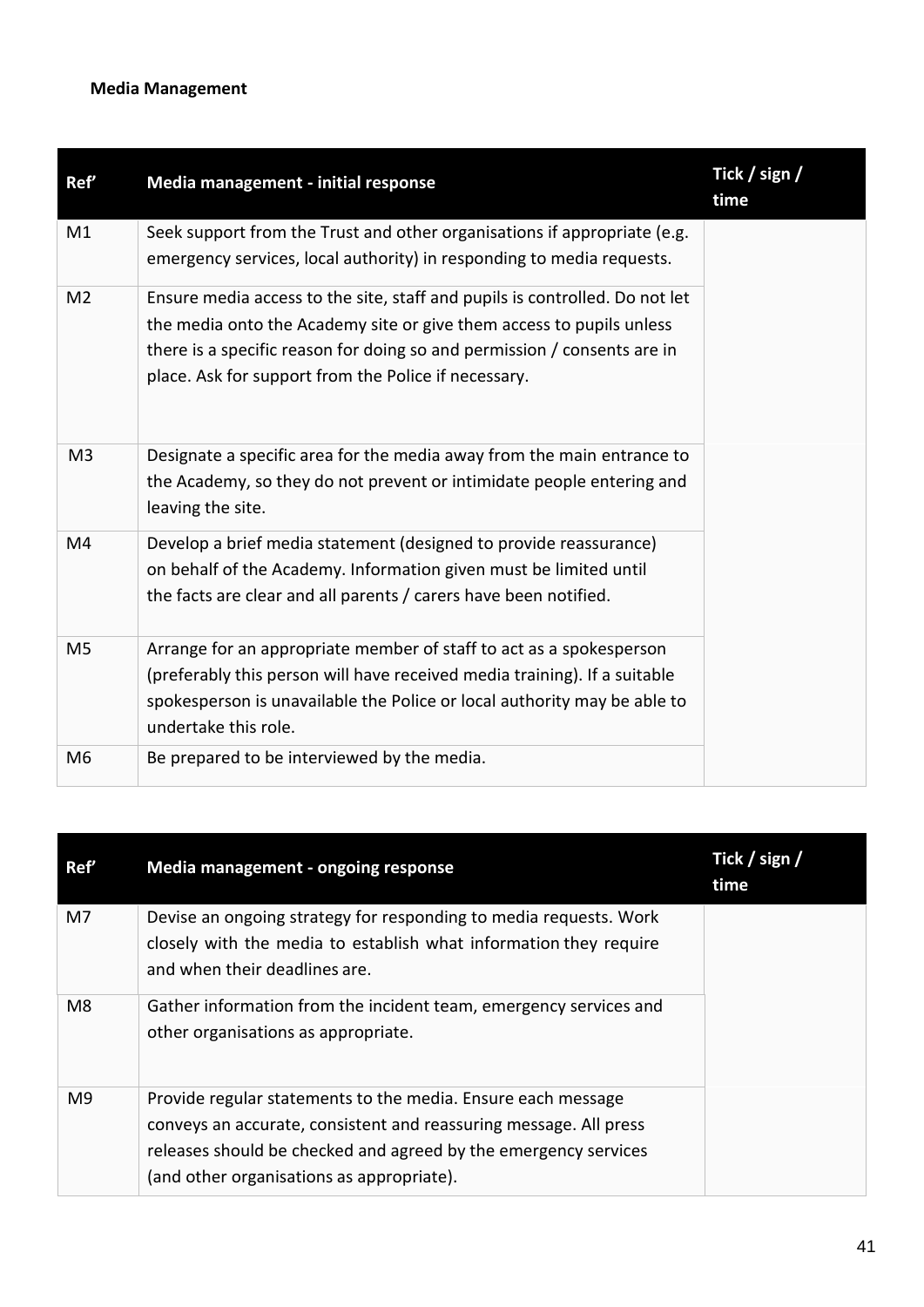| M10 | Advise staff on where to direct media enquiries. Ask staff, pupils and<br>parents/carers to avoid speculation when talking to the media. |
|-----|------------------------------------------------------------------------------------------------------------------------------------------|
| M11 | Try to prevent the spread of misinformation (especially through social<br>media/mobile phones etc).                                      |

| Ref' | <b>Media management - recovery</b>                                                                                         | Tick / sign /<br>time |
|------|----------------------------------------------------------------------------------------------------------------------------|-----------------------|
| M12  | Keep the media informed of developments in the recovery process.<br>Present a positive and reassuring image to the public. |                       |
| M13  | Be aware of media interest in memorials or anniversaries of the event.                                                     |                       |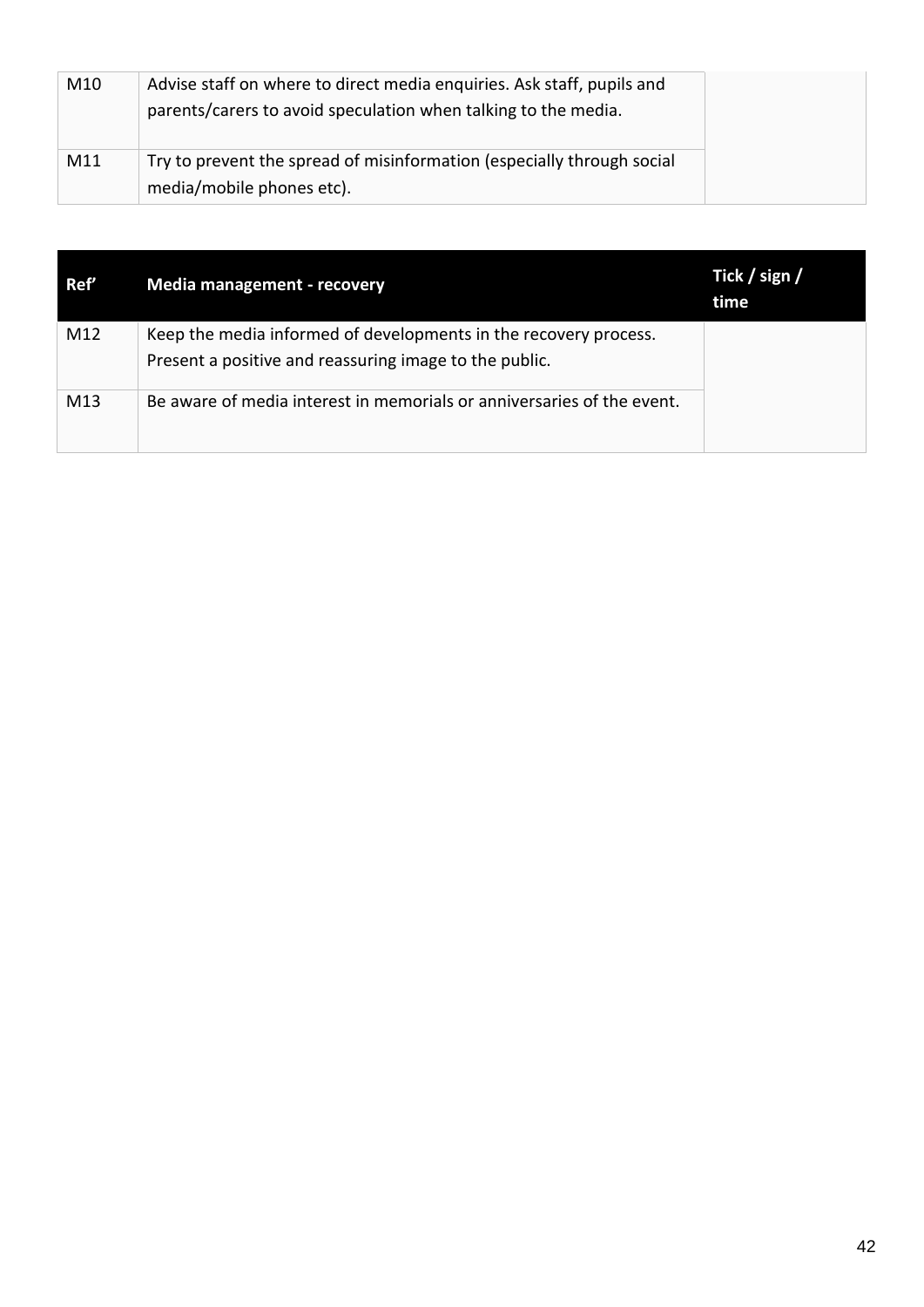#### **Resources**

| Ref'           | <b>Resources - initial response</b>                                                                                                                                                                                                                                                                                                                                                 | Tick / sign /<br>time |
|----------------|-------------------------------------------------------------------------------------------------------------------------------------------------------------------------------------------------------------------------------------------------------------------------------------------------------------------------------------------------------------------------------------|-----------------------|
| R1             | Take action to protect property. Consider turning off utility<br>supplies.                                                                                                                                                                                                                                                                                                          |                       |
| R <sub>2</sub> | Ensure the emergency services can access / egress the Academy<br>without hindrance. Consider sending a member of staff to the Academy<br>entrance to prevent people restricting access by parking in unsuitable<br>places.                                                                                                                                                          |                       |
| R <sub>3</sub> | Advise the emergency services of any property related issues /<br>hazards (e.g. asbestos, chemical stores). Consider providing<br>personnel with a site map.                                                                                                                                                                                                                        |                       |
| R4             | Work with other staff and the emergency services to control<br>access to the Academy:<br>Advise staff and governors that they might have to prove their<br>identity before the emergency services will grant them access.<br>Provide authorised visitors with identification badges and<br>ensure they sign-in and sign-out.<br>Ensure that media access to the site is controlled. |                       |

| Ref'           | <b>Resources - ongoing response</b>                                                                                                                                        | Tick / sign /<br>time |
|----------------|----------------------------------------------------------------------------------------------------------------------------------------------------------------------------|-----------------------|
| R <sub>5</sub> | Liaise with utility suppliers as required.                                                                                                                                 |                       |
| R <sub>6</sub> | Establish safe and secure areas to assist the response. E.g.:<br>■ Incident team briefing room<br>■ Briefing area for parents/carers<br>■ Media briefing room.             |                       |
| R <sub>7</sub> | Work closely with staff and other organisations to provide access to<br>facilities and resources as required. This may involve opening or closing<br>parts of the Academy. |                       |
| R <sub>8</sub> | Ensure the Academy site is secure (e.g. provide temporary fencing<br>around damaged areas, arrange for broken windows to be boarded).                                      |                       |
| R <sub>9</sub> | Work with the 'business continuity' role to arrange temporary<br>accommodation, if required.                                                                               |                       |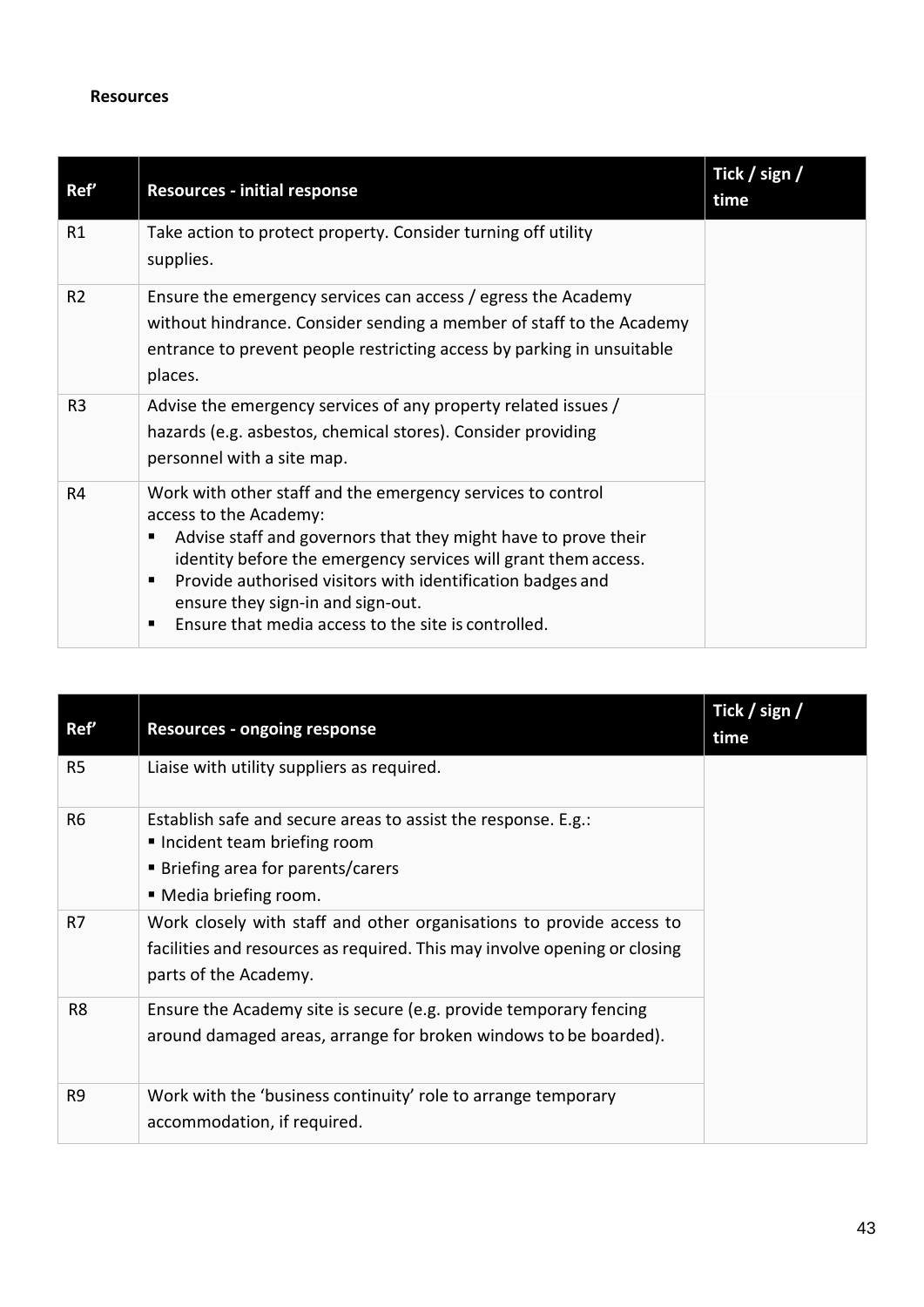| Ref'            | <b>Resources - recovery</b>                                                                                                                                                          | Tick / sign /<br>time |
|-----------------|--------------------------------------------------------------------------------------------------------------------------------------------------------------------------------------|-----------------------|
| R <sub>10</sub> | Work closely with the 'co-ordination' role in organising remedial work to<br>property and liaise with insurance companies, salvage specialists and loss<br>adjusters as appropriate. |                       |
| R <sub>11</sub> | Arrange a site visit with relevant personnel (e.g. emergency services,<br>utility suppliers, local authority) involved in the recovery phase.                                        |                       |
| R <sub>12</sub> | Procure temporary classrooms if appropriate.                                                                                                                                         |                       |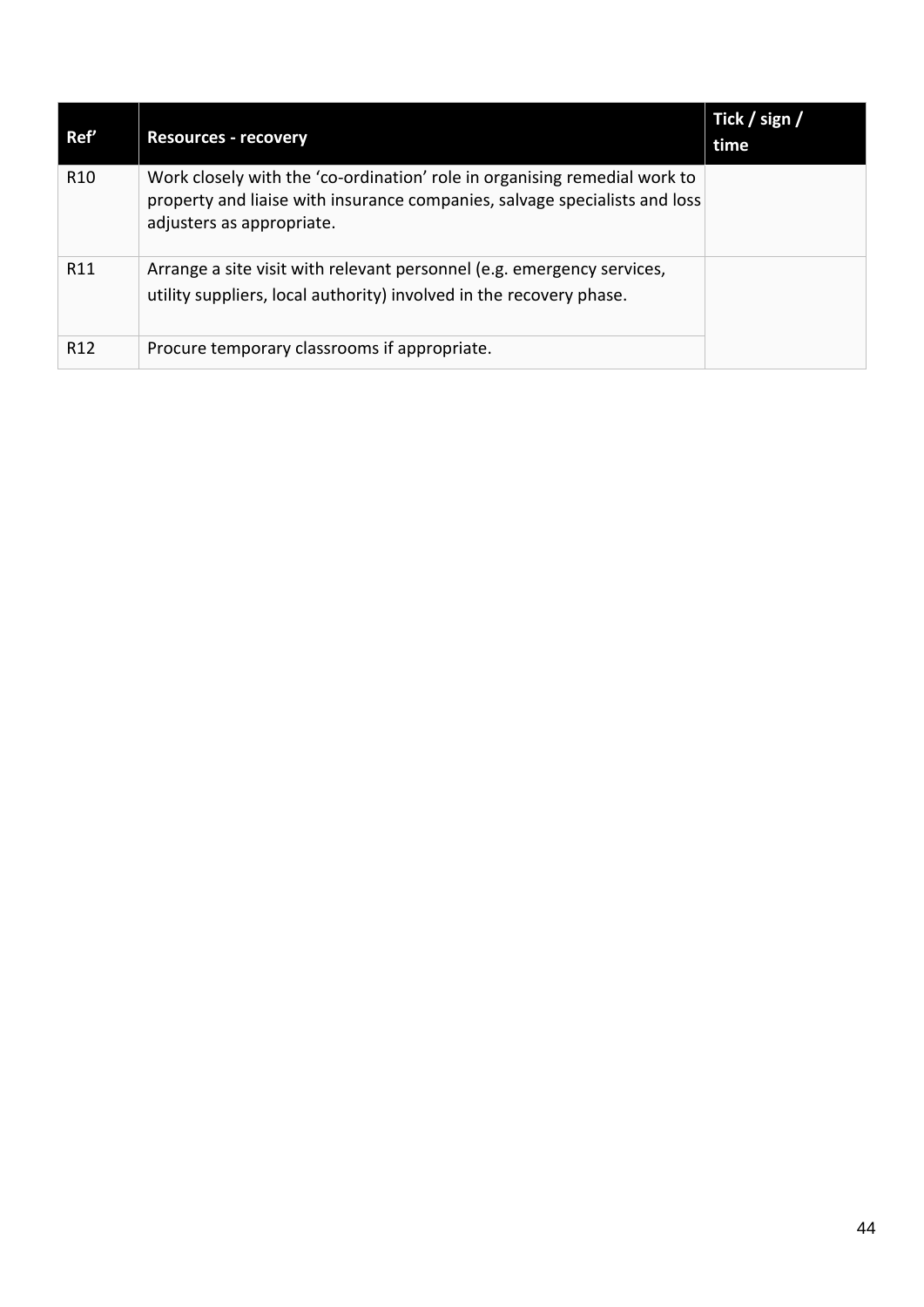# **Welfare**

| Ref'           | <b>Welfare - initial response</b>                                                                                                                                                                                                                                                                                                     | Tick / sign /<br>time |
|----------------|---------------------------------------------------------------------------------------------------------------------------------------------------------------------------------------------------------------------------------------------------------------------------------------------------------------------------------------|-----------------------|
| W1             | Establish arrangements to meet the welfare needs of pupils, staff,<br>parents/carers, visitors and responders.                                                                                                                                                                                                                        |                       |
| W <sub>2</sub> | Identify pupils who may require additional support:<br>Those with Special Educational Needs (SEN)<br>Those with medical needs<br>п<br>Those with Personal Emergency Evacuation Plans (PEEPs)<br>п<br>Anyone who may be particularly vulnerable or badly<br>affected (e.g. those who were involved in, or witnessed, the<br>incident). |                       |

|                |                                                                                                                                                                                                                                                                     | Tick / sign / |
|----------------|---------------------------------------------------------------------------------------------------------------------------------------------------------------------------------------------------------------------------------------------------------------------|---------------|
| Ref'           | <b>Welfare - ongoing response</b>                                                                                                                                                                                                                                   | time          |
| W <sub>3</sub> | Assess the welfare and emotional needs of all those involved. Continue<br>to monitor and support those who may be particularly affected by the<br>incident.                                                                                                         |               |
| W4             | Make-arrangements for reuniting pupils with their parents/carers.<br>Ensure that a member of staff is present to meet and greet them.                                                                                                                               |               |
| W <sub>5</sub> | In groups as small as practicable, inform pupils about the incident.<br>Consider the best way to convey bad news. In the event of a tragic<br>incident, consider seeking support from educational psychologists<br>about the best way to inform and support pupils. |               |
| W <sub>6</sub> | Where possible, every child should to be spoken to, and asked if they are<br>alright, before they leave the Academy.                                                                                                                                                |               |
| W7             | Take account of religious and cultural factors. Consider contacting<br>religious leaders within the community for support.                                                                                                                                          |               |
| W8             | Ensure that staff take regular rest periods.                                                                                                                                                                                                                        |               |

|      |                    | Tick / sign / |
|------|--------------------|---------------|
| Ref' | Welfare - recovery | ∣ time        |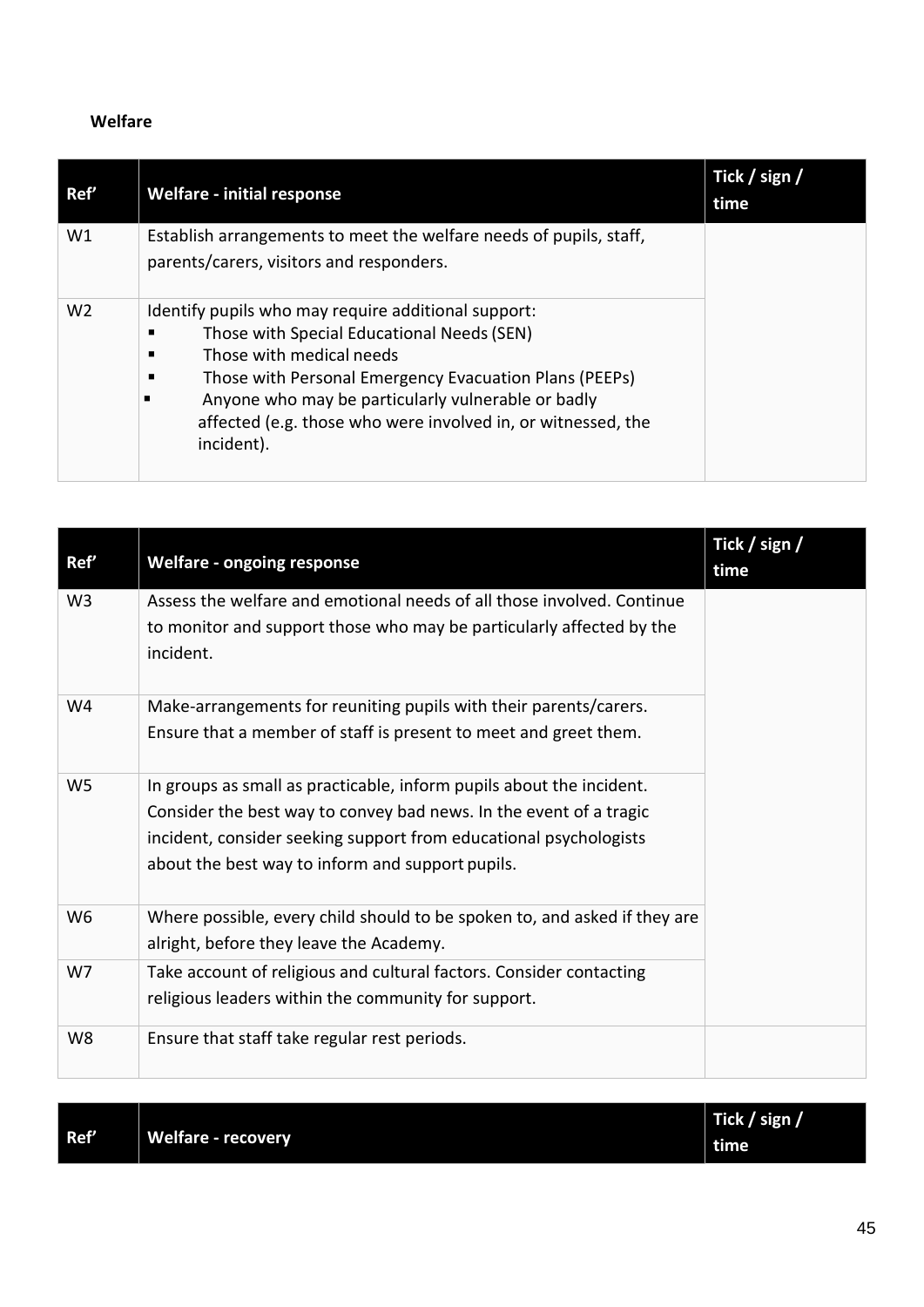| W9 | Please refer to appendix 1 for information on welfare arrangements |  |
|----|--------------------------------------------------------------------|--|
|    | and post incident support after the emergency response.            |  |
|    |                                                                    |  |

# **Welfare**

| Ref'           | <b>Welfare - initial response</b>                                          | Tick / sign /<br>time |
|----------------|----------------------------------------------------------------------------|-----------------------|
| W1             | Establish arrangements to meet the welfare needs of pupils, staff,         |                       |
|                | parents/carers, visitors and responders.                                   |                       |
| W <sub>2</sub> | Identify pupils who may require additional support:                        |                       |
|                | Those with Special Educational Needs (SEN)                                 |                       |
|                | Those with medical needs                                                   |                       |
|                | Those with Personal Emergency Evacuation Plans (PEEPs)                     |                       |
|                | Anyone who may be particularly vulnerable or badly                         |                       |
|                | affected (e.g. those who were involved in, or witnessed, the<br>incident). |                       |

| Ref'           | <b>Welfare - ongoing response</b>                                                                                                                                                                                                                                   | Tick / sign /<br>time |
|----------------|---------------------------------------------------------------------------------------------------------------------------------------------------------------------------------------------------------------------------------------------------------------------|-----------------------|
| W <sub>3</sub> | Assess the welfare and emotional needs of all those involved. Continue<br>to monitor and support those who may be particularly affected by the<br>incident.                                                                                                         |                       |
| W4             | Make-arrangements for reuniting pupils with their parents/carers.<br>Ensure that a member of staff is present to meet and greet them.                                                                                                                               |                       |
| W <sub>5</sub> | In groups as small as practicable, inform pupils about the incident.<br>Consider the best way to convey bad news. In the event of a tragic<br>incident, consider seeking support from educational psychologists<br>about the best way to inform and support pupils. |                       |
| W <sub>6</sub> | Where possible, every child should to be spoken to, and asked if they are<br>alright, before they leave the Academy.                                                                                                                                                |                       |
| W7             | Take account of religious and cultural factors. Consider contacting<br>religious leaders within the community for support.                                                                                                                                          |                       |
| W8             | Ensure that staff take regular rest periods.                                                                                                                                                                                                                        |                       |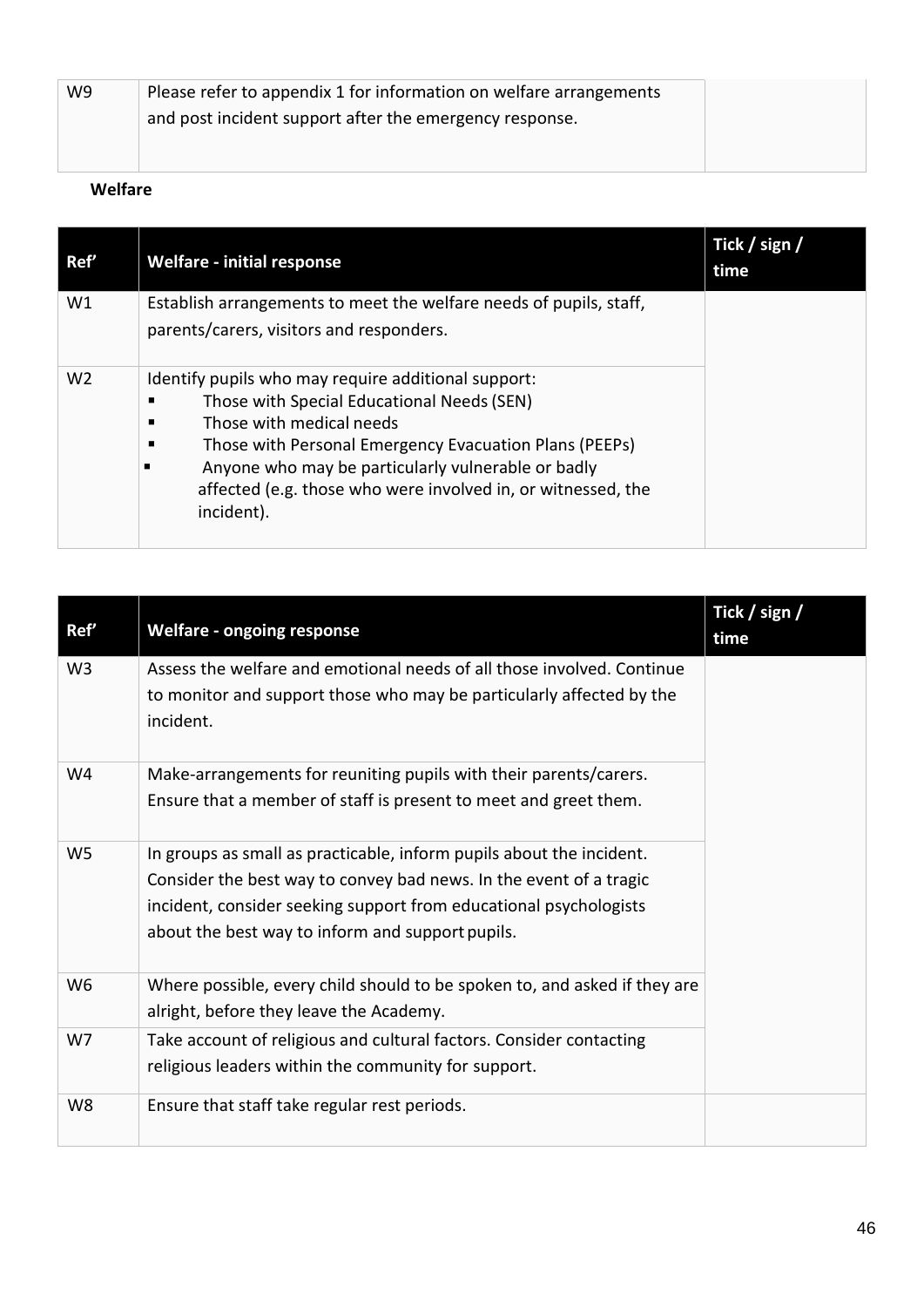| Ref' | <b>Welfare - recovery</b>                                                                                                     | Tick / sign /<br>time |
|------|-------------------------------------------------------------------------------------------------------------------------------|-----------------------|
| W9   | Please refer to appendix 1 for information on welfare arrangements<br>and post incident support after the emergency response. |                       |

# **Educational Visit Leader**

| Ref'           | <b>Educational visit leader - initial response</b>                                                                                                                                                                           | Tick / sign /<br>time |
|----------------|------------------------------------------------------------------------------------------------------------------------------------------------------------------------------------------------------------------------------|-----------------------|
| E1             | Ascertain the whereabouts of all pupils and staff. Ensure the emergency<br>services are aware of anyone who is unaccounted for.                                                                                              |                       |
| E <sub>2</sub> | Contact the Principal (or nominated emergency contact) to ask for<br>support. Remember to clarify international dialling codes if abroad.                                                                                    |                       |
| E <sub>3</sub> | Establish a basic overview of the incident. Ensure that accurate, factual<br>information is available for those arriving on-scene.                                                                                           |                       |
| E4             | Establish arrangements to meet the immediate welfare needs of pupils<br>and staff.                                                                                                                                           |                       |
| E5             | Identify pupils with Special Educational Needs (SEN) and anyone who<br>may be particularly vulnerable. Inform the emergency services of any<br>pupils or staff with known medical conditions or requirements.                |                       |
| E <sub>6</sub> | Ensure that a member of staff accompanies any pupils to hospital but<br>remember the safety of everyone else, even if unharmed. Do not leave<br>anybody on their own and try to maintain an adequate adult / pupil<br>ratio. |                       |
| E7             | Ensure other staff are briefed (and given tasks) on a regular basis. Ask<br>staff to maintain a log of actions taken and decisions made.                                                                                     |                       |
| E8             | Keep a log of important information, actions taken and decisions made.                                                                                                                                                       |                       |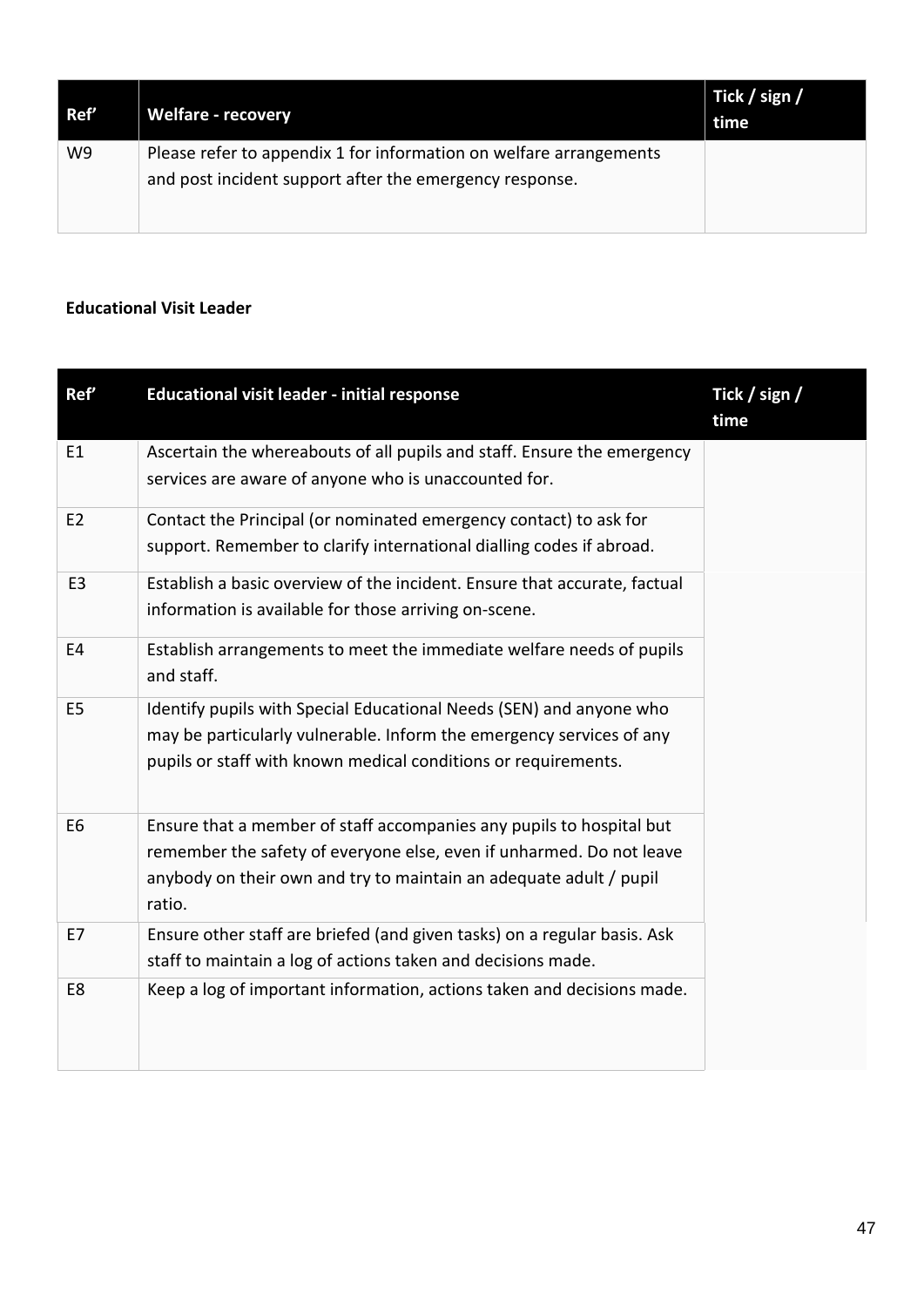| E <sub>9</sub> | Remember to retain any important items / documents. E.g.:<br>Contact details<br>п<br>Consent forms (including medical and next-of-kin details)<br>Maps<br><b>Tickets</b><br>Insurance policies 2 Proof of identity<br>п<br>Passports (if abroad). |  |
|----------------|---------------------------------------------------------------------------------------------------------------------------------------------------------------------------------------------------------------------------------------------------|--|
| E10            | Avoid making comments to the media until parents / carers have<br>been informed.                                                                                                                                                                  |  |
| E11            | Do not discuss legal liability with others.                                                                                                                                                                                                       |  |

| Ref'            | <b>Educational visit leader - ongoing response</b>                                                                                                                                                             | Tick / sign /<br>time |
|-----------------|----------------------------------------------------------------------------------------------------------------------------------------------------------------------------------------------------------------|-----------------------|
| E12             | Continue to assess any risks to pupils and staff. Take-action to<br>prevent further harm if necessary.                                                                                                         |                       |
| E13             | Act as the main contact for co-ordination of the response and work<br>closely with the Principal / nominated emergency contract.<br>Continue to liaise with the emergency services and other<br>organisations. |                       |
| E14             | Continue to brief staff and allocate tasks on a regular basis.                                                                                                                                                 |                       |
| E <sub>15</sub> | Monitor and reassure pupils. Make arrangements for the<br>longer-term welfare needs of pupils and staff.                                                                                                       |                       |
| E16             | Consult the Principal (or nominated emergency contact) about<br>arrangements for notifying parents/carers and reuniting them with<br>their children.                                                           |                       |
| E17             | Liaise with the tour operator / provider, if appropriate.                                                                                                                                                      |                       |
| E18             | Try to obtain the names and contact details of any witnesses to the<br>incident. If possible, obtain a written account from them.                                                                              |                       |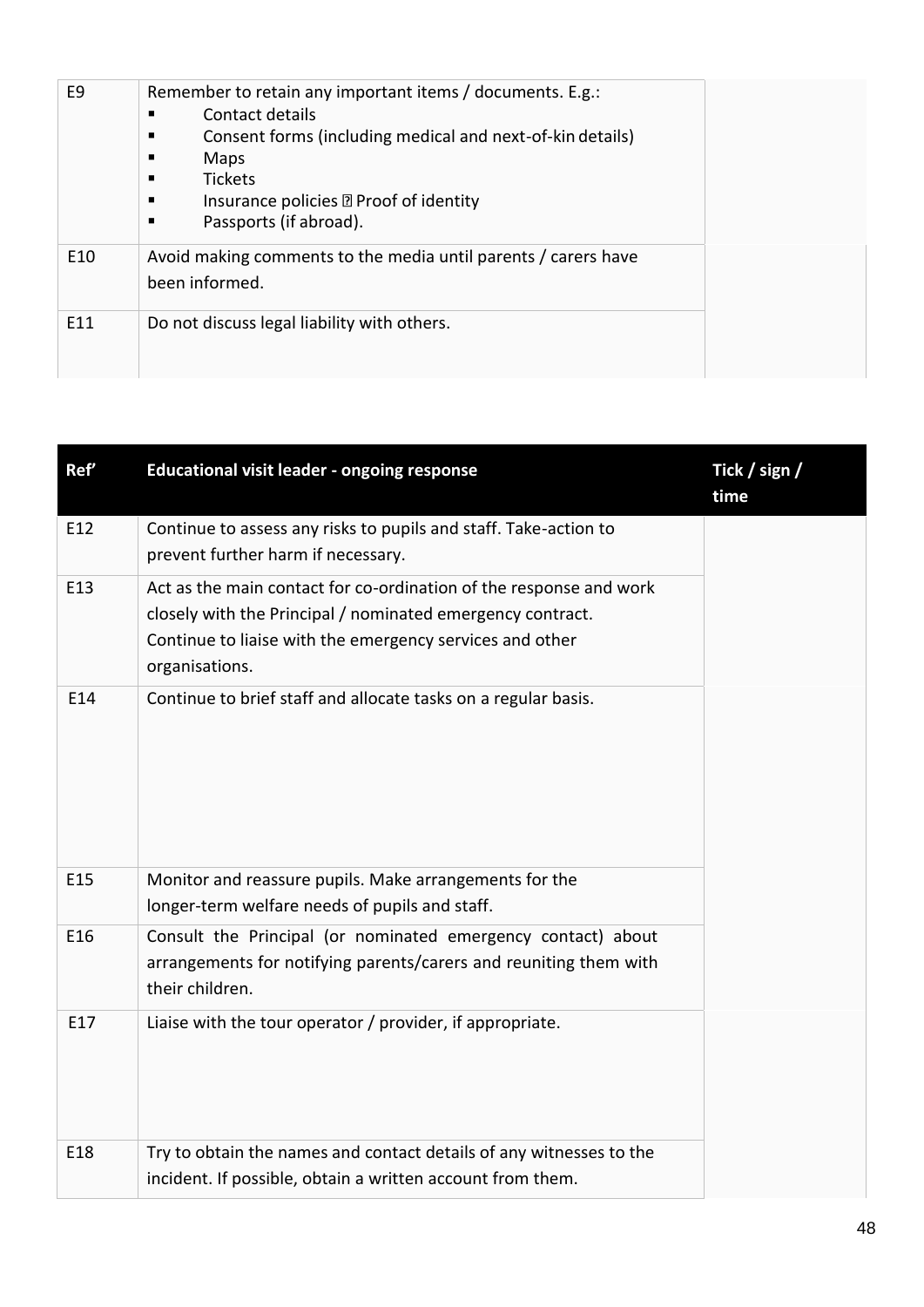| E19 | If abroad, contact the Foreign & Commonwealth Office for support.                           |
|-----|---------------------------------------------------------------------------------------------|
| E20 | If abroad, check your insurance policy and seek insurance / legal                           |
|     | advice before incurring any substantial expense (e.g. medical<br>treatment).                |
| E21 | Retain any receipts / documentation for insurance purposes. E.g.:<br>Records of expenditure |
|     | Medical certificates / hospital admission forms                                             |
|     | Police incident number.                                                                     |
| E22 | Check that everyone who should have been notified of the incident                           |
|     | has been informed. Remember that information given must be                                  |
|     | limited until the facts are clear and all parents/carers have been<br>notified.             |
| E23 | Ask the Principal (or nominated emergency contact) to assist with                           |
|     | developing a media statement, with support from other organisations                         |
|     | as appropriate. Devise an ongoing strategy for dealing with media<br>requests.              |
| E24 | Ask pupils and staff to avoid speculation when talking to the media.                        |
|     | Try to prevent the spread of misinformation (especially through the                         |
|     | use of mobile phones).                                                                      |
|     |                                                                                             |
|     |                                                                                             |
|     |                                                                                             |
|     |                                                                                             |
|     |                                                                                             |

| Ref'            | <b>Educational visit leader - recovery</b>                                                                                       | Tick / sign /<br>time |
|-----------------|----------------------------------------------------------------------------------------------------------------------------------|-----------------------|
| E <sub>25</sub> | Please refer to appendix 1 for providing welfare arrangements and post<br>incident support after the initial emergency response. |                       |
| E26             | Complete any necessary forms/paperwork.                                                                                          |                       |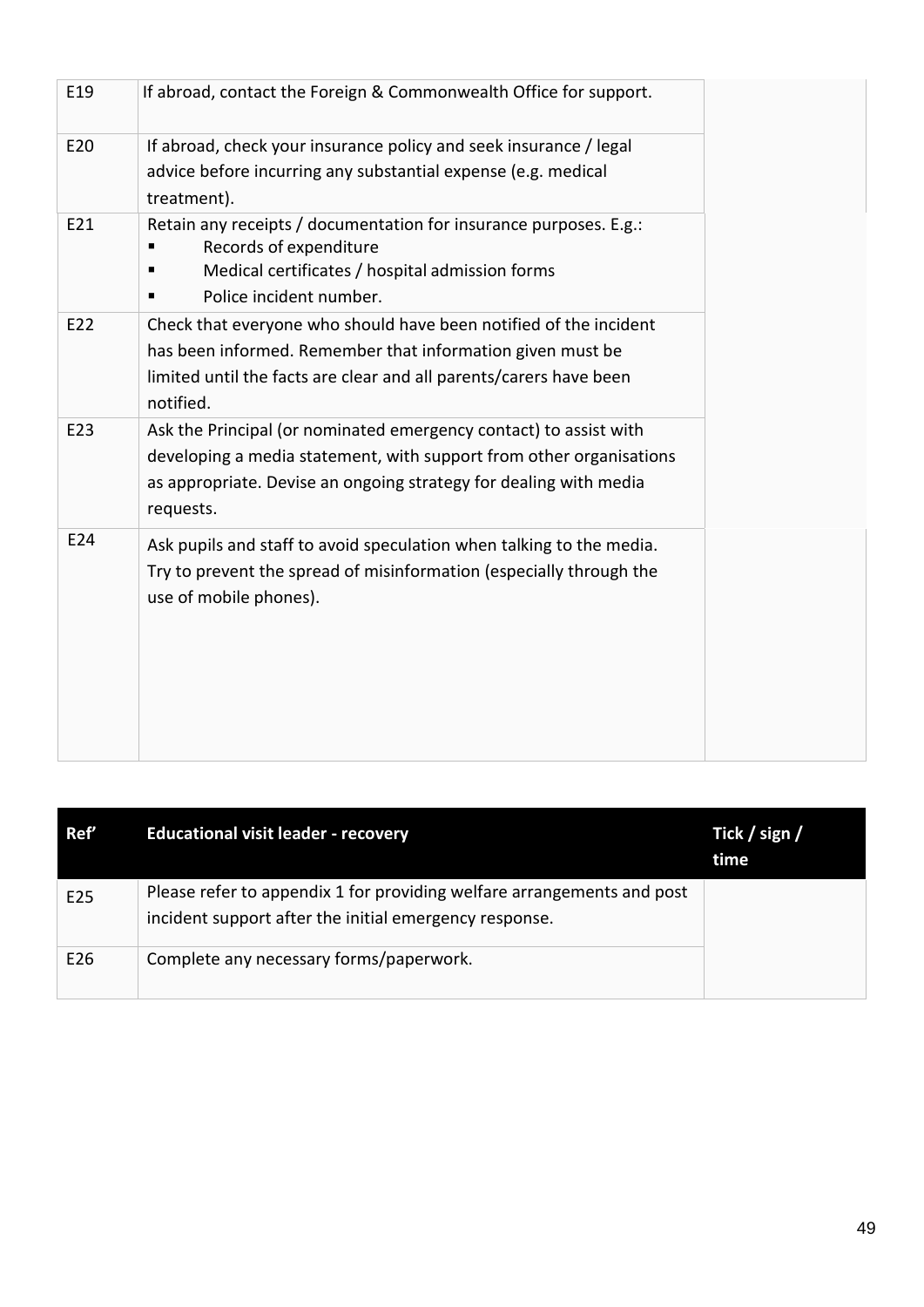# Welfare & Post Incident Support

| Ref'           | Post incident support - assistance for pupils and parents/carers                                                                                                                                                                                      | Tick / sign /<br>time |
|----------------|-------------------------------------------------------------------------------------------------------------------------------------------------------------------------------------------------------------------------------------------------------|-----------------------|
| P1             | Introduce a strategy to monitor pupils and staff who may be particularly<br>affected by the incident. Ensure that staff are aware of this strategy.                                                                                                   |                       |
| P <sub>2</sub> | Offer pupils and staff the opportunity for psychological support and<br>counselling. Ensure staff and pupils know that support is available and<br>arrange access to these services as necessary.                                                     |                       |
| P <sub>3</sub> | Consider which pupils need to be briefed, how, and by whom.                                                                                                                                                                                           |                       |
| <b>P4</b>      | Provide opportunities for pupils to discuss their experiences (e.g.<br>promoting discussion during class, arranging a special lesson). Do not<br>discourage pupils from talking about their experiences.                                              |                       |
| P <sub>5</sub> | Consider providing relevant books in the Academy library.                                                                                                                                                                                             |                       |
| P <sub>6</sub> | Arrange for a member of staff to visit those affected (at home or at<br>hospital). Ask for consent from parents/carers before doing this.                                                                                                             |                       |
| P7             | Make-arrangements to express sympathy to those who have been hurt.<br>Consider encouraging pupils to send cards / messages to those affected.                                                                                                         |                       |
| P <sub>8</sub> | Be sensitive about the demands practical issues might make on<br>pupils (e.g. deadlines for coursework, imminent exams).                                                                                                                              |                       |
| P <sub>9</sub> | Send a letter to parents/carers with information on:<br>The nature of the incident<br>How their child was notified of the incident<br>Arrangements for support organised by the Academy<br>Who to contact if they would like additional support.<br>п |                       |
| P10            | Maintain regular contact with parents/carers                                                                                                                                                                                                          |                       |
| P11            | Do not make public any sensitive / confidential information about<br>individuals unless consent has been given by pupils and<br>parents/carers.                                                                                                       |                       |
| P12            | Consider organising an event for parents/carers to discuss any issues<br>or concerns they might have.                                                                                                                                                 |                       |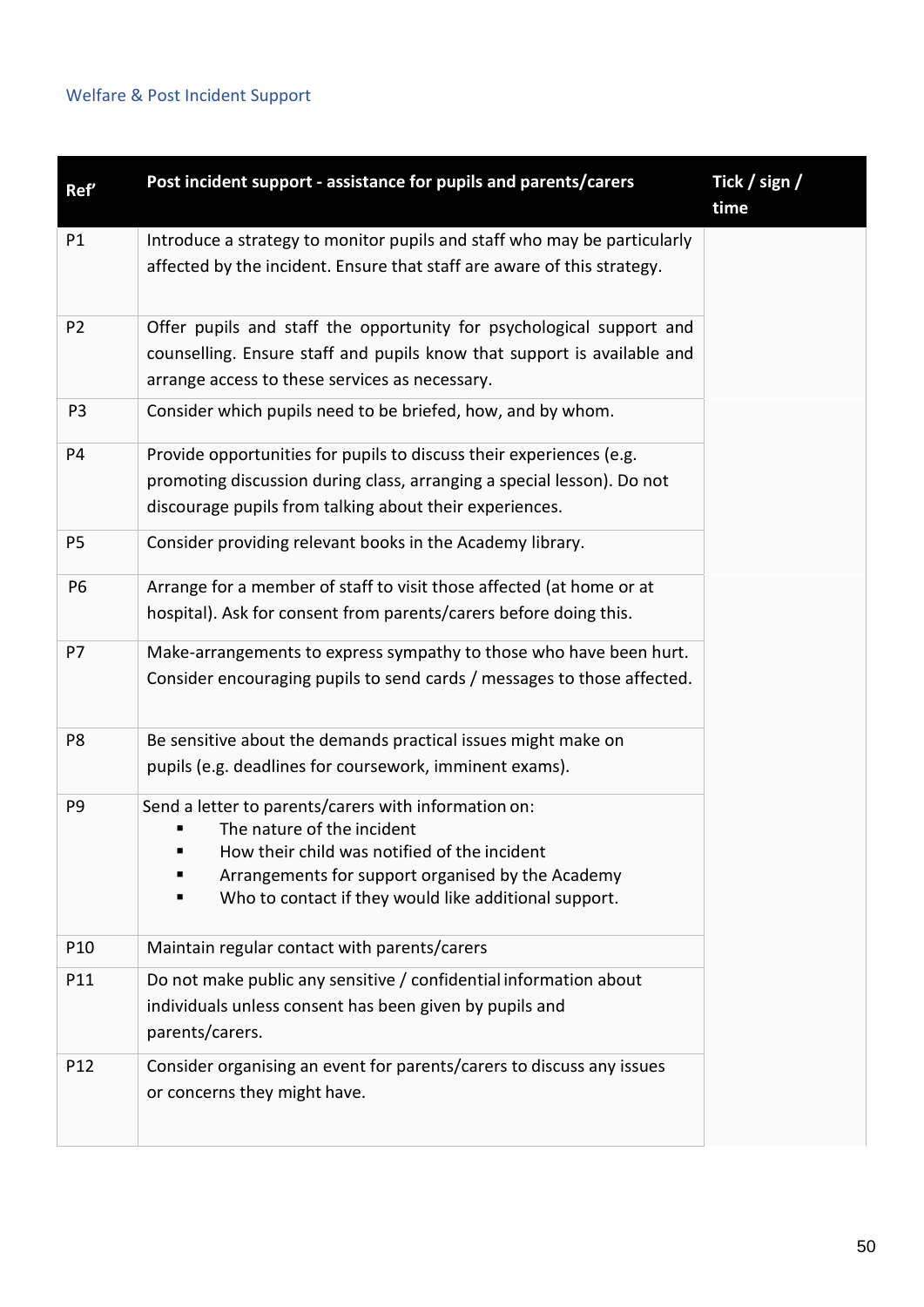| P <sub>13</sub> | If pupils who were particularly affected by the incident leave the Academy |
|-----------------|----------------------------------------------------------------------------|
|                 | $\vert$ (e.g. transferring from primary to secondary education) consider,  |
|                 | sensitively and confidentially, notifying the Head Teacher of the new      |
|                 | school.                                                                    |

| Ref'            | Post incident support - general actions                                     | Tick / sign /<br>time |
|-----------------|-----------------------------------------------------------------------------|-----------------------|
| P14             | Request support from educational professionals trained in psychological     |                       |
|                 | debriefing, critical incident stress debriefing, bereavement counselling    |                       |
|                 | and trauma management if appropriate                                        |                       |
| P <sub>15</sub> | Consider requesting support from other organisations. E.g.:                 |                       |
|                 | <b>Teacher Support Network</b><br>Samaritans<br>п                           |                       |
|                 | Cruse Bereavement Care.                                                     |                       |
|                 |                                                                             |                       |
| P16             | Manage any distress that could be caused by ongoing Police                  |                       |
|                 | enquiries, legal proceedings and media attention                            |                       |
| P17             | Cancel or rearrange any events which are inappropriate                      |                       |
| P18             | Plan appropriate support for staff to enable them to cope with any          |                       |
|                 | questions or discussions pupils might have about the incident.              |                       |
| P19             | Ensure that any new roles given to staff do not place too great a burden.   |                       |
|                 | Over time, staff may need to be relieved of any additional responsibilities |                       |
|                 | given to them.                                                              |                       |
| P20             | Ensure that new staff are aware of the incident, which pupils were          |                       |
|                 | involved and how they were affected.                                        |                       |
| P21             | Consider any actions which can be taken to support the local                |                       |
|                 | community if affected by the incident (e.g. fund raising).                  |                       |

| Ref'            | Post incident support - returning after a period of absence                                                                                                                                                                                            | Tick / sign /<br>time |
|-----------------|--------------------------------------------------------------------------------------------------------------------------------------------------------------------------------------------------------------------------------------------------------|-----------------------|
| P <sub>22</sub> | Negotiate with parents/carers a suitable date for returning to the<br>Academy after a period of absence.                                                                                                                                               |                       |
| P <sub>23</sub> | Consider if any additional support could be provided which would<br>make the return easier. E.g.:<br>Initial part-time attendance<br>Alternative methods of teaching<br>п<br>A sanctuary that pupils could use if upset during the<br>п<br>school day. |                       |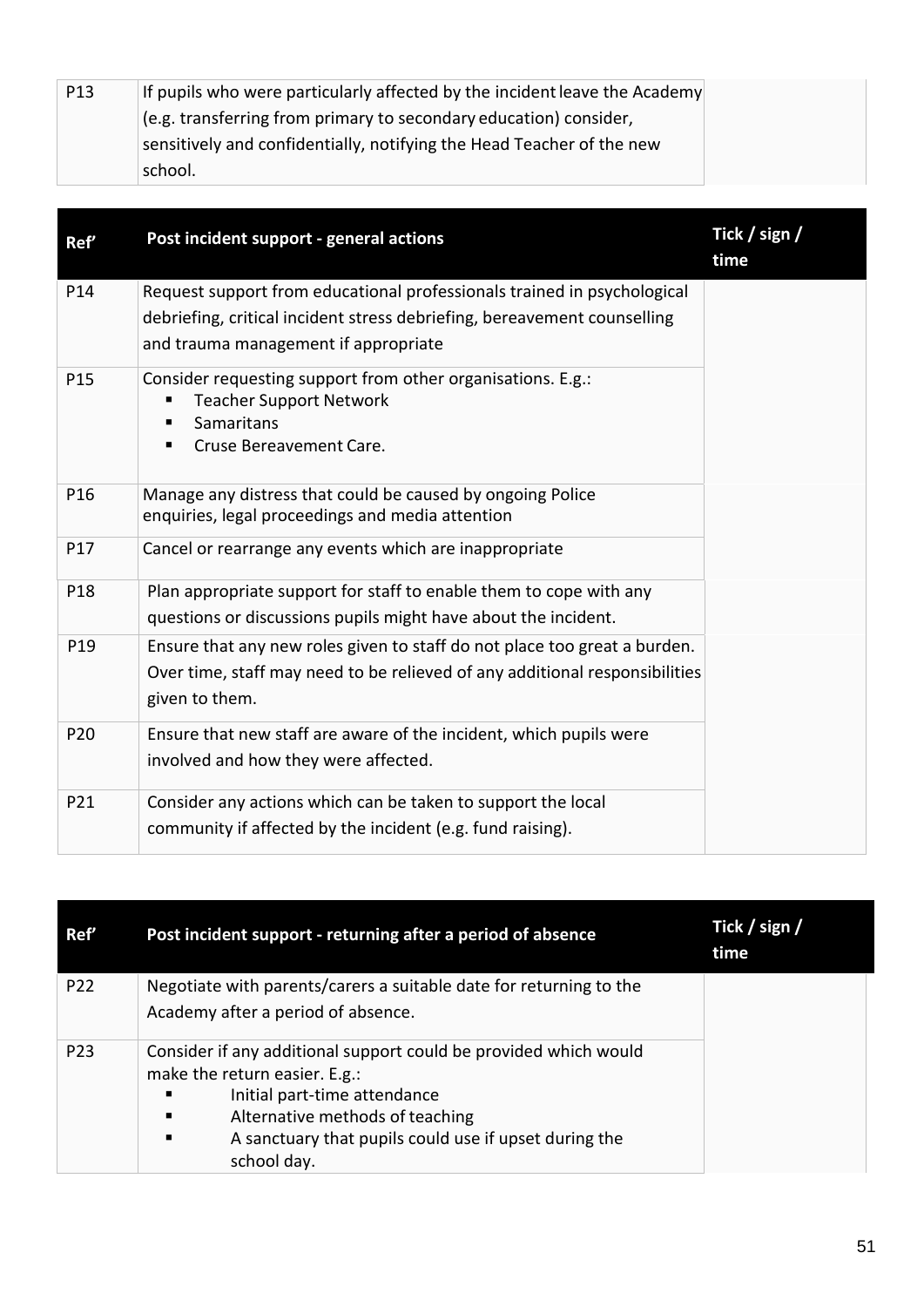| P24             | Brief pupils who may be able to help in the process of resettling (e.g.<br>close friends).                                                                                                                                                                                                                                                                                                                                                                                                                                                                                                                                                                         |                       |
|-----------------|--------------------------------------------------------------------------------------------------------------------------------------------------------------------------------------------------------------------------------------------------------------------------------------------------------------------------------------------------------------------------------------------------------------------------------------------------------------------------------------------------------------------------------------------------------------------------------------------------------------------------------------------------------------------|-----------------------|
| P25             | Ensure that all staff are aware of the need for sensitivity. Put in<br>place special arrangements for:<br>Missed work<br>Rescheduling projects<br>Exams.<br>п                                                                                                                                                                                                                                                                                                                                                                                                                                                                                                      |                       |
| Ref'            | Post incident support - funeral arrangements                                                                                                                                                                                                                                                                                                                                                                                                                                                                                                                                                                                                                       | Tick / sign /<br>time |
| P <sub>26</sub> | Contact bereaved families to express sympathy on behalf of the<br>Academy.                                                                                                                                                                                                                                                                                                                                                                                                                                                                                                                                                                                         |                       |
| P <sub>27</sub> | Take account of religious and cultural factors (e.g. some faiths wish to<br>hold funerals within 24 hours of death). Consider contacting religious<br>leaders within the community for support.                                                                                                                                                                                                                                                                                                                                                                                                                                                                    |                       |
| P28             | Consult parents/carers sensitively about funeral arrangements. Try to<br>establish if representatives from the Academy will be invited to the<br>service. It may be useful to consider:<br>Closing the Academy on the day of the funeral as a mark of<br>п<br>respect<br>A senior member of staff attending the funeral on behalf of the<br>$\blacksquare$<br>Academy<br>If staff and pupils can be allowed time off to attend the funeral<br>$\blacksquare$<br>Providing transport to take pupils and staff to the funeral<br>п<br>Providing pupils with information about what happens at<br>п<br>funerals<br>Arranging floral tributes and / or donations.<br>п |                       |

| Ref'            | Post incident support - remembrance                                                                                                                                                                                                                                                                                                         | Tick / sign /<br>time |
|-----------------|---------------------------------------------------------------------------------------------------------------------------------------------------------------------------------------------------------------------------------------------------------------------------------------------------------------------------------------------|-----------------------|
| P <sub>29</sub> | Taking into account the wishes of the family, consider providing a<br>suitable memorial at the Academy:<br>Garden<br>Seating area / bench<br>п<br>п<br>Tree<br>Book of condolence<br>Fountain<br>п<br>Sculpture<br>п<br>Painting<br>п<br>Photograph<br>$\blacksquare$<br>Prize (e.g. a sporting / academic trophy for older children).<br>п |                       |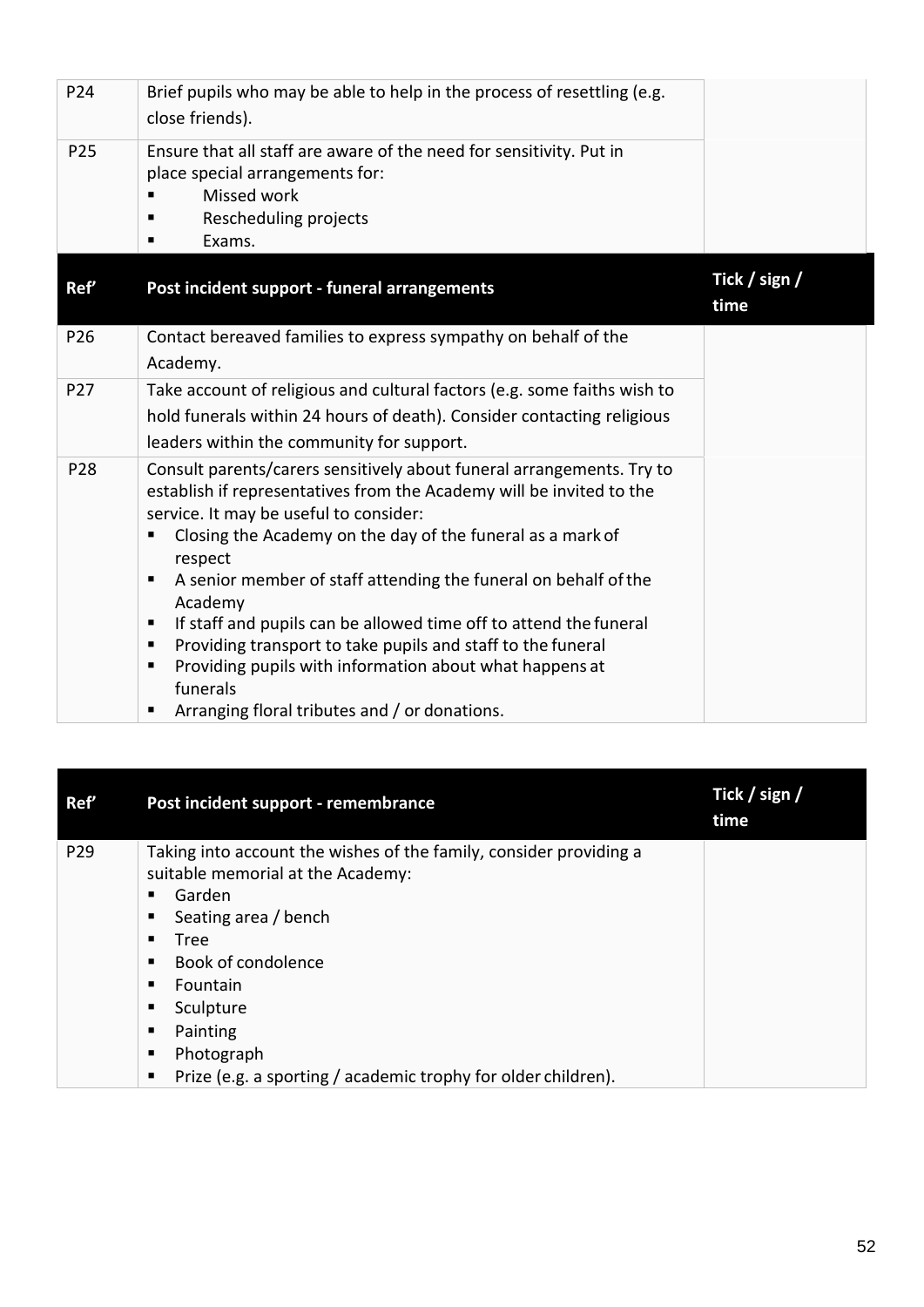| P30 | Be aware of important dates which may need to be prepared for. E.g.:<br><b>Birthdays</b><br>Christmas<br>п<br>Mother's day<br>п<br>Father's day<br>п<br>Anniversary of the event.<br>п                                         |  |
|-----|--------------------------------------------------------------------------------------------------------------------------------------------------------------------------------------------------------------------------------|--|
| P31 | Discuss with governors, staff, parents/carers and pupils how to mark<br>anniversaries and other important dates. E.g.:<br>Commemorative service<br>▪<br>Special assembly<br>Concert<br>п<br>Display<br>п<br>Sports event.<br>п |  |
| P32 | Be aware of renewed media interest near anniversaries of the<br>event.                                                                                                                                                         |  |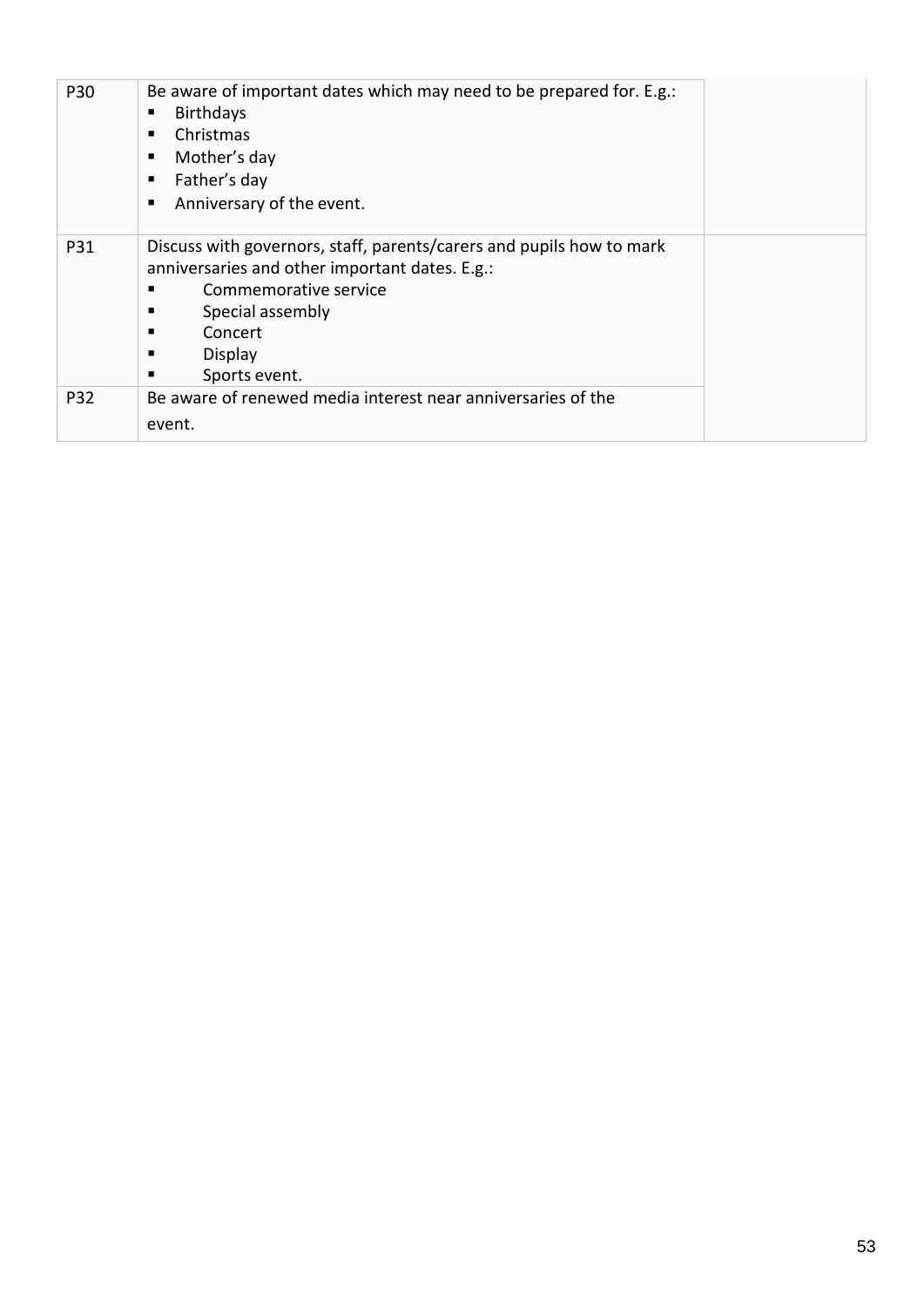#### ANNEX 6 - BOMB THREATS AND SUSPICIOUS PACKAGES

**Bomb Threats**

# **If you receive a telephone call from someone who claims to have information about a bomb, record as much information as possible.**

Time of call: Time of call: Telephone number you were contacted on:

Exact wording of the threat:

| Stay calm. Being cautious, and without provoking the caller, try to ask the questions<br>below |                                     |  |  |
|------------------------------------------------------------------------------------------------|-------------------------------------|--|--|
| Where is the bomb right now?                                                                   | What will cause it to explode?      |  |  |
| When will it explode?                                                                          | Did you place the bomb? If so, why? |  |  |
| What does it look like?                                                                        | What is your name?                  |  |  |
| What kind of bomb is it?                                                                       | What is your telephone number?      |  |  |

What is your address?

Try dialling 1471. You may get information on where the phone call was made from.

Did dialing 1471 work? Time the call ended: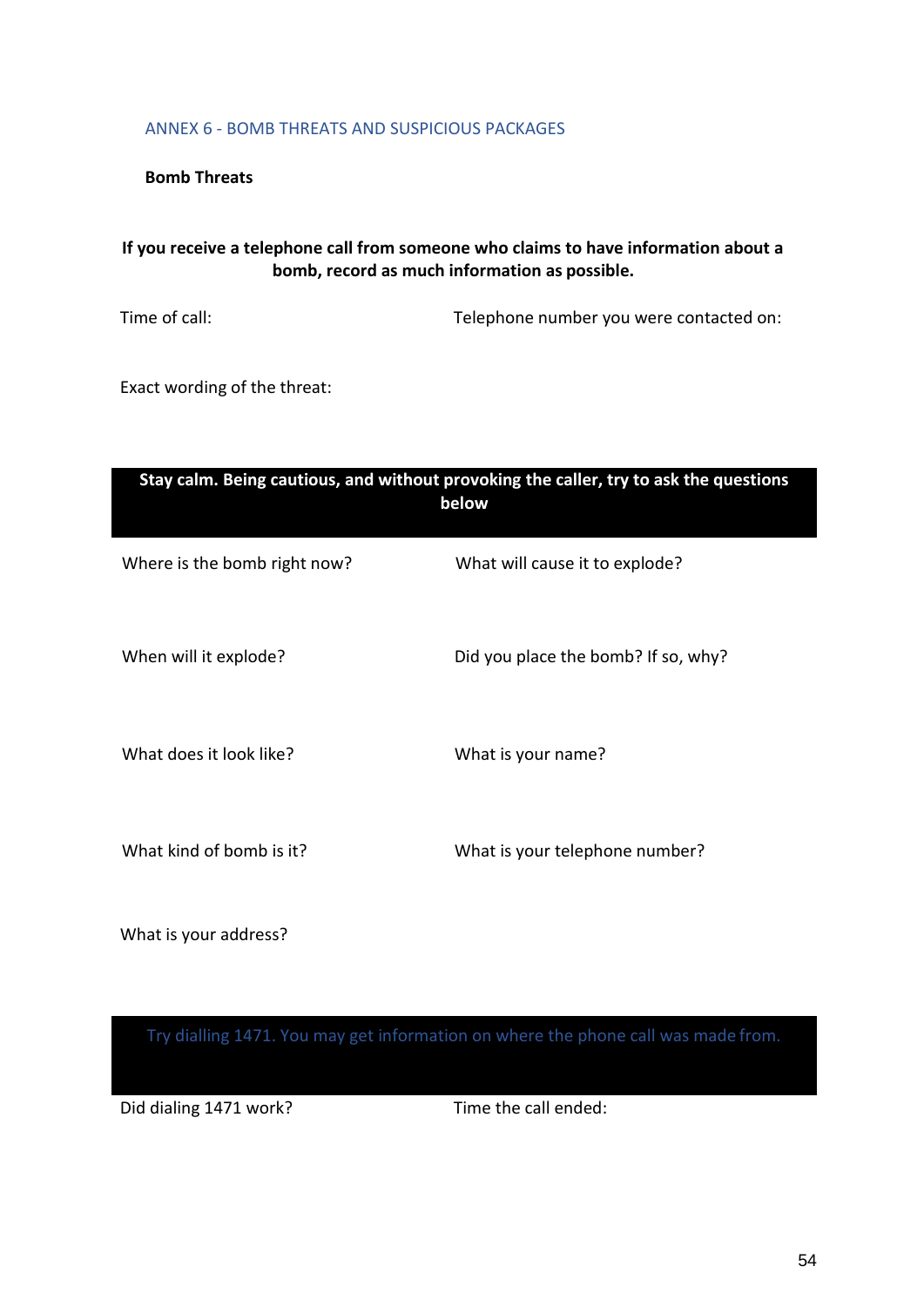| Contact the Police (999) and Principal / nominee immediately. |  |
|---------------------------------------------------------------|--|
|---------------------------------------------------------------|--|

**Carry out further actions based on Police advice.**

#### **What gender was the caller?**

| Male <b>n</b> Female |  |
|----------------------|--|
|----------------------|--|

**Approximately how old was the caller? Did the caller have an accent?**

**Did the caller use a codeword? Did the caller sound familiar?**

#### **What sort of voice did the caller have?**

❑ Normal Well spoken Impediment ❑ Loud Poorly spoken Stutter ❑ Quiet Deep Lisp ❑ Whispered High pitched Slurred ❑ Clear Hoarse Other □ Disguised **R** Nasal

# **At what pace did the caller speak?**

❑ Normal Quick Slow

# **What manner did the**

|                | caller have? |                |            |                |           |  |
|----------------|--------------|----------------|------------|----------------|-----------|--|
| $\overline{2}$ | Normal       | $\overline{2}$ | Upset      | $\overline{2}$ | Irritated |  |
| $\overline{a}$ | Calm         | $\overline{2}$ | Angry      | $\overline{2}$ | Muddled   |  |
| $\overline{P}$ | Excited      | $\overline{2}$ | Rational   | $\overline{2}$ | Other     |  |
| $\overline{2}$ | Laughing     | $\overline{2}$ | Irrational |                |           |  |
|                |              |                |            |                |           |  |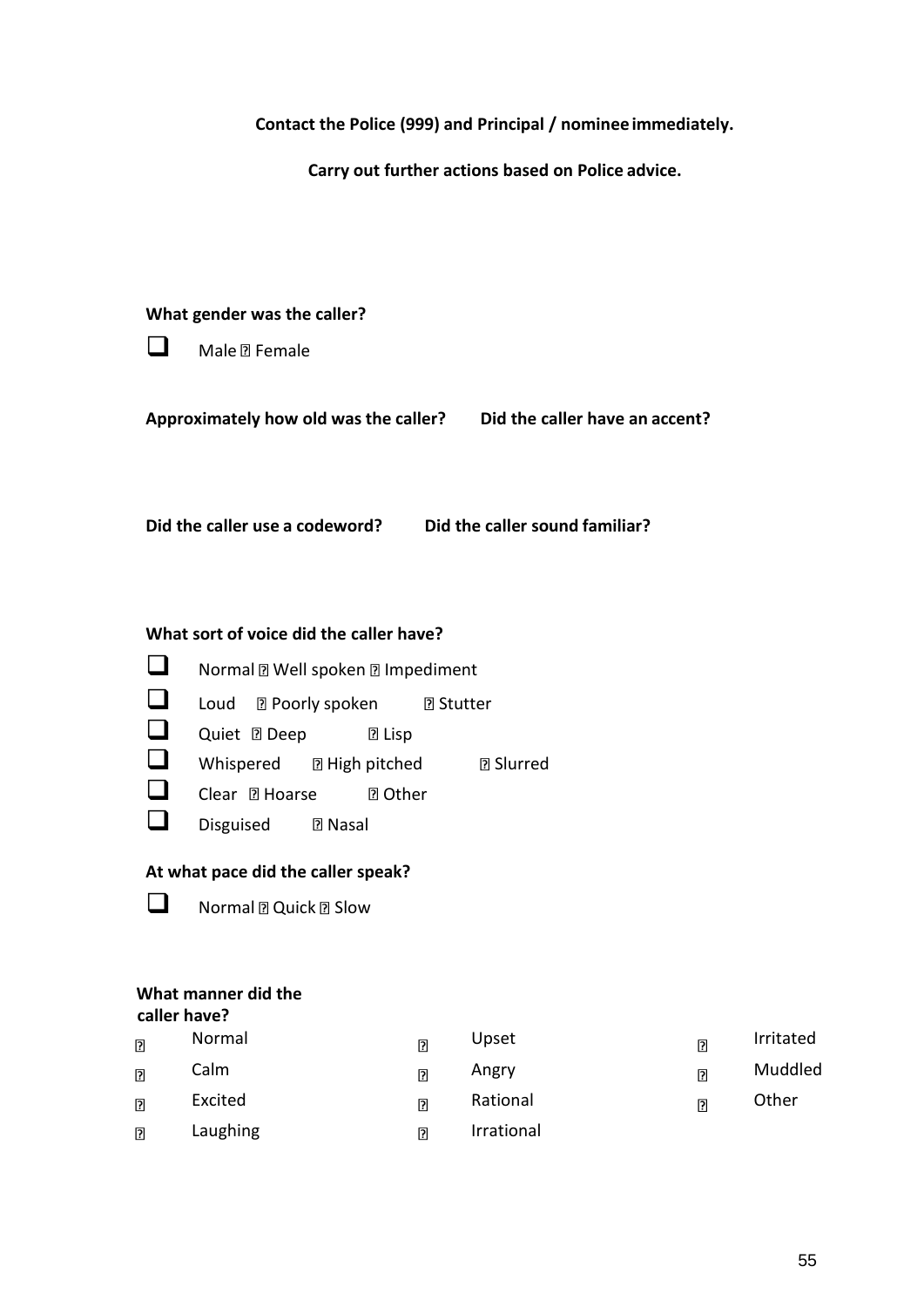**Were there any distinguishable background noises?**

**Notes:**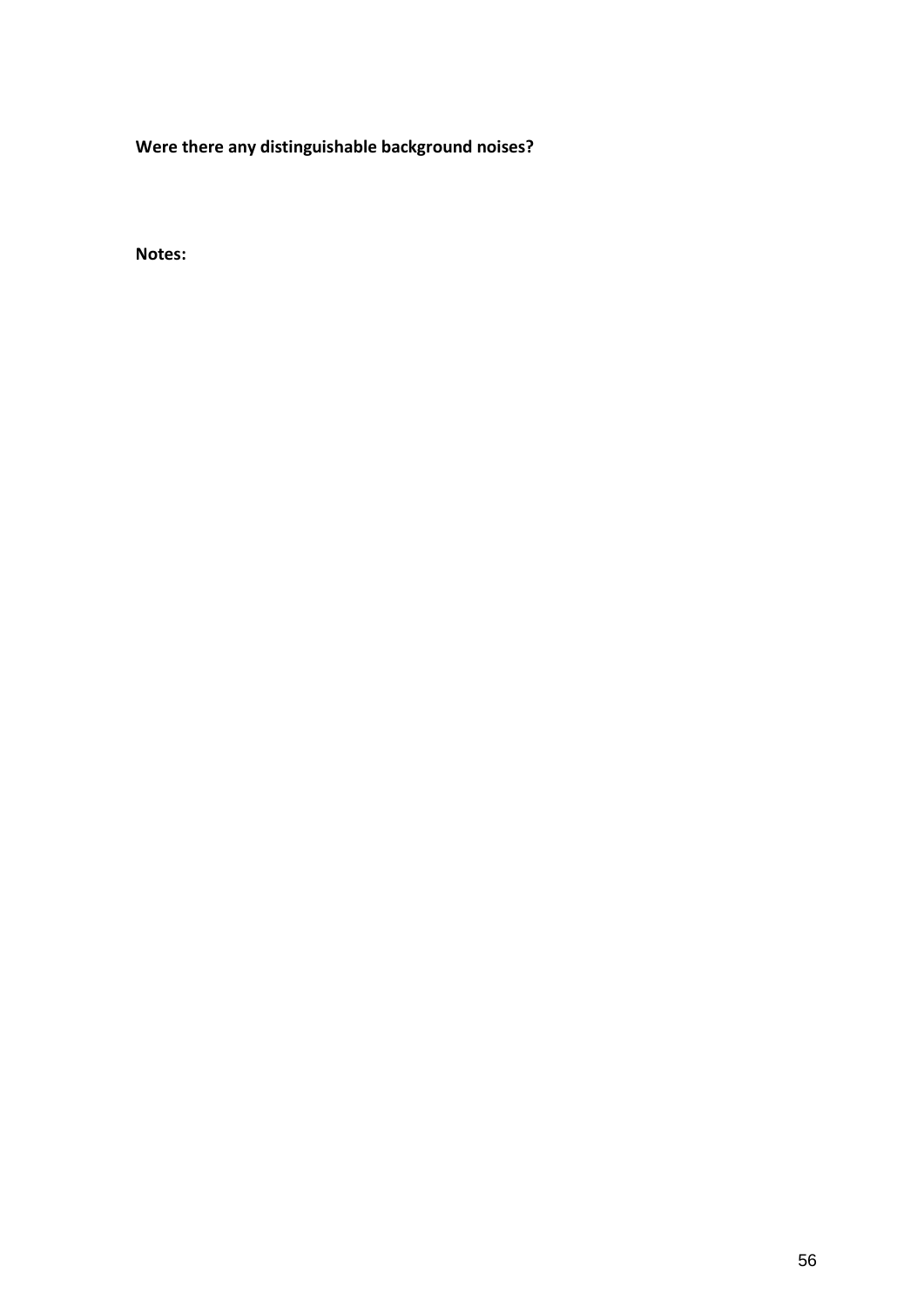## Suspicious Packages

Postal bombs or biological / chemical packages might display any of the following signs:

- Excessive wrapping
- Grease marks or oily stains on the envelope / wrapping
- An unusual odour including (but not restricted to) ammonia, almonds or marzipan
- Discolouration, crystals or powder-like residue on the envelope / wrapping
- Visible wiring / tin foil
- Heavy weight for the size of the package
- Uneven weight distribution
- Too many stamps for the weight of the package
- Poor hand writing, spelling or typing
- Delivery by hand from an unknown source
- Wrongly addressed or come from an unexpected / unusual source
- No return address or a postmark that does not match the return address.

The likelihood of the Academy receiving a postal bomb or biological / chemical package is low. However, if you do receive a suspicious package carry out the actions below.

| Ref'            | Initial response - upon receiving a suspicious package                                                                                                                                                                                              | Tick / sign / time |
|-----------------|-----------------------------------------------------------------------------------------------------------------------------------------------------------------------------------------------------------------------------------------------------|--------------------|
| SP <sub>1</sub> | Remain calm.                                                                                                                                                                                                                                        |                    |
| SP <sub>2</sub> | Put the letter / package down gently and walk away from it:<br>Do not touch the package further<br>п<br>Do not move it to another location<br>Do not put the package into anything (including water)<br>п<br>Do not put anything on top of it.<br>п |                    |
| SP <sub>3</sub> | Note its exact location.                                                                                                                                                                                                                            |                    |
| SP4             | Evacuate the building, keeping people away from the room as far as<br>possible. Ensure that any assembly points are located away from the<br>danger of flying glass.                                                                                |                    |
| SP <sub>5</sub> | Notify the Police (999) and the Principal / nominated emergency contact<br>immediately.                                                                                                                                                             |                    |
| SP <sub>6</sub> | Do not use mobile phones, two-way radios or sound the alarm<br>using the break glass call points.                                                                                                                                                   |                    |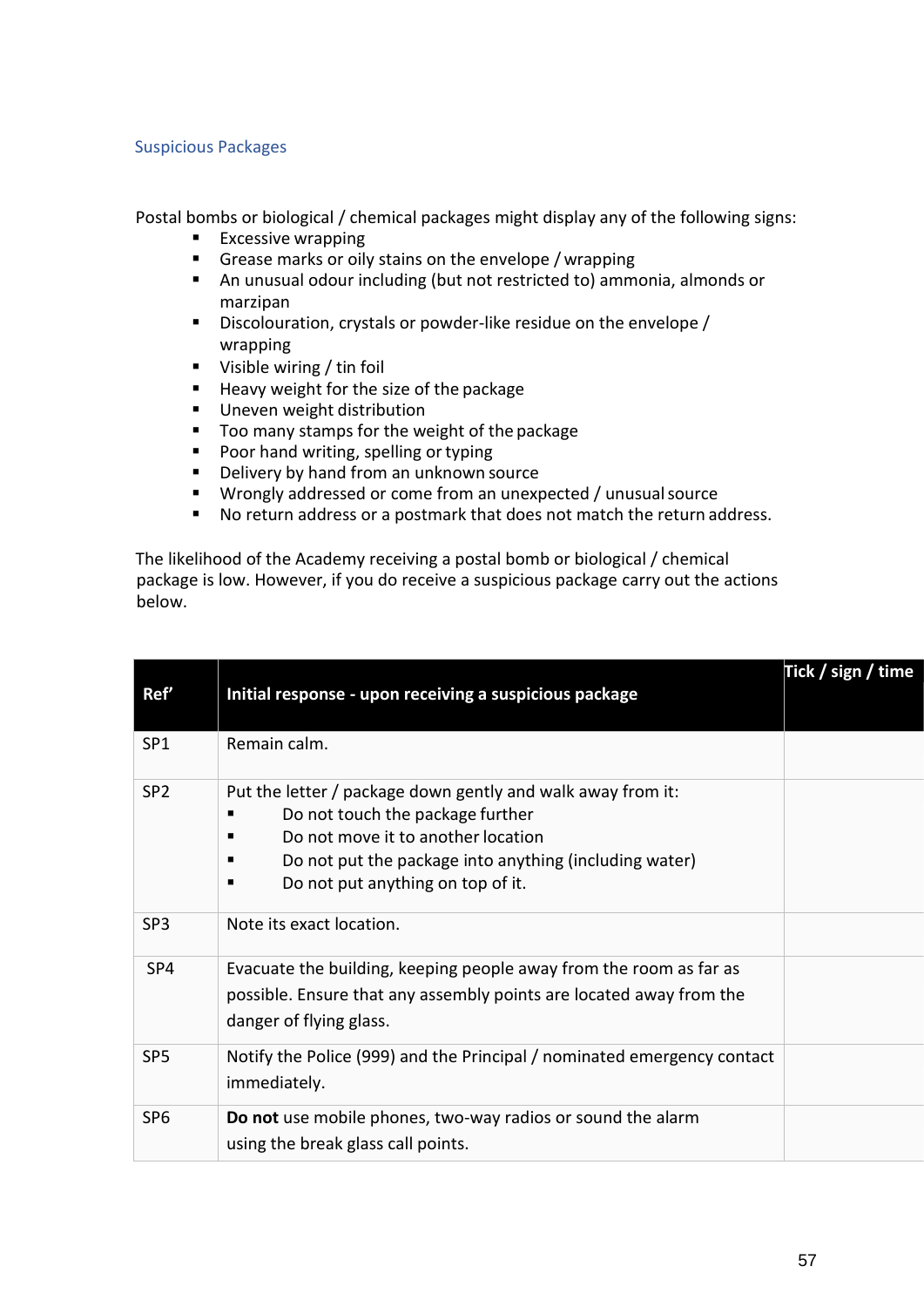## ANNEX 7 - COMMUNICATIONS

Our Media lead is HR EMAT Our Spokesperson is Sarah Wilson Our Deputy Spokesperson is Glen Rossiter

The room designated for media briefings and press personnel is the management room. Our alternate room is EMAT office conference room.

The Trust has agreed the following guidelines in the event of

an incident. General advice/before the Trust's representative

arrives:

- No member of staff will talk to journalists
- Staff will refrain from commenting or posting regarding the incident on social media
- Personal information will not be released.
- No blame will be apportioned.

Other than the Principal and Trust's representative, the rest of the Senior Emergency Management Team will not be directly involved in media communications

The Academy may issue a media holding statement, which can be used in the initial stages of an incident, until the Trust's representative arrives. This may be followed up with a more detailed statement as soon as possible.

Additionally, staff and parents will be briefed as appropriate.

In the event of a major incident the Trust will hold media briefings in cooperation with external agencies involved to keep the media updated. These briefings will be organised by the Incident Management Team and fronted by the Trust/Academy spokesperson.

Factual news releases may also be issued to support the process of informing members of the public with a direct interest in the incident.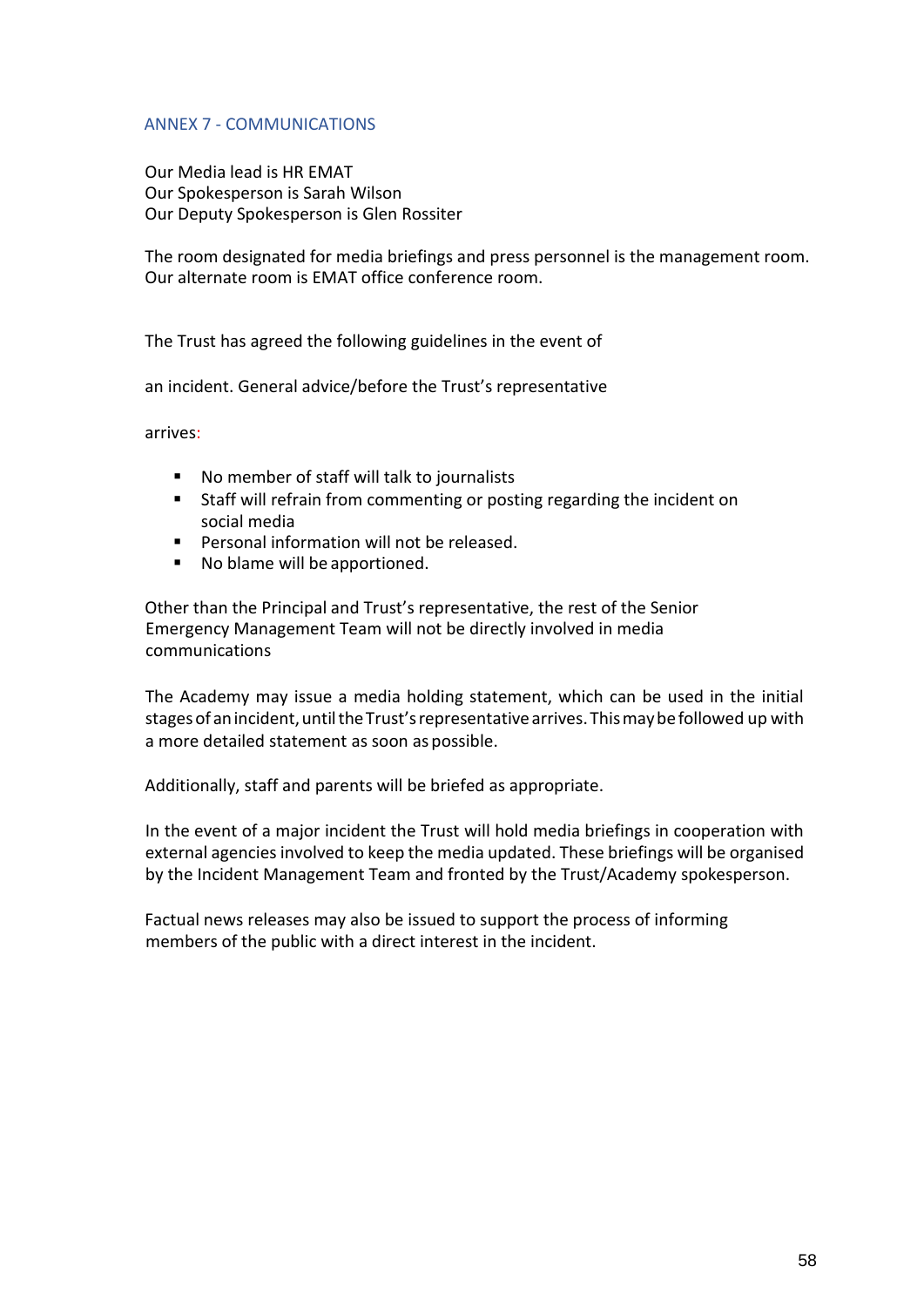## Communications Checklist

| Designated telephone lines Contact number |                           | <b>Location of telephone</b> |
|-------------------------------------------|---------------------------|------------------------------|
| Incoming calls                            | 01366 383824              | Main reception               |
| Outgoing calls                            | Main number or extensions |                              |

All relevant parties should be updated at regular intervals on the incident; even if no significant developments have occurred since the last time of contact.

| <b>Methods of</b><br>communication | Notes / instructions                                                                                                                                                    |  |
|------------------------------------|-------------------------------------------------------------------------------------------------------------------------------------------------------------------------|--|
| Answer phone                       | Example of pre-recorded message<br>п                                                                                                                                    |  |
|                                    | Instructions on setting to 'message only' mode<br>п                                                                                                                     |  |
|                                    | Can it be updated remotely or only from the Academy site?<br>п                                                                                                          |  |
| Academy website /<br>extranet      | Log-in details: http://nelsonacademy.ovw1.devwebsite.co.uk/?login=true<br>٠<br>Who is authorised/trained to edit the website?<br>п<br>Sarah Wilson/Leora Forrester<br>п |  |
|                                    | Can it be updated remotely or only from the Academy site? Both<br>п                                                                                                     |  |
| Text messaging                     | Log-in details Pupil Asset individual log-ins<br>П                                                                                                                      |  |
| system                             | Can it be used remotely or only from the Academy site? Both. For Pupils and<br>Staff                                                                                    |  |
| Local radio stations               | Instructions for reporting Academy closures.                                                                                                                            |  |
| Sign at Academy<br>entrance        | Site Team/Operations Manager/Trust Premises Manager                                                                                                                     |  |
| Newsletter                         | Operations Manager (sent via Dojo)                                                                                                                                      |  |
| Email                              | Class Dojo                                                                                                                                                              |  |
| Letter                             | Mail merge using Pupil Asset                                                                                                                                            |  |
|                                    | Via email using Class Dojo (print any not able to send via email)                                                                                                       |  |
| Academy notice<br>board            | As per sign at academy entrance                                                                                                                                         |  |